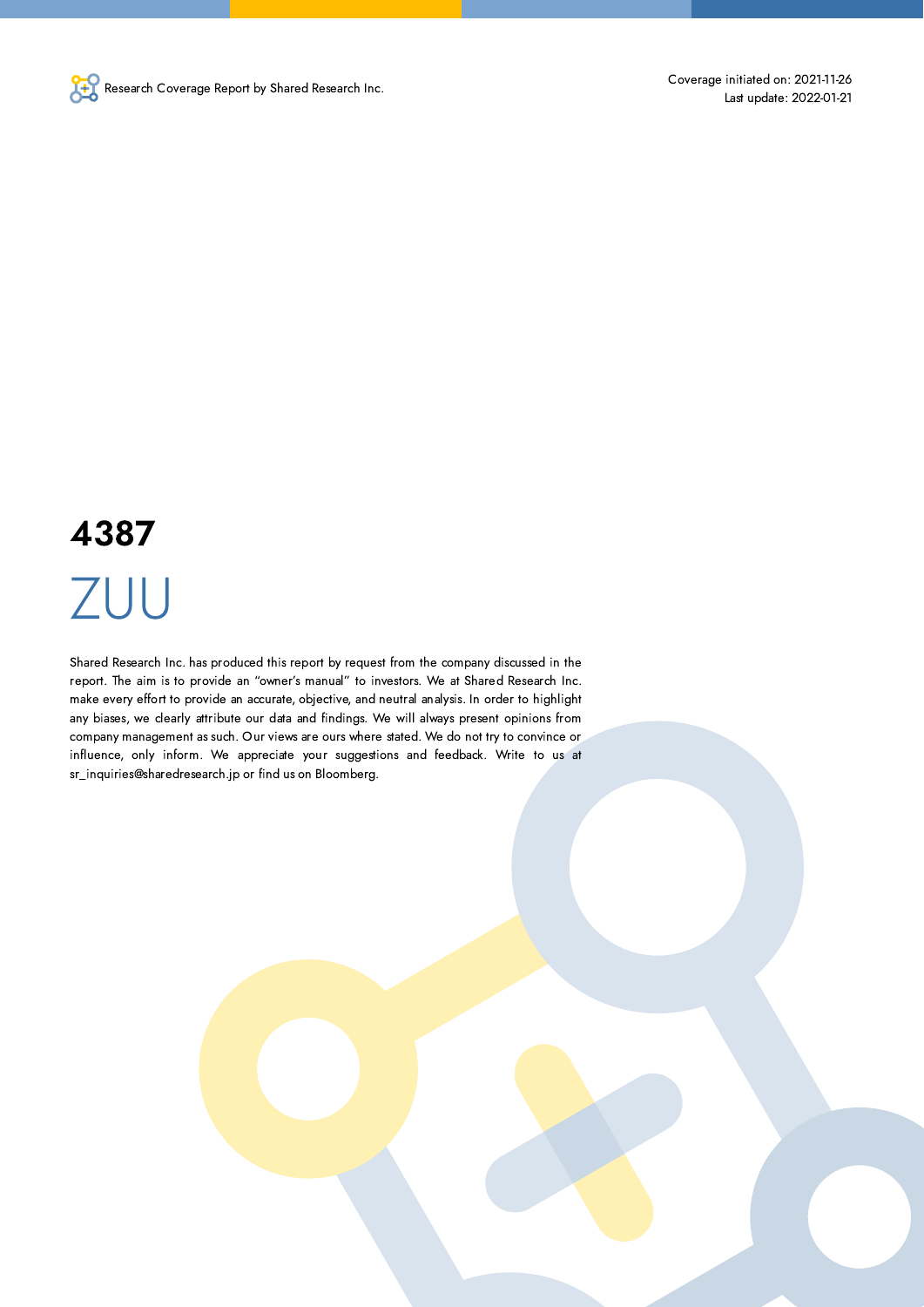# **INDEX**

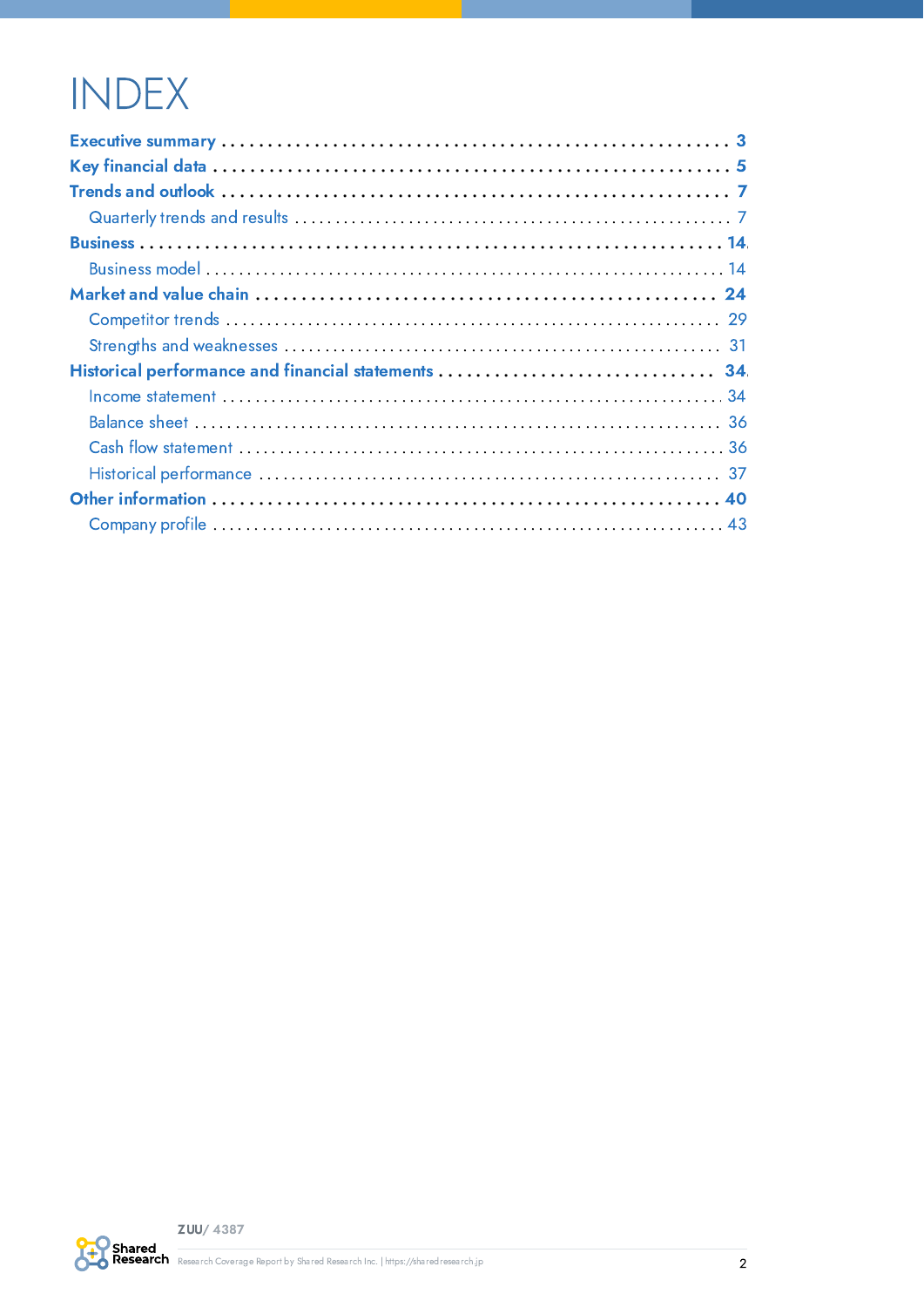# <span id="page-2-0"></span>Executive summary

## Business overview

ZUU Co., Ltd. runs ZUU Online, a site targeting individuals with financial assets of more than JPY30mn. The site contains financial and economic news and feature columns (information the company considers useful for investing). The company provides information about crowdfunding products, investment consulting services, and products targeting high-net-worth individuals. ZUU also sells MP Cloud (a content management system it developed for ZUU Online) to financial institutions.

Kazumasa Tomita, ZUU's CEO, founded the company in March 2013. Before that, Mr. Tomita worked at Nomura Securities Co., Ltd. (the core company of Nomura Holdings, Inc., TSE1: 8604), where he gained experience in asset management services targeting business owners and other high-net-worth individuals. In FY03/21, the company generated revenue of JPY2.8bn (+51.0% YoY) and operating profit of JPY14mn (operating loss of JPY107mn in FY03/20). From FY03/22, the company has designated its service categories as "retail fintech" (targeting individuals) and "corporate fintech" (targeting businesses and company owners). In Q1 FY03/22, retail fintech produced revenue of JPY627mn and operating profit of JPY288mn, while corporate fintech generated JPY142mn in revenue and an operating loss of JPY26mn (comparable figures not disclosed for Q1 FY03/21).

Retail fintech: The company produces revenue in four ways (from largest to smallest). The first is advertising revenue from customer referrals (performance-based advertising). Second, the company sells MP Cloud (a content management system for websites) to financial institutions and earns listing fees from virtual stores operating on ZUU Online. The third source of revenue is advisory/matching commissions, and the fourth is membership fees. Customers in the first category are mainly financial institutions (securities, credit card, and FX companies). In the second category, customers include banks and other financial institutions, as well as non-financial institutions, such as NTT Docomo Inc. (Nippon Telegraph and Telephone Corporation, TSE1: 9432). Customers in the third category are high-net-worth individuals that use ZUU Online. In the fourth category, customers are ZUU Online users.

In Q1 FY03/22, monthly unique users (UUs) of the company's media platform (including ZUU Online) totaled 14.8mn (CAGR of 96.6% from FY03/14 to FY03/21), members (paying plus non-paying) numbered 149,000 (CAGR of 78.1% from Q1 FY03/20 to Q1 FY03/22), and ARPU was JPY2,600 (CAGR of 14.0% over the same period).

The rise in ARPU was due mostly to increases in per-customer revenue from referrals and advertising. Revenue from customer referrals is a product of the number of unique users, the conversion rate, and amount per customer referral. To increase the conversion rate, the company publishes articles by experts (to boost the site's credibility) and maintains constant control over the information it provides. It controls information by adjusting screen layouts, ad space, and the information it sends users. Advertising revenue is a product of the number of impressions (number of times an ad is shown) or page views times unit advertising fees. ZUU provides MP Cloud to other companies, and some content is shared. The content is linked through a single sign-on (logon with a single ID and password allows access to multiple web services and applications). The company explains that mutual customer referrals help boost the number of page views.

According to the company, the value of online transactions in the finance-related sector (investment trusts, life insurance, home loans, and real estate) exceeds that of consumer goods (clothing, food, and the like). Accordingly, ZUU can command higher rates from its advertisers than would be possible for ads for consumer goods.

Corporate fintech: ZUU generates revenue through organizational consulting (PDCA and other corporate services) and the generation of funds through crowdfunding.

PDCA services (PDCA Cloud and PDCA Engineering) target the CEOs and owners of small and medium-sized companies. PDCA Cloud uses cloud computing to make the PDCA process visible in management and sales. PDCA Engineering is a type of business/organizational consulting that leverages the Onisoku PDCA approach. "Onisoku," which means "very fast," is a term coined by CEO Kazumasa Tomita. Onisoku PDCA refers to high-speed application of the PDCA cycle. A book about this approach, Onisoku PDCA, was published in October 2016.

The company uses The Owner, a media platform for providing information to company owners, to attract potential customers and sell PDCA services. In Q1 FY03/22, The Owner generated 2.6mn monthly page views (+168.3% YoY). Members totaled 21,500 (+860.0% YoY) and total company owner leads came to 12,000 (+200.0% YoY).

Average revenue per account (ARPA) was JPY4.4mn (+6.3% YoY). ARPA is revenue from corporate fintech divided by the number of revenue-generating customers. CAGR was 18.2% from Q1 FY03/20 to Q1 FY03/22. PDCA Engineering is the

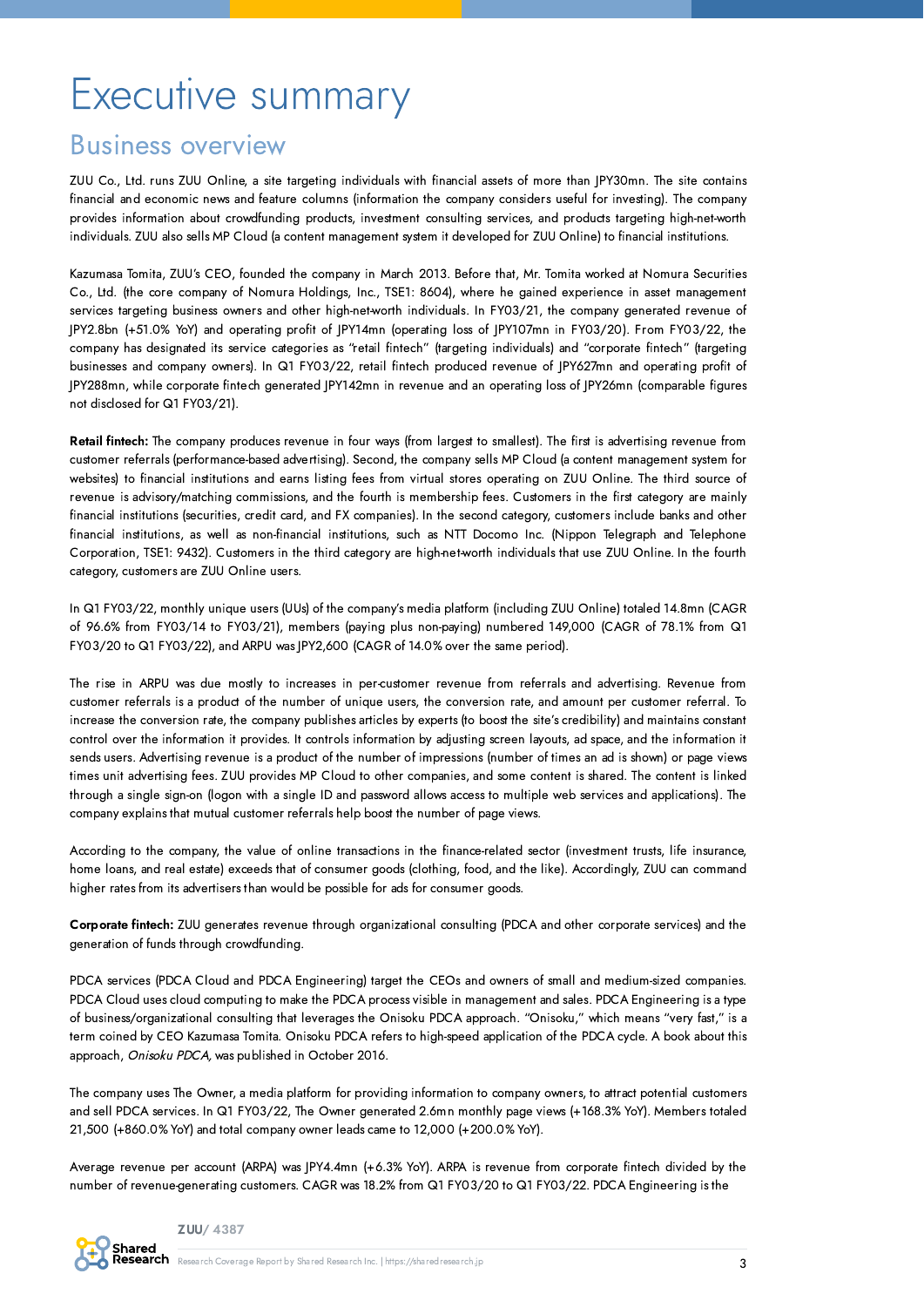largest component of ARPA, followed by equity-type crowdfunding. Other components are PDCA Cloud, loan-type crowdfunding, M&A brokerage, and matching. ARPA is growing thanks to an expanded service lineup, starting with PDCA Cloud and PDCA Engineering and extending to IPO and IR support.

In corporate fintech, the company generated an operating loss because expenses (for marketing and to hire the IT personnel to develop services) precede the acquisition of customers for PDCA services and crowdfunding. According to the company, it takes 4.2 months to recover costs. (This figure is calculated as LTV per month of JPY430,000 divided by customer acquisition cost of JPY1.8mn. LTV per month is average annual revenue from a corporate fintech client during the year after customer acquisition, divided by 12.)

## Earnings trends

In FY03/21 revenue was JPY2.8bn (+51.0% YoY), operating profit was JPY14mn (JPY107mn operating loss in FY03/20), recurring profit was JPY8mn (JPY125mn recurring loss in FY03/20), and net loss attributable to owners of the parent was JPY300mn (JPY93mn net loss in FY03/20). In the Fintech Platform business, revenue and profit rose due to an increase in visitor numbers. In the Crowdfunding business, the loss expanded because of time needed to integrate subsidiaries before they commence full-fledged operations, upfront costs to revamp services, and project delays.

For FY03/22, the company forecasts revenue of JPY4.2bn to JPY4.5bn (+50.5% to +61.3% YoY), operating profit of JPY0 to JPY200mn (-100.0% to +1,289.9% YoY), recurring profit of JPY0 to JPY200mn (-100.0% to +2,353.7% YoY), and net income attributable to owners of the parent of JPY0 to JPY91mn (JPY300mn net loss in FY03/21).

The company has no formal medium-term management plan. However, the company has said it plans to build an investor user base on a media platform, centered on ZUU Online, that it will use to match users with financial products and services. ZUU also intends to expand its asset consulting and product offerings, such as crowdfunding product guides and matching with independent financial advisors.

## Strengths and weaknesses

#### Strengths:

- The company has a strong sense of awareness of its role in helping financial institutions use IT to attract customers. ZUU offers a more extensive service lineup than competitors that focus specifically on media operation.
- Ď ZUU has more users and members than other finance-focused media and is the first choice for financial institutions aiming to attract customers over the internet.
- ZUU uses MP Cloud to configure media for other companies. These media are then linked to ZUU's own to generate  $\mathbf b$ mutual customer referrals and increase access and member numbers.

#### Weaknesses:

- Most ARPU from the media platform comes from customer referrals and advertising revenue, which are susceptible to economic fluctuations and advertisers' choices.
- Recognition of ZUU Online is low, and the numbers of unique users and total members are lower than for sites that do not focus on finance.
- b The market for loan-type crowdfunding market is immature, and the market is affected by issues that ZUU cannot control, such as scandals at other companies.

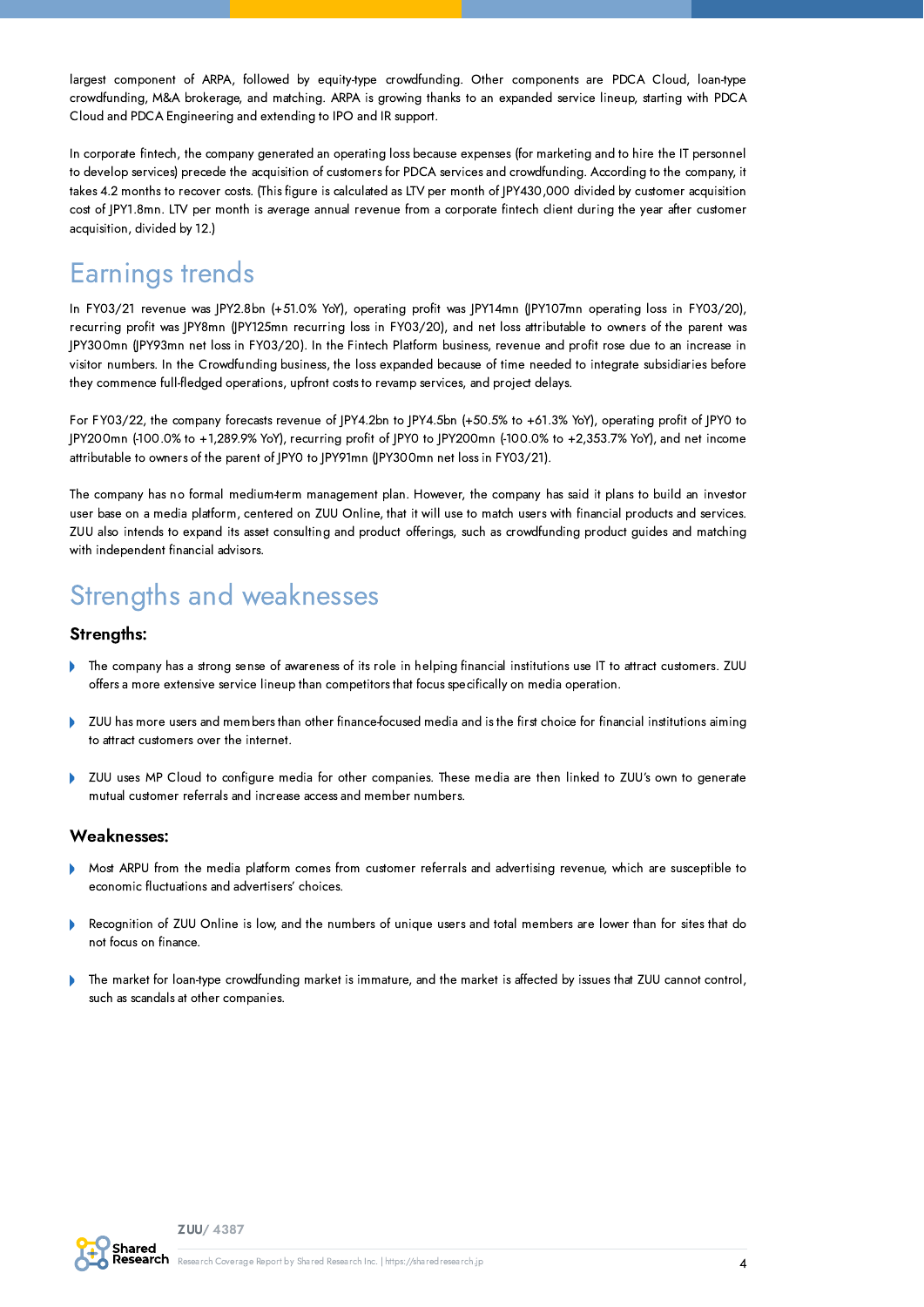# <span id="page-4-0"></span>Key financial data

## **Consolidated**

| Income statement                     | FY03/14      | FY03/15   | FY03/16              | FY03/17                  | FY03/18 | FY03/19 | FY03/20              | FY03/21     | FY03/22               |
|--------------------------------------|--------------|-----------|----------------------|--------------------------|---------|---------|----------------------|-------------|-----------------------|
| (JPYmn)                              | Non-cons.    | Non-cons. | Non-cons.            | Cons.                    | Cons.   | Cons.   | Cons.                | Cons.       | Est.                  |
| Revenue                              | 6            | 58        | 336                  | 729                      | 944     | 1,318   | 1,847                | 2,790       | 4,200 to 4,500        |
| YoY                                  | ä,           | 819.8%    | 475.8%               | 117.2%                   | 29.5%   | 39.5%   | 40.2%                | 51.0%       | 50.5 to 61.3%         |
| <b>Gross profit</b>                  |              |           | 272                  | 564                      | 687     | 976     | 1,321                | 2,097       |                       |
| YoY                                  |              |           | ÷,                   | 107.2%                   | 21.8%   | 42.0%   | 35.4%                | 58.7%       |                       |
| Gross profit margin                  |              |           | 81.1%                | 77.4%                    | 72.7%   | 74.0%   | 71.5%                | 75.2%       |                       |
| <b>Operating profit</b>              |              |           | $\overline{7}$       | $-15$                    | 72      | 183     | $-107$               | 14          | 0 to 200              |
| YoY                                  |              |           |                      |                          | ÷,      | 155.0%  |                      |             | $-100$ to<br>1,289.9% |
| Operating profit margin              |              |           | 2.0%                 | ä,                       | 7.6%    | 13.9%   | $\bar{a}$            | 0.5%        |                       |
| <b>Recurring profit</b>              | $\pmb{0}$    | $-17$     | 14                   | $-16$                    | 70      | 168     | $-125$               | 8           | 0 to 200              |
| YoY                                  | ł,           | ł,        |                      |                          |         | 138.9%  |                      |             | $-100$ to<br>2,353.7% |
| Recurring profit margin              | 4.4%         | $\sim$    | 4.2%                 | $\overline{\phantom{a}}$ | 7.4%    | 12.7%   | $\sim$               | 0.3%        |                       |
| Net income                           | $\mathbf{0}$ | $-17$     | 9                    | $-46$                    | 45      | 107     | -93                  | $-300$      | 0 to 91               |
| YoY                                  |              | J,        |                      | J,                       |         | 139.4%  | $\sim$               |             |                       |
| Net margin                           | 0.7%         | ä,        | 2.8%                 | ÷,                       | 4.7%    | 8.1%    | $\bar{a}$            | ÷,          | $\sim$                |
| Per-share data (split-adjusted; JPY) |              |           |                      |                          |         |         |                      |             |                       |
| Shares issued (year-end; '000)       |              |           |                      |                          |         | 4,198   | 4,225                | 4,708       |                       |
| Treasury shares ('000)               |              |           |                      |                          |         | 0       | $\mathbf 0$          | $\pmb{0}$   |                       |
| EPS (JPY)                            |              |           |                      |                          |         | 105.2   | $-88.5$              | $-67.9$     | 0.0 to 19.3           |
| EPS (fully diluted; JPY)             |              |           |                      |                          |         | 99.3    |                      |             |                       |
| Dividend per share (JPY)             |              |           |                      |                          |         | ä,      | $\sim$               | $\sim$      |                       |
| Book value per share (JPY)           |              |           |                      |                          |         | 943     | 806                  | 279         |                       |
| <b>Balance sheet (JPYmn)</b>         |              |           |                      |                          |         |         |                      |             |                       |
| Cash and cash equivalents            |              |           | 419                  | 449                      | 496     | 957     | 332                  | 1,254       |                       |
| <b>Total current assets</b>          |              |           | 527                  | 584                      | 649     | 1,159   | 850                  | 1,881       |                       |
| Tangible fixed assets                |              |           | 20                   | 20                       | 16      | 15      | 39                   | 31          |                       |
| Investments and other assets         |              |           | 45                   | 58                       | 59      | 64      | 161                  | 142         |                       |
| Intangible assets                    |              |           | 43                   | ä,                       | 0       | 0       | 305                  | $\mathbf 0$ |                       |
| <b>Total assets</b>                  |              |           | 636                  | 662                      | 725     | 1,238   | 1,354                | 2,055       |                       |
| Short-term debt                      |              |           | $\ddot{\phantom{1}}$ | 30                       | ÷,      | 50      | 126                  | 19          |                       |
| <b>Total current liabilities</b>     |              |           | 62                   | 136                      | 155     | 240     | 461                  | 642         |                       |
| Long-term debt                       |              |           | $\ddot{\phantom{1}}$ | J,                       | ÷,      | ä,      |                      | ä,          |                       |
| <b>Total fixed liabilities</b>       |              |           | 11                   | 8                        | 8       | 8       | $\ddot{\phantom{1}}$ | 15          |                       |
| <b>Total liabilities</b>             |              |           | 73                   | 145                      | 163     | 248     | 461                  | 657         |                       |
| Shareholders' equity                 |              |           | 563                  | 517                      | 562     | 990     | 851                  | 1,312       |                       |
| <b>Total net assets</b>              | 15           | 98        | 563                  | 517                      | 562     | 990     | 893                  | 1,398       |                       |
| Total liabilities and net assets     | 18           | 117       | 636                  | 662                      | 725     | 1,238   | 1,354                | 2,055       |                       |
| Total interest-bearing debt          |              |           |                      | 30                       | ÷,      | 50      | 126                  | 19          |                       |
| Cash flow statement (JPYmn)          |              |           |                      |                          |         |         |                      |             |                       |
| Cash flows from operating activities |              |           |                      | 9                        | 79      | 120     | $-284$               | 231         |                       |
| Cash flows from investing activities |              |           |                      | -9                       | $-3$    | $-14$   | $-365$               | $-0$        |                       |
| Cash flows from financing activities |              |           |                      | 30                       | $-30$   | 356     | 24                   | 691         |                       |
| <b>Financial ratios</b>              |              |           |                      |                          |         |         |                      |             |                       |
| ROA (RP-based)                       |              |           | 2.2%                 | $-2.4%$                  | 10.1%   | 17.1%   | $-9.7%$              | 0.5%        |                       |
| ROE                                  |              |           | 3.3%                 | $-17.8%$                 | 8.3%    | 13.8%   | $-10.1%$             | $-27.7%$    |                       |
| Equity ratio                         |              |           | 88.5%                | 78.1%                    | 77.5%   | 80.0%   | 62.8%                | 63.9%       |                       |
| Total asset turnover                 |              |           | 52.8%                | 112.4%                   | 136.1%  | 134.3%  | 142.5%               | 163.7%      |                       |
| Net margin                           | 0.7%         | $-29.4%$  | 2.8%                 | $-6.3%$                  | 4.7%    | 8.1%    | $-5.0%$              | $-10.8%$    |                       |

Source: Shared Research based on company data

Notes: Figures may differ from company materials due to differences in rounding methods.

The company began reporting consolidated results in FY03/17. Figures prior to that date are unconsolidated, and are provided for reference.

The company listed its shares in June 2018.

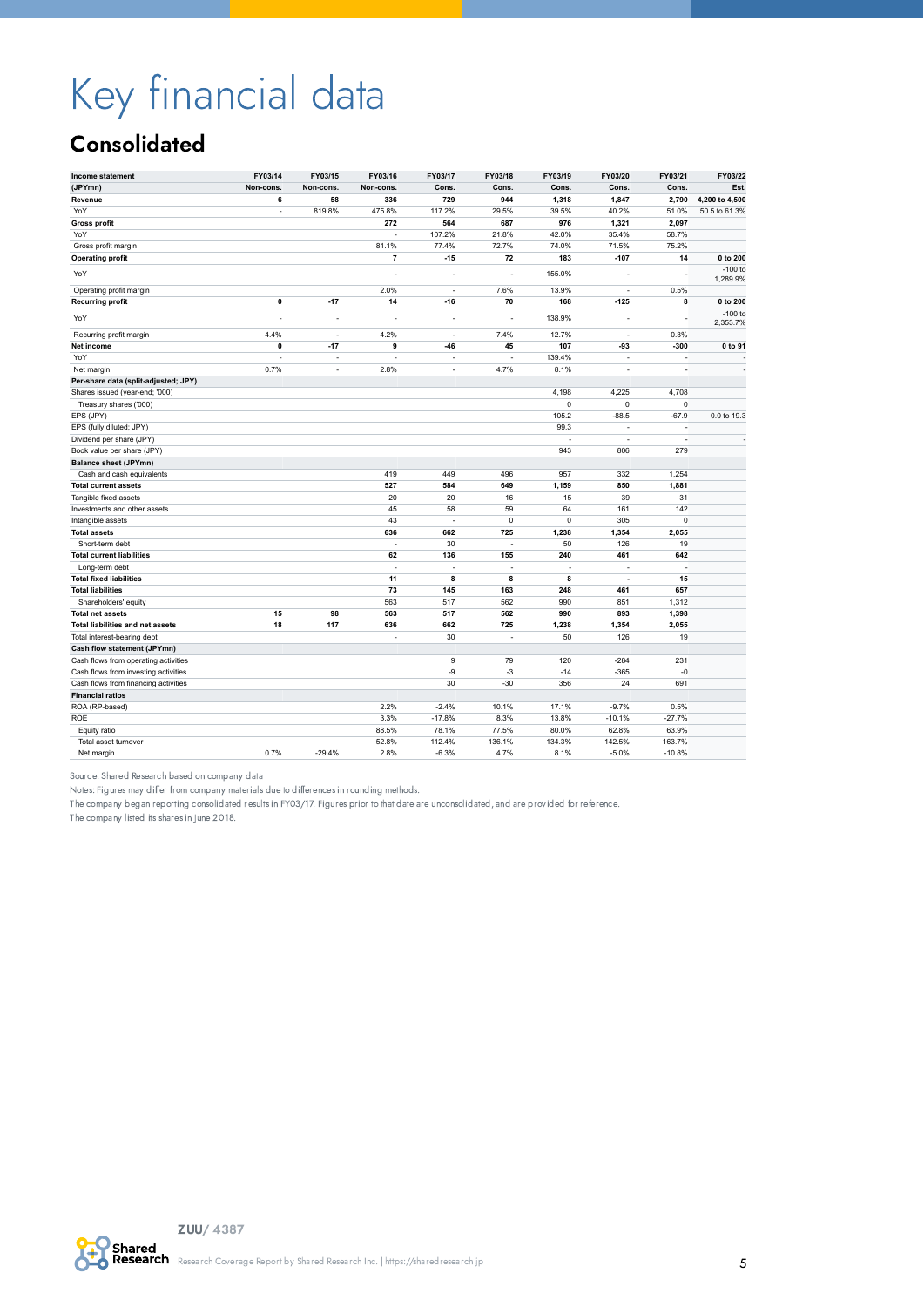## Parent only

| Income statement                 | FY03/14   | FY03/15        | FY03/16                  | FY03/17   | FY03/18                  | FY03/19     | FY03/20                  | FY03/21     |
|----------------------------------|-----------|----------------|--------------------------|-----------|--------------------------|-------------|--------------------------|-------------|
| (JPYmn)                          | Non-cons. | Non-cons.      | Non-cons.                | Non-cons. | Non-cons.                | Non-cons.   | Non-cons.                | Non-cons.   |
| Revenue                          | 6         | 58             | 336                      | 721       | 921                      | 1,308       | 1,842                    | 2,680       |
| YoY                              |           | 819.8%         | 475.8%                   | 114.9%    | 27.7%                    | 42.0%       | 40.8%                    | 45.5%       |
| <b>Gross profit</b>              |           |                | 272                      | 559       | 665                      | 954         | 1,312                    | 1,989       |
| YoY                              |           |                |                          | 105.3%    | 19.0%                    | 43.4%       | 37.6%                    | 51.5%       |
| Gross profit margin              |           |                | 81.1%                    | 77.5%     | 72.2%                    | 72.9%       | 71.2%                    | 74.2%       |
| <b>Operating profit</b>          |           |                | $\overline{7}$           | 17        | 87                       | 192         | $-48$                    | 250         |
| YoY                              |           |                |                          | 152.8%    | 421.7%                   | 121.4%      | $\overline{\phantom{a}}$ |             |
| Operating profit margin          |           |                | 2.0%                     | 2.3%      | 9.4%                     | 14.7%       | ٠                        | 9.3%        |
| <b>Recurring profit</b>          | 0         | $-17$          | 14                       | 17        | 85                       | 177         | $-47$                    | 178         |
| YoY                              |           |                |                          | 16.9%     | 414.9%                   | 108.0%      | ÷,                       |             |
| Recurring profit margin          | 4.4%      |                | 4.2%                     | 2.3%      | 9.2%                     | 13.5%       | ٠                        | 6.6%        |
| Net income                       | 0         | $-17$          | 9                        | $-14$     | 12                       | 107         | $-50$                    | $-357$      |
| YoY                              |           |                | $\overline{\phantom{a}}$ | $\sim$    | $\overline{\phantom{a}}$ | 797.9%      | $\overline{\phantom{a}}$ |             |
| Net margin                       | 0.7%      | $\overline{a}$ | 2.8%                     | ٠         | 1.3%                     | 8.2%        | ٠                        |             |
| <b>Balance sheet (JPYmn)</b>     |           |                |                          |           |                          |             |                          |             |
| Cash and cash equivalents        |           |                | 419                      | 433       | 471                      | 944         | 301                      | 1,173       |
| <b>Total current assets</b>      |           |                | 527                      | 571       | 625                      | 1,158       | 875                      | 1,772       |
| Tangible fixed assets            |           |                | 20                       | 20        | 16                       | 15          | 38                       | 31          |
| Investments and other assets     |           |                | 45                       | 101       | 80                       | 75          | 466                      | 160         |
| Intangible assets                |           |                | 43                       | ÷,        | $\mathbf 0$              | $\mathbf 0$ | 0                        | $\mathbf 0$ |
| <b>Total assets</b>              |           |                | 636                      | 692       | 721                      | 1,249       | 1,379                    | 1,964       |
| Short-term debt                  |           |                |                          | 30        | $\sim$                   | 50          | 100                      |             |
| <b>Total current liabilities</b> |           |                | 62                       | 135       | 152                      | 251         | 445                      | 551         |
| Long-term debt                   |           |                |                          | ÷,        |                          | ÷,          |                          |             |
| <b>Total fixed liabilities</b>   |           |                | 11                       | 8         | 8                        | 8           | $\overline{\phantom{a}}$ | 15          |
| <b>Total liabilities</b>         |           |                | 73                       | 143       | 161                      | 259         | 445                      | 566         |
| Shareholders' equity             |           |                | 563                      | 549       | 561                      | 990         | 899                      | 1,319       |
| <b>Total net assets</b>          | 15        | 98             | 563                      | 549       | 561                      | 990         | 934                      | 1,397       |
| Total liabilities and net assets | 18        | 117            | 636                      | 692       | 721                      | 1,249       | 1,379                    | 1,964       |
| Total interest-bearing debt      |           |                |                          | 30        | ٠                        | 50          | 100                      |             |

Source: Shared Research based on company data

Notes: Figures may differ from company materials due to differences in rounding methods.

The company was established in March 2013

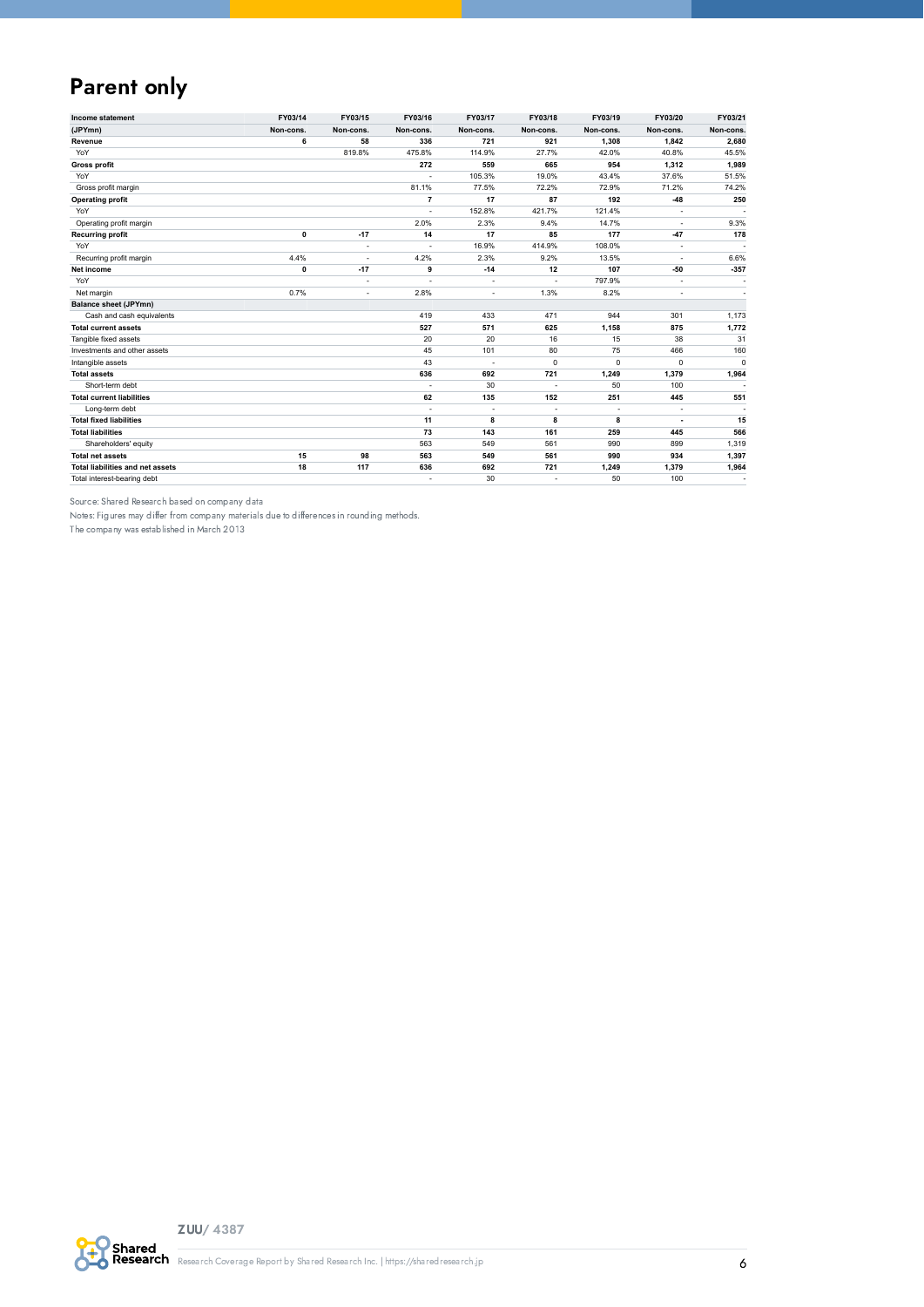# <span id="page-6-0"></span>Trends and outlook

## <span id="page-6-1"></span>Quarterly trends and results

| Earnings (cumulative)        |                          | FY03/21                  |                |                          |                          | FY03/22                  |                |         |           | FY03/22          |
|------------------------------|--------------------------|--------------------------|----------------|--------------------------|--------------------------|--------------------------|----------------|---------|-----------|------------------|
| (JPYmn)                      | Q <sub>1</sub>           | $Q1-Q2$                  | $Q1-Q3$        | $Q1-Q4$                  | Q <sub>1</sub>           | $Q1-Q2$                  | $Q1-Q3$        | $Q1-Q4$ | % of Est. | FY Est.          |
| Revenue                      | 515                      | 1,200                    | 1,857          | 2,790                    | 770                      | 1,492                    |                |         |           | 4,200 to 4,500   |
| YoY                          | 34.0%                    | 58.7%                    | 63.7%          | 51.0%                    | 49.4%                    | 24.3%                    |                |         |           | 50.5 to 61.3%    |
| Gross profit                 | 361                      | 897                      | 1,388          | 2,097                    | 593                      | 1,122                    |                |         |           |                  |
| YoY                          | 23.2%                    | 68.8%                    | 81.1%          | 58.7%                    | 64.0%                    | 25.0%                    |                |         |           |                  |
| Gross profit margin          | 70.1%                    | 74.8%                    | 74.7%          | 75.2%                    | 77.0%                    | 75.2%                    |                |         |           |                  |
| SG&A expenses                | 553                      | 1,069                    | 1,528          | 2,083                    | 543                      | 1,120                    |                |         |           |                  |
| YoY                          | 155.4%                   | 123.0%                   | 81.3%          | 45.9%                    | $-1.9%$                  | 4.8%                     |                |         |           |                  |
| SG&A ratio                   | 107.4%                   | 89.0%                    | 82.3%          | 74.7%                    | 70.5%                    | 75.0%                    |                |         |           |                  |
| Operating profit             | $-192$                   | $-171$                   | $-140$         | 14                       | 50                       | $\overline{2}$           |                |         | $\sim$    | 0 to 200         |
| YoY                          | ä,                       | $\ddot{\phantom{1}}$     | ä,             | $\ddot{\phantom{1}}$     | ä,                       | ÷,                       |                |         |           | -100 to 1,289.9% |
| Operating profit margin      | ÷                        | ÷.                       | ä,             | 0.5%                     | 6.5%                     | 0.1%                     |                |         |           |                  |
| Recurring profit             | $-192$                   | $-177$                   | $-146$         | 8                        | 50                       | 3                        |                |         | $\sim$    | 0 to 200         |
| YoY                          | $\overline{\phantom{a}}$ | $\overline{\phantom{a}}$ | ÷              | $\overline{\phantom{a}}$ | $\overline{\phantom{a}}$ | ٠                        |                |         |           | -100 to 2,353.7% |
| Recurring profit margin      | ä,                       | ÷                        | ä,             | 0.3%                     | 6.4%                     | 0.2%                     |                |         |           |                  |
| Net income                   | $-137$                   | $-136$                   | $-124$         | $-300$                   | 26                       | $-13$                    |                |         |           | 0 to 91          |
| YoY                          | ä,                       |                          | ä,             | $\ddot{\phantom{1}}$     | ä,                       | $\sim$                   |                |         |           |                  |
| Net margin                   | ÷                        | $\overline{\phantom{a}}$ | ä,             | $\ddot{\phantom{1}}$     | 3.4%                     | $\sim$                   |                |         |           |                  |
| <b>Quarterly performance</b> |                          | FY03/21                  |                |                          |                          | FY03/22                  |                |         |           |                  |
| (JPYmn)                      | Q1                       | Q2                       | Q <sub>3</sub> | Q <sub>4</sub>           | Q <sub>1</sub>           | Q <sub>2</sub>           | Q <sub>3</sub> | Q4      |           |                  |
| Revenue                      | 515                      | 685                      | 657            | 933                      | 770                      | 722                      |                |         |           |                  |
| YoY                          | 34.0%                    | 84.3%                    | 73.7%          | 30.9%                    | 49.4%                    | 5.5%                     |                |         |           |                  |
| Gross profit                 | 361                      | 536                      | 491            | 709                      | 593                      | 529                      |                |         |           |                  |
| YoY                          | 23.2%                    | 124.7%                   | 109.2%         | 27.8%                    | 64.0%                    | $-1.2%$                  |                |         |           |                  |
| Gross profit margin          | 70.1%                    | 78.3%                    | 74.7%          | 76.0%                    | 77.0%                    | 73.3%                    |                |         |           |                  |
| SG&A expenses                | 553                      | 515                      | 459            | 555                      | 543                      | 577                      |                |         |           |                  |
| YoY                          | 155.4%                   | 96.2%                    | 26.3%          | $-5.1%$                  | $-1.9%$                  | 11.9%                    |                |         |           |                  |
| SG&A ratio                   | 107.4%                   | 75.2%                    | 69.9%          | 59.5%                    | 70.5%                    | 79.8%                    |                |         |           |                  |
| Operating profit             | $-192$                   | 21                       | 32             | 154                      | 50                       | $-47$                    |                |         |           |                  |
| YoY                          | $\overline{\phantom{a}}$ |                          | ÷,             | $\overline{\phantom{a}}$ | ÷,                       | $\overline{\phantom{a}}$ |                |         |           |                  |
| Operating profit margin      | ä,                       | 3.0%                     | 4.8%           | 16.5%                    | 6.5%                     | $\sim$                   |                |         |           |                  |
| Recurring profit             | $-192$                   | 15                       | 32             | 154                      | 50                       | $-47$                    |                |         |           |                  |
| YoY                          | ÷                        | $\overline{\phantom{a}}$ | ÷,             | $\overline{\phantom{a}}$ | ä,                       | $\sim$                   |                |         |           |                  |
| Recurring profit margin      | ٠                        | 2.2%                     | 4.8%           | 16.5%                    | 6.4%                     | $\overline{\phantom{a}}$ |                |         |           |                  |
| Net income                   | $-137$                   | $\mathbf{1}$             | 12             | $-176$                   | 26                       | $-39$                    |                |         |           |                  |
| YoY                          | ÷                        | $\overline{\phantom{a}}$ | ä,             | $\overline{\phantom{a}}$ |                          | $\overline{\phantom{a}}$ |                |         |           |                  |
| Net margin                   | $\overline{\phantom{a}}$ | 0.1%                     | 1.9%           | $\sim$                   | 3.4%                     | $\overline{\phantom{a}}$ |                |         |           |                  |
|                              |                          |                          |                |                          |                          |                          |                |         |           |                  |

#### Results by segment

| By segment (cumulative) |                          |                          | FY03/21                  |                          |                          | FY03/22                  |                |         |
|-------------------------|--------------------------|--------------------------|--------------------------|--------------------------|--------------------------|--------------------------|----------------|---------|
| (JPYmn)                 | Q <sub>1</sub>           | $Q1-Q2$                  | $Q1 - Q3$                | $Q1-Q4$                  | Q <sub>1</sub>           | $Q1-Q2$                  | $Q1-Q3$        | $Q1-Q4$ |
| Revenue                 | 515                      | 1,200                    | 1,857                    | 2,790                    | 770                      | 1,492                    |                |         |
| YoY                     | 34.0%                    | 58.7%                    | 63.7%                    | 51.0%                    | 49.4%                    | 24.3%                    |                |         |
| Fintech Platform        | 505                      | 1,157                    | 1,781                    | 2,686                    | 751                      | 1,461                    |                |         |
| YoY                     |                          | $\overline{\phantom{a}}$ |                          | 45.4%                    | 48.8%                    | 26.3%                    |                |         |
| Crowdfunding            | 10                       | 44                       | 81                       | 114                      | 23                       | 40                       |                |         |
| YoY                     | $\sim$                   | $\overline{\phantom{a}}$ |                          | 42,997.0%                | 123.7%                   | $-8.7%$                  |                |         |
| Elimination             | $-0$                     | $-1$                     | $-5$                     | $-10$                    | $-5$                     | -9                       |                |         |
| Operating profit        | $-192$                   | $-171$                   | $-140$                   | 14                       | 50                       | $\overline{2}$           |                |         |
| YoY                     | $\overline{\phantom{a}}$ | $\overline{\phantom{a}}$ | $\overline{\phantom{a}}$ | $\overline{\phantom{a}}$ | $\overline{\phantom{a}}$ | $\sim$                   |                |         |
| Fintech Platform        | $-123$                   | $-40$                    | 42                       | 247                      | 93                       | 87                       |                |         |
| YoY                     | $\overline{\phantom{a}}$ | $\overline{\phantom{a}}$ | $\overline{\phantom{a}}$ | $\sim$                   | $\overline{\phantom{a}}$ | $\sim$                   |                |         |
| Crowdfunding            | $-69$                    | $-131$                   | $-181$                   | $-232$                   | $-43$                    | -85                      |                |         |
| YoY                     | $\overline{\phantom{a}}$ | $\blacksquare$           | $\overline{\phantom{a}}$ | $\overline{\phantom{a}}$ | $\overline{\phantom{a}}$ | $\sim$                   |                |         |
| By segment (quarterly)  |                          |                          | FY03/21                  |                          |                          | FY03/22                  |                |         |
| (JPYmn)                 | Q <sub>1</sub>           | Q2                       | Q3                       | Q4                       | Q <sub>1</sub>           | Q2                       | Q <sub>3</sub> | Q4      |
| Revenue                 | 515                      | 685                      | 657                      | 933                      | 770                      | 722                      |                |         |
| YoY                     | 34.0%                    | 84.3%                    | 73.7%                    | 30.9%                    | 49.4%                    | 5.5%                     |                |         |
| Fintech Platform        | 505                      | 652                      | 625                      | 905                      | 751                      | 709                      |                |         |
| YoY                     | $\overline{\phantom{a}}$ | $\overline{\phantom{a}}$ | $\sim$                   | $-51.0%$                 | 48.8%                    | 8.9%                     |                |         |
| Crowdfunding            | 10                       | 34                       | 37                       | 33                       | 23                       | 17                       |                |         |
| YoY                     | $\overline{\phantom{a}}$ | $\overline{\phantom{a}}$ | $\overline{\phantom{a}}$ | 12,356.1%                | 123.7%                   | $-49.7%$                 |                |         |
| Elimination             | $-0$                     | -0                       | $-5$                     | $-5$                     | $-5$                     | $-4$                     |                |         |
| Operating profit        | $-192$                   | 21                       | 32                       | 154                      | 50                       | $-47$                    |                |         |
| YoY                     | $\overline{\phantom{a}}$ | $\overline{\phantom{a}}$ |                          | ÷,                       | $\overline{\phantom{a}}$ | $\overline{\phantom{a}}$ |                |         |
| Fintech Platform        | $-123$                   | 83                       | 82                       | 205                      | 93                       | $-5$                     |                |         |
| YoY                     |                          | $\overline{\phantom{a}}$ |                          | ÷                        | $\overline{\phantom{a}}$ | $\overline{\phantom{a}}$ |                |         |
| Crowdfunding            | $-69$                    | $-63$                    | $-50$                    | $-51$                    | $-43$                    | $-42$                    |                |         |
| YoY                     | $\overline{\phantom{a}}$ | $\overline{\phantom{a}}$ | $\overline{\phantom{a}}$ | $\overline{\phantom{a}}$ | $\overline{\phantom{a}}$ | $\overline{\phantom{a}}$ |                |         |

Source: Shared Research based on company data

Note: Figures may differ from company materials due to differences in rounding methods.

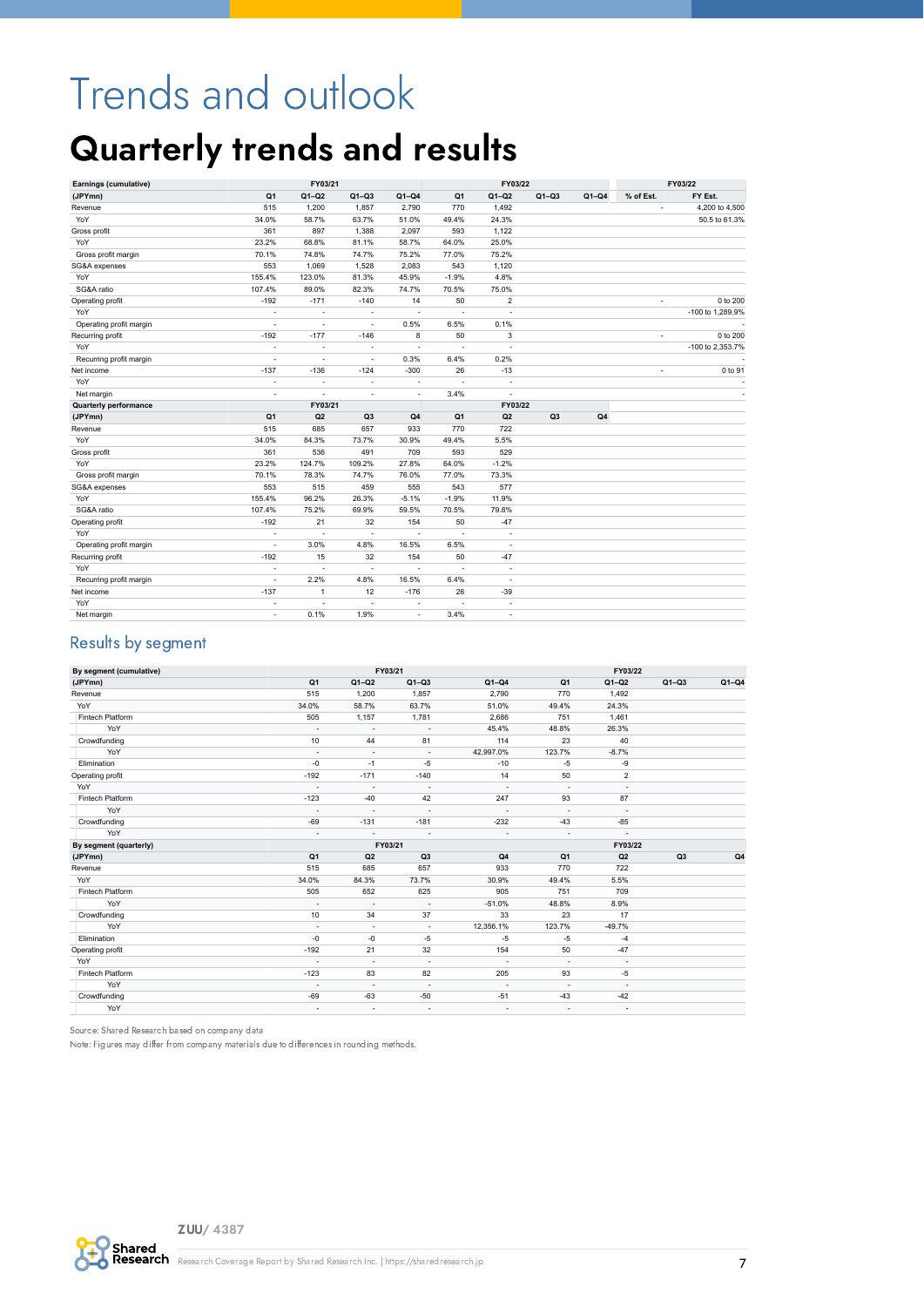## 1H FY03/22

## Operating performance

| Earnings (cumulative)        |                          | FY03/21                  |                          |                          |                          | FY03/22                  |                |                |           | FY03/22          |
|------------------------------|--------------------------|--------------------------|--------------------------|--------------------------|--------------------------|--------------------------|----------------|----------------|-----------|------------------|
| (JPYmn)                      | Q1                       | $Q1-Q2$                  | $Q1-Q3$                  | $Q1-Q4$                  | Q1                       | $Q1-Q2$                  | $Q1-Q3$        | $Q1-Q4$        | % of Est. | FY Est.          |
| Revenue                      | 515                      | 1,200                    | 1,857                    | 2,790                    | 770                      | 1,492                    |                |                | ٠         | 4,200 to 4,500   |
| YoY                          | 34.0%                    | 58.7%                    | 63.7%                    | 51.0%                    | 49.4%                    | 24.3%                    |                |                |           | 50.5 to 61.3%    |
| Gross profit                 | 361                      | 897                      | 1,388                    | 2,097                    | 593                      | 1,122                    |                |                |           |                  |
| YoY                          | 23.2%                    | 68.8%                    | 81.1%                    | 58.7%                    | 64.0%                    | 25.0%                    |                |                |           |                  |
| Gross profit margin          | 70.1%                    | 74.8%                    | 74.7%                    | 75.2%                    | 77.0%                    | 75.2%                    |                |                |           |                  |
| SG&A expenses                | 553                      | 1,069                    | 1,528                    | 2,083                    | 543                      | 1,120                    |                |                |           |                  |
| YoY                          | 155.4%                   | 123.0%                   | 81.3%                    | 45.9%                    | $-1.9%$                  | 4.8%                     |                |                |           |                  |
| SG&A ratio                   | 107.4%                   | 89.0%                    | 82.3%                    | 74.7%                    | 70.5%                    | 75.0%                    |                |                |           |                  |
| Operating profit             | $-192$                   | $-171$                   | $-140$                   | 14                       | 50                       | $\overline{\mathbf{c}}$  |                |                | ٠         | 0 to 200         |
| YoY                          | ÷                        | $\overline{\phantom{a}}$ | $\overline{\phantom{a}}$ | $\overline{\phantom{a}}$ | $\overline{\phantom{a}}$ | $\sim$                   |                |                |           | -100 to 1.289.9% |
| Operating profit margin      | ٠                        | $\overline{\phantom{a}}$ | $\sim$                   | 0.5%                     | 6.5%                     | 0.1%                     |                |                |           |                  |
| Recurring profit             | $-192$                   | $-177$                   | $-146$                   | 8                        | 50                       | 3                        |                |                | ×.        | 0 to 200         |
| YoY                          | $\overline{\phantom{a}}$ | $\overline{\phantom{a}}$ | $\sim$                   | $\sim$                   | $\overline{\phantom{a}}$ | $\sim$                   |                |                |           | -100 to 2,353.7% |
| Recurring profit margin      | ÷                        | $\overline{\phantom{a}}$ | $\bar{a}$                | 0.3%                     | 6.4%                     | 0.2%                     |                |                |           |                  |
| Net income                   | $-137$                   | $-136$                   | $-124$                   | $-300$                   | 26                       | $-13$                    |                |                |           | 0 to 91          |
| YoY                          | $\overline{\phantom{a}}$ | $\overline{\phantom{a}}$ | ÷,                       | $\overline{\phantom{a}}$ | $\overline{\phantom{a}}$ | $\overline{\phantom{a}}$ |                |                |           |                  |
| Net margin                   | ÷                        |                          | ä,                       | $\sim$                   | 3.4%                     | $\overline{a}$           |                |                |           |                  |
| <b>Quarterly performance</b> |                          | FY03/21                  |                          |                          |                          | FY03/22                  |                |                |           |                  |
| (JPYmn)                      | Q <sub>1</sub>           | Q2                       | Q <sub>3</sub>           | Q4                       | Q <sub>1</sub>           | Q <sub>2</sub>           | Q <sub>3</sub> | Q <sub>4</sub> |           |                  |
| Revenue                      | 515                      | 685                      | 657                      | 933                      | 770                      | 722                      |                |                |           |                  |
| YoY                          | 34.0%                    | 84.3%                    | 73.7%                    | 30.9%                    | 49.4%                    | 5.5%                     |                |                |           |                  |
| Gross profit                 | 361                      | 536                      | 491                      | 709                      | 593                      | 529                      |                |                |           |                  |
| YoY                          | 23.2%                    | 124.7%                   | 109.2%                   | 27.8%                    | 64.0%                    | $-1.2%$                  |                |                |           |                  |
| Gross profit margin          | 70.1%                    | 78.3%                    | 74.7%                    | 76.0%                    | 77.0%                    | 73.3%                    |                |                |           |                  |
| SG&A expenses                | 553                      | 515                      | 459                      | 555                      | 543                      | 577                      |                |                |           |                  |
| YoY                          | 155.4%                   | 96.2%                    | 26.3%                    | $-5.1%$                  | $-1.9%$                  | 11.9%                    |                |                |           |                  |
| SG&A ratio                   | 107.4%                   | 75.2%                    | 69.9%                    | 59.5%                    | 70.5%                    | 79.8%                    |                |                |           |                  |
| Operating profit             | $-192$                   | 21                       | 32                       | 154                      | 50                       | $-47$                    |                |                |           |                  |
| YoY                          | ÷,                       | $\overline{\phantom{a}}$ | $\sim$                   | $\overline{\phantom{a}}$ | $\overline{\phantom{a}}$ | $\overline{\phantom{a}}$ |                |                |           |                  |
| Operating profit margin      | $\overline{\phantom{a}}$ | 3.0%                     | 4.8%                     | 16.5%                    | 6.5%                     | $\overline{\phantom{a}}$ |                |                |           |                  |
| Recurring profit             | $-192$                   | 15                       | 32                       | 154                      | 50                       | $-47$                    |                |                |           |                  |
| YoY                          | $\overline{\phantom{a}}$ |                          | $\overline{\phantom{a}}$ | $\overline{\phantom{a}}$ | $\overline{\phantom{a}}$ | $\overline{\phantom{a}}$ |                |                |           |                  |
| Recurring profit margin      | ٠                        | 2.2%                     | 4.8%                     | 16.5%                    | 6.4%                     | $\overline{\phantom{a}}$ |                |                |           |                  |
| Net income                   | $-137$                   | $\overline{1}$           | 12                       | $-176$                   | 26                       | $-39$                    |                |                |           |                  |
| YoY                          | ÷                        |                          | $\ddot{\phantom{1}}$     | $\overline{\phantom{a}}$ | ÷,                       | $\overline{\phantom{a}}$ |                |                |           |                  |
| Net margin                   | ÷                        | 0.1%                     | 1.9%                     | $\overline{\phantom{a}}$ | 3.4%                     | $\sim$                   |                |                |           |                  |

Source: Shared Research based on company data

Note: Figures may differ from company materials due to differences in rounding methods.

- $\bullet$  Revenue: |PY1.5bn  $(+24.3\%$  YoY)
- Operating profit: JPY2mn (JPY171mn operating loss in 1H FY03/21)
- Recurring profit: JPY3mn (JPY177mn recurring loss in 1H FY03/21)
- Net loss attributable to owners of the parent: JPY13mn (JPY136mn net loss in 1H FY03/21)

In 1H FY03/22, retail fintech generated JPY1.2bn (+47.5% YoY) in revenue, while corporate fintech produced JPY255mn (-29.3% YoY). Counting only the costs associated directly with each domain, retail fintech delivered operating profit of JPY540mn, while corporate fintech incurred an operating loss of JPY99mn.

In Q2, retail fintech continued to drive overall growth, with revenue of JPY608mn (+40.4% YoY). Corporate fintech revenue was JPY113mn (-54.7% YoY), due to sluggish growth in crowdfunding deals. Still in the investment phase, this business continued to generate losses. Counting only the costs associated directly with each domain, retail fintech delivered operating profit of JPY252mn, and corporate fintech produced an operating loss of JPY73mn.

The company's full-year plans call for marketing investments of JPY600–700mn. Of this amount, spending in 1H was JPY216mn (JPY103mn in Q1 and JPY113mn in Q2). Advertising used JPY144mn, JPY69mn went toward personnel, and JPY3mn was for other items. The company allocated its additional personnel to IT development (such as customer referrals for ZUU Online) and marketing related to corporate fintech, such as PDCA services and meevo. The company launched a taxi advertising campaign in September 2021 (placements began October 11). ZUU selected this advertising approach as one likely to reach business owners directly.

The company's full-year plans call for marketing investments of JPY600–700mn. Of this amount, spending in 1H was JPY216mn (JPY103mn in Q1 and JPY113mn in Q2). Advertising used JPY144mn, JPY69mn went toward personnel, and JPY3mn was for other items. The company allocated its additional personnel to IT development (such as customer referrals for ZUU Online) and marketing related to corporate fintech, such as PDCA services and meevo. The company launched a taxi advertising campaign in September 2021 (placements began October 11). ZUU selected this advertising approach as one likely to reach business owners directly.

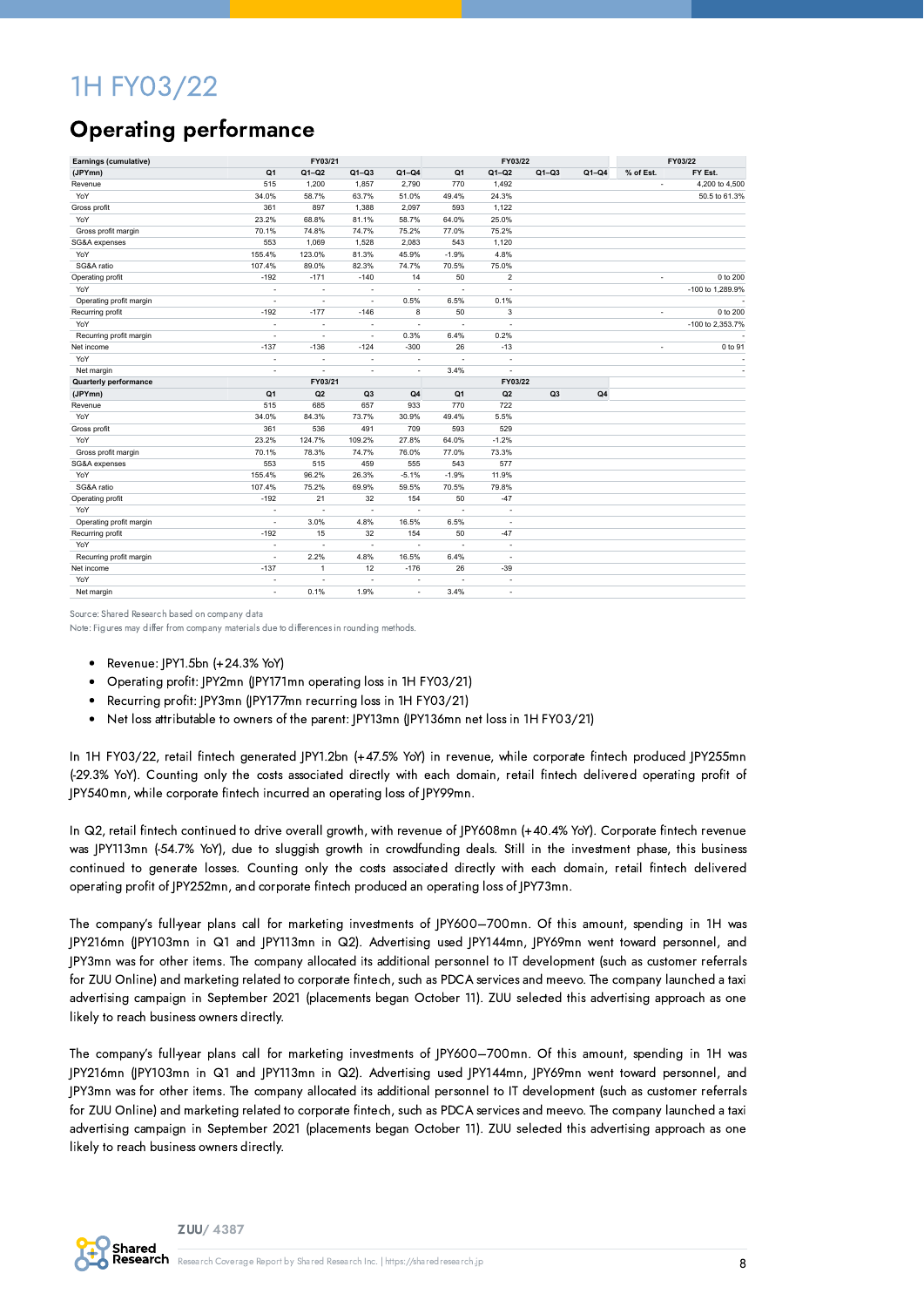Google updated its algorithm in July 2021. As a result, the number of visitors who reached ZUU's media organically via finance-related word searches dropped, from 1.5mn UUs in Q1 to 1.2mn UUs in Q2. By using SEO techniques to optimize Net Money's content, by October 2021 the company had succeeded in returning those visitor numbers to pre-update levels. These visitors (who reach ZUU's media organically via finance-related word searches) directly impact income from customer referrals.

In retail fintech, visitors to the company's media platform numbered 19.1mn unique users, up from 12.8 UUs in FY03/21. Contributing to the increase was a rise in the number of users to ZUU/NTT Docomo's joint media. Total members numbered 153,000 (+14.2% YoY), and ARPU was JPY2,618 (1.9x). The company focused on expanding the product lineup in areas that generate highly profitable customer referrals (brokerage accounts, credit cards, card loans, HR/career-related, crypto investing/FX) by targeting users attracted through ZUU Online and Net Money. The company aims to boost per-user profitability as a result. In addition, the company is working to spread the risks associated with updates to Google's core algorithm. To do so, in the customer referral domain ZUU aims to shift to vertical media by product lineup.

The company is currently examining its business model and building the internal structures it will need to obtain a license to engage in the financial service intermediary business, which started in November 2021. The company is considering intermediation on financial services targeting private wealth members (members who are high-net-worth individuals).

In corporate fintech, the company recorded 3.0mn monthly PVs for The Owner, with the member count coming to 26,900 (6.3x the 1H FY03/21 level). The total number of company owner leads was 14,000, and ARPA was JPY4.1mn. To date, the total amount generated to date with Cool (loan-type crowdfunding) was JPY291mn (JPY121mn in FY03/21), and the number of deals was 10 (4). The amount raised to date through Unicorn (equity-investment-type crowdfunding) was JPY517mn (JPY419mn in FY03/21), and the number of deals to date was 27 (19).

Cool formed its first loan-type private placement fund for high-net-worth individuals (assets of JPY100mn or more). The company already provides asset consulting in an effort to increase the number of private wealth members (members who are high-net-worth individuals) in the retail fintech domain.

In September 2021, Unicorn held a business contest to attract high-quality deals. Four or five contest participants are expected to raise funds through Unicorn as a result. ZUU notes that the company earns around 20% in commissions on funds Unicorn raises, so if the contest mechanism is successful, it could have a major impact on ZUU's performance.

| By segment (cumulative) |                          |                          | FY03/21                  |                          |                          | FY03/22                  |         |         |
|-------------------------|--------------------------|--------------------------|--------------------------|--------------------------|--------------------------|--------------------------|---------|---------|
| (JPYmn)                 | Q <sub>1</sub>           | $Q1-Q2$                  | $Q1-Q3$                  | $Q1-Q4$                  | Q <sub>1</sub>           | $Q1-Q2$                  | $Q1-Q3$ | $Q1-Q4$ |
| Revenue                 | 515                      | 1,200                    | 1,857                    | 2,790                    | 770                      | 1,492                    |         |         |
| YoY                     | 34.0%                    | 58.7%                    | 63.7%                    | 51.0%                    | 49.4%                    | 24.3%                    |         |         |
| Fintech Platform        | 505                      | 1,157                    | 1,781                    | 2,686                    | 751                      | 1,461                    |         |         |
| YoY                     | $\overline{\phantom{a}}$ | $\overline{\phantom{a}}$ | $\overline{\phantom{a}}$ | 45.4%                    | 48.8%                    | 26.3%                    |         |         |
| Crowdfunding            | 10                       | 44                       | 81                       | 114                      | 23                       | 40                       |         |         |
| YoY                     | $\overline{\phantom{a}}$ | $\overline{\phantom{a}}$ | $\overline{\phantom{a}}$ | 42,997.0%                | 123.7%                   | $-8.7%$                  |         |         |
| Elimination             | $-0$                     | $-1$                     | $-5$                     | $-10$                    | $-5$                     | -9                       |         |         |
| Operating profit        | $-192$                   | $-171$                   | $-140$                   | 14                       | 50                       | $\overline{2}$           |         |         |
| YoY                     | $\overline{\phantom{a}}$ | $\overline{\phantom{a}}$ | $\overline{\phantom{a}}$ | $\overline{\phantom{a}}$ | $\bar{a}$                | $\sim$                   |         |         |
| Fintech Platform        | $-123$                   | $-40$                    | 42                       | 247                      | 93                       | 87                       |         |         |
| YoY                     | $\overline{\phantom{a}}$ | $\overline{a}$           |                          | $\sim$                   | ٠                        | $\overline{\phantom{a}}$ |         |         |
| Crowdfunding            | $-69$                    | $-131$                   | $-181$                   | $-232$                   | $-43$                    | $-85$                    |         |         |
| YoY                     | $\overline{\phantom{a}}$ |                          |                          | ٠                        | ٠                        | $\sim$                   |         |         |
| By segment (quarterly)  |                          |                          | FY03/21                  |                          |                          | FY03/22                  |         |         |
| (JPYmn)                 | Q <sub>1</sub>           | Q2                       | Q3                       | Q4                       | Q <sub>1</sub>           | Q2                       | Q3      | Q4      |
| Revenue                 | 515                      | 685                      | 657                      | 933                      | 770                      | 722                      |         |         |
| YoY                     | 34.0%                    | 84.3%                    | 73.7%                    | 30.9%                    | 49.4%                    | 5.5%                     |         |         |
| Fintech Platform        | 505                      | 652                      | 625                      | 905                      | 751                      | 709                      |         |         |
| YoY                     | $\overline{\phantom{a}}$ | $\overline{\phantom{a}}$ | $\overline{\phantom{a}}$ | $-51.0%$                 | 48.8%                    | 8.9%                     |         |         |
| Crowdfunding            | 10                       | 34                       | 37                       | 33                       | 23                       | 17                       |         |         |
| YoY                     | $\overline{\phantom{a}}$ | $\overline{\phantom{a}}$ | $\overline{\phantom{a}}$ | 12,356.1%                | 123.7%                   | $-49.7%$                 |         |         |
| Elimination             | $-0$                     | $-0$                     | $-5$                     | $-5$                     | $-5$                     | $-4$                     |         |         |
| Operating profit        | $-192$                   | 21                       | 32                       | 154                      | 50                       | $-47$                    |         |         |
| YoY                     | ٠                        | $\overline{\phantom{a}}$ |                          |                          | $\overline{\phantom{a}}$ | $\overline{\phantom{a}}$ |         |         |
| Fintech Platform        | $-123$                   | 83                       | 82                       | 205                      | 93                       | $-5$                     |         |         |
| YoY                     |                          | $\overline{\phantom{a}}$ |                          |                          | $\overline{\phantom{a}}$ | $\overline{\phantom{a}}$ |         |         |
| Crowdfunding            | $-69$                    | $-63$                    | $-50$                    | $-51$                    | $-43$                    | $-42$                    |         |         |
| YoY                     | $\overline{\phantom{a}}$ | $\blacksquare$           | $\overline{\phantom{a}}$ | ٠                        | $\overline{\phantom{a}}$ | $\overline{\phantom{a}}$ |         |         |

Source: Shared Research based on company data

Note: Figures may differ from company materials due to differences in rounding methods.

#### Fintech Platform business

The company revised its search engine algorithm in July 2021, leading to a temporary dip in performance. However, results in the customer referrals business were solid, thanks to higher recognition of the company's media and steady progress in the number of user visits. Media system provision and operational support (mainly for MP Cloud) remained brisk. However, PDCA-related services failed to grow as anticipated, due to delays in advertising expenditure. As a result, in 1H FY03/22 this business produced revenue of JPY1.5bn (+26.3% YoY) and operating profit of JPY87mn (JPY40mn operating loss in FY03/21).

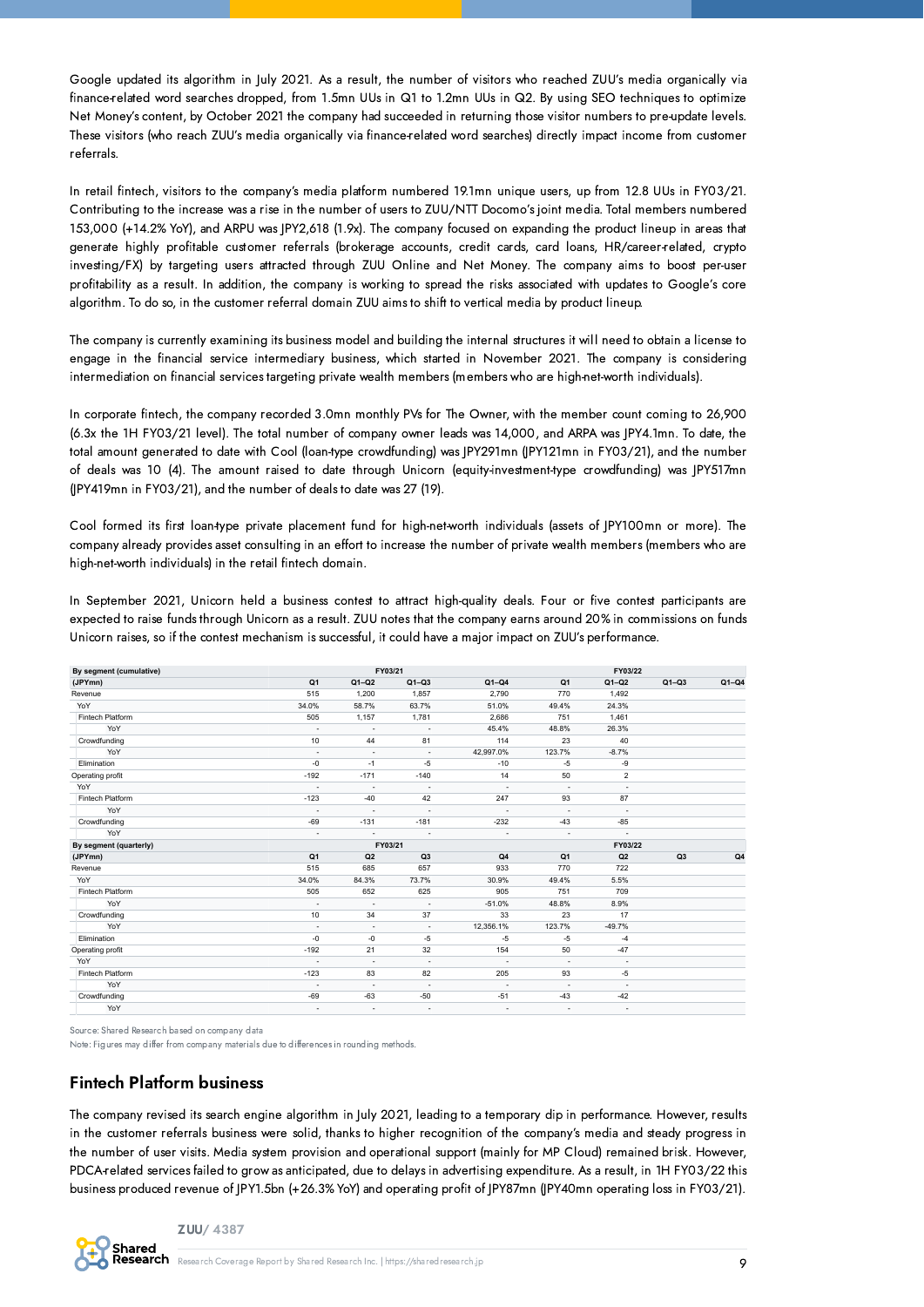#### Crowdfunding business

In FY03/21, the company began putting in place a system to operate financial services directly. In 1H FY03/22, the company continued to incur costs as growth in the number of deals was sluggish. As a result, revenue came to JPY40mn (-8.7% YoY), and the operating loss was JPY85mn (operating loss of JPY131mn).

## Company forecast for FY03/22

|                         |          | FY03/21  |          |                         | FY03/22                  |                |           | YoY     |                  |
|-------------------------|----------|----------|----------|-------------------------|--------------------------|----------------|-----------|---------|------------------|
| (JPYmn)                 | 1H Act.  | 2H Act.  | FY Act.  | 1H Act.                 | 2H Est.                  | FY Est.        | 1H Est.   | 2H Est. | FY Est.          |
| Revenue                 | 1.200    | 1.590    | 2.790    | 1.492                   | 2.708 to 3.008           | 4.200 to 4.500 | 24.4%     |         | 50.5 to 61.3%    |
| Cost of revenue         | 303      | 390      | 693      | 370                     |                          |                |           |         |                  |
| Gross profit            | 897      | 1,200    | 2,097    | 1,122                   |                          |                |           |         |                  |
| Gross profit margin     | 74.8%    | 75.5%    | 75.2%    | 75.2%                   |                          |                |           |         |                  |
| SG&A expenses           | 1.069    | 1.014    | 2,083    | 1,120                   |                          |                |           |         |                  |
| SG&A ratio              | 89.1%    | 63.8%    | 74.7%    | 75.0%                   |                          |                |           |         |                  |
| <b>Operating profit</b> | $-171$   | 185      | 14       | $\overline{\mathbf{2}}$ | -2 to 108                | 0 to 200       | $-101.3%$ |         | -100 to 1,289.9% |
| Operating profit margin | $-14.3%$ | 11.6%    | 0.5%     | 0.1%                    | $\overline{\phantom{a}}$ |                |           |         |                  |
| <b>Recurring profit</b> | $-177$   | 185      | 8        | 3                       | -3 to 107                | 0 to 200       | $-101.7%$ |         | -100 to 2.353.7% |
| Recurring profit margin | $-14.8%$ | 11.6%    | 0.3%     | 0.2%                    | $\overline{\phantom{a}}$ |                |           |         |                  |
| Net income              | $-136$   | $-164$   | $-300$   | $-13$                   | 13 to 104                | 0 to 91        | $-90.2%$  |         |                  |
| Net margin              | $-11.3%$ | $-10.3%$ | $-10.8%$ | $-0.9%$                 | $\overline{\phantom{a}}$ |                |           |         |                  |

Source: Shared Research based on company data

Note: Figures may differ from company materials due to differences in rounding methods.

- Revenue: JPY4.2bn to JPY4.5bn (+50.5% to 61.3% YoY)  $\bullet$
- Operating profit: JPY0 to JPY200mn (-100.0% to +1,289.9% YoY)
- Recurring profit: JPY0 to JPY200mn (-100.0% to +2,353.7% YoY)
- $\bullet$ Net income attributable to owners of the parent: JPY0 to JPY91mn (JPY300mn net loss in in FY03/21)

The company anticipates YoY revenue growth of 50% or more. ZUU provides forecast ranges because results depend on several factors, including new service development and proactive marketing investment.

The company expects two key factors to contribute to revenue in 2H. First, it expects PDCA services to expand due to the start of taxi advertising. The second factor is the company's vertical media strategy. By leveraging customer referrals from Net Money and SEO expertise, the company aims to launch vertical media in each area of customer referrals. As of November 2021, the company has created vertical media for crypto assets/FX, credit cards, and lifestyle. The company also plans to move into other domains: card loans, home loans, hometown tax payments, and recruiting/careers. ZUU is working to create a system to generate more new users and revenue.

The company has remained profitable since Q4 FY03/21, when it generated operating profit of JPY154mn (OPM of 16.5%), compared with a JPY30mn operating loss in Q4 FY03/20. Going forward, the company expects to remain profitable, although not a considerable amount, due to forward-looking investments.

For FY03/22, the company expects revenue to range between JPY4.2bn and JPY4.5bn. The company says it is capable of generating around 20% of that figure as operating profit (in this case JPY800–900mn). However, because the company plans to invest JPY600-700mn in marketing and IT system development, it forecasts operating profit of JPY0 to JPY200mn. Most of the company's SG&A expenses are for personnel and advertising. The company explains that spending in these areas in FY03/22 relates to revenue in FY03/23 and later.

## Historical differences between initial company forecasts and results

| Results vs. Initial Est.        | FY03/19                      | FY03/20 | FY03/21              |
|---------------------------------|------------------------------|---------|----------------------|
| (JPYmn)                         | Cons.                        | Cons.   | Cons.                |
| Revenue (Initial Est.)          |                              |         | 1,600 2,650 to 3,020 |
| Revenue (Results)               | 1.318                        | 1.847   | 2.790                |
| Results vs. Initial Est.        |                              | 15.4%   |                      |
| Operating profit (Initial Est.) |                              | 0       | 0 to 200             |
| Operating profit (Results)      | 183                          | $-107$  | 14                   |
| Results vs. Initial Est.        |                              |         |                      |
| Recurring profit (Initial Est.) | ۰                            | 0       | 0 to 200             |
| Recurring profit (Results)      | 168                          | $-125$  | 8                    |
| Results vs. Initial Est.        |                              | ٠       |                      |
| Net income (Initial Est.)       | $\qquad \qquad \blacksquare$ | 0       | 0 to 51              |
| Net income (Results)            | 107                          | -93     | $-300$               |
| Results vs. Initial Est.        |                              |         |                      |

Source: Shared Research based on company data

Note: Figures may differ from company materials due to differences in rounding methods.

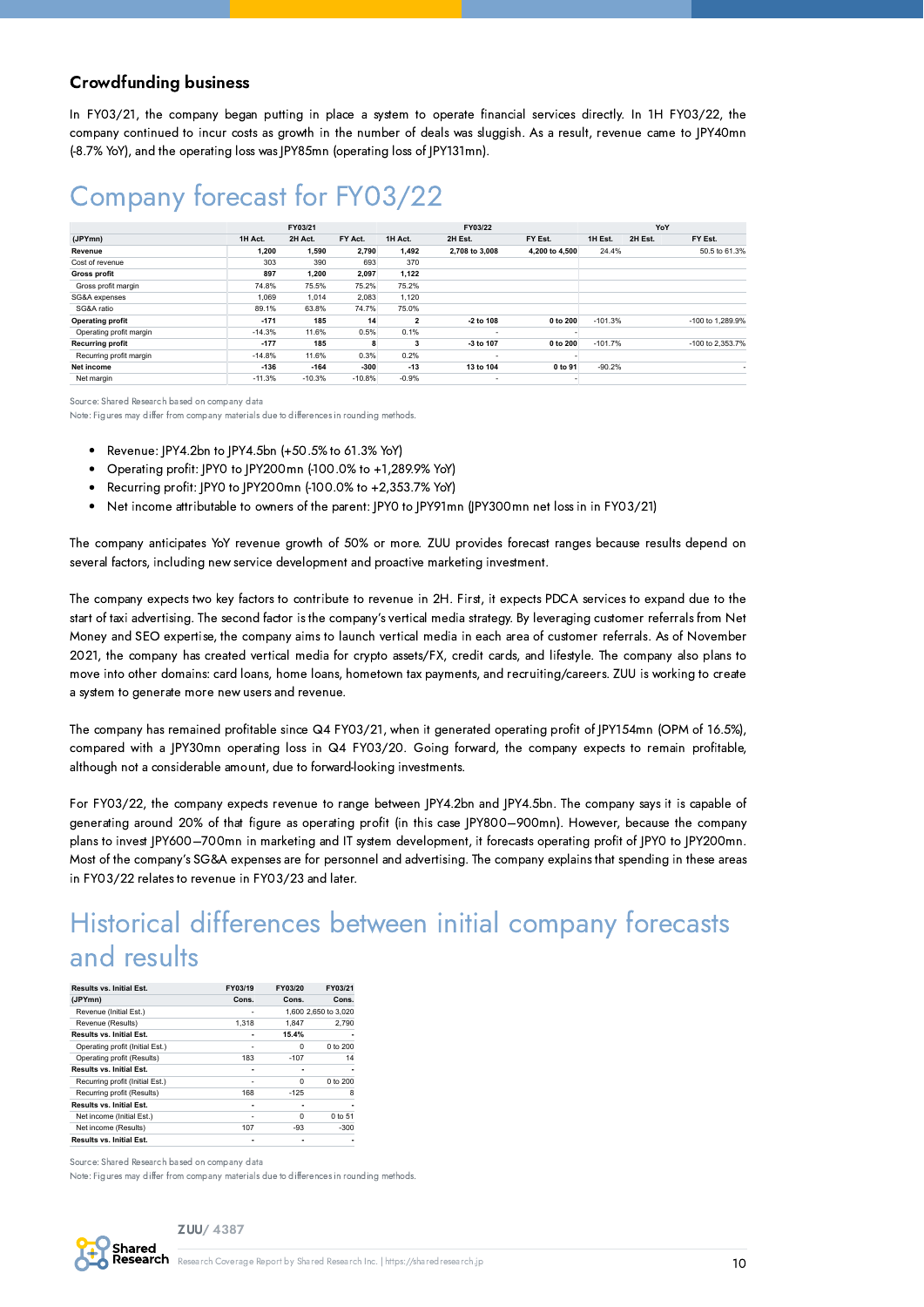## Medium-term business plan

The company has no formal medium-term management plan. However, around the end of FY03/22 the company plans to announce its revenue and operating profit expectations for the next three years.

The company plans to build a base of investors on its media platform (centered on ZUU Online) and match these users with financial products and services. The company plans to expand its business by offering crowdfunding products (Cool and Unicorn), matching users with independent financial advisors, and providing asset consulting and products.

### Medium- to long-term direction

The company's conceptual direction for the medium to long term is to use its platform to connect sources and users of funding. As fund-raising methods, the company is looking at reducing lot sizes, tokenization\*, and conversion to NFTs\*. Tokenization and distribution create markets for assets. For instance, stock markets bring together providers and users of capital, creating a system that increases the liquidity of shares and attracts funds. The company aims to provide similar mechanisms to attract funds.

\*Tokenization refers to the conversion of a physical or virtual asset into a digital unit that can be traded.

\*\*Non-fungible tokens (NFTs) are digital assets that can be proven to be unique and authentic using blockchain (distributed ledger) technology.

### KPIs

In retail fintech, KPIs are user visits per month, number of members, and ARPU. KPIs in corporate fintech are PVs, number of members, and ARPA. As KPIs of future performance, in retail fintech the company also looks at assets held for high-net-worth individuals and in corporate fintech it looks at the number of company owner leads.

### ZUU's thoughts on financial restructuring

The company cites "financial restructuring" as its growth strategy. Broadly speaking, existing financial institutions have functions targeting individuals and businesses. Institutions funnel individuals' assets to companies (either directly or indirectly), and return value to individuals through yields or price increases.

The company aims to recast the retail banking domain as "retail fintech." ZUU aims to connect its user base (people who access ZUU Online and Net Money and have a strong interest in finance) to financial institutions entirely digitally, enabling users to open accounts at these institutions and selling them products. Once legal restrictions are eased, the company plans to expand its lineup by offering new types of financial intermediation, such as security token offerings (STOs).

Similarly, the company intends to restructure the corporate banking offered by existing financial institutions through "corporate fintech." ZUU provides services (business support, such as strategic consulting, and funding support through crowdfunding) mainly to company owners who are members of its media (called "The Owner"). To facilitate comprehensive support for companies on the business and finance fronts, ZUU offers PDCA Cloud and meevo. PDCA Cloud is designed to make the PDCA process more efficient in management and sales, while meevo is specialized software as a service (SaaS) for meetings.

By covering both retail and corporate fintech, the company aims to create a system that raises funds from individuals (retail) for corporates, and grow its businesses targeting both.

The company believes that financial institutions in general will change as digitalization progresses. While some areas may remain analog, the company believes financial services targeting the mass market will have to be digitalized. (See the "Business model" section for details of the five household segments.) Otherwise, financial institutions will not be able to remain profitable by lowering their operating costs. While financial services for the mass market will become digitalized, the company believes services for high-net-worth individuals will be face-to-face. ZUU seeks to match advisory services with individuals in the semi-high-net-worth to upper-mass-market zones (assets of JPY30mn to JPY100mn). For mass-market individuals, the company will digitally match financial institutions and products.

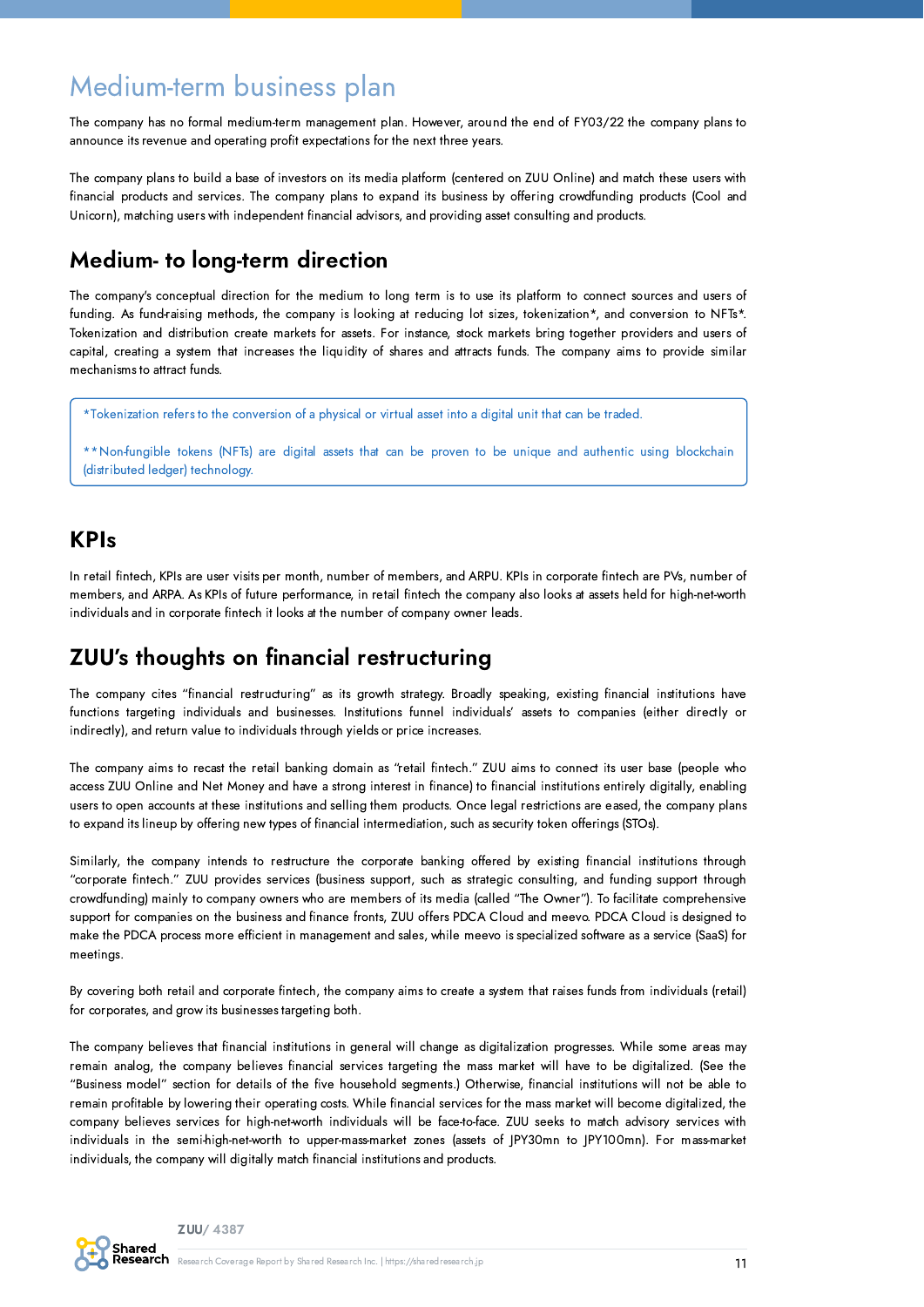From his experience working at financial institutions, ZUU founder Kazumasa Tomita concluded that a company's structure was determined by the way it was funded. For this reason, ZUU's business model focuses on increasing the number of members first and providing them with services second.

## Legal reforms and company strategy (See the "Market and value chain" section for details on legal reforms.)

#### Act on Sales, etc. of Financial Instruments

The "Act for Partial Amendment of the Act on Sales, etc. of Financial Instruments, etc. to Improve the Convenience and Protection of Users of Financial Services" was enacted on June 5, 2020. As a result, in November 2021 the "Act on Sales, etc. of Financial Instruments" was renamed the "Act on the Provision of Financial Services." This revision newly established the financial service intermediary business.

In the past, organizations needed to obtain approval and register themselves as intermediaries according to the financial products and services they offered: banks as banking agents, securities companies as financial instruments intermediaries, and insurance providers as insurance agents. The new financial service intermediary business permits brokerage in all areas (banking, securities, and insurance) with a single registration. In the past, intermediaries could handle products and services only on behalf of specific financial institutions and were subject to supervision and guidance. This arrangement made it difficult for intermediaries to take the customer perspective when offering products and services. Shared Research understands that establishment of the financial service intermediary business will make such customer-centric provision possible, as intermediaries will not be subject to supervision and guidance. After this law goes into effect, the company plans to acquire a financial service intermediary business in order to provide services to customers.

As of September 2021, the company's business model centers on advertising revenue. Once this legal revision goes into effect, however, the company plans to expand its target market, obtaining a license to act as a direct broker and earn brokerage commissions. The company explains that commissions on financial instruments represent a larger market than commissions on advertising. The former is worth approximately JPY20tn (the JPY1,948tn in financial assets held by individuals [household sector] as of end-2020 according to the Bank of Japan's "Capital Circulation Statistics" announced on March 17, 2021 multiplied by 1%), while the latter is valued at approximately JPY1.2tn (JPY6.2tn in total advertising expenditure, based on a February 15, 2021 Dentsu survey report called "2020 Advertising Expenditures in Japan" multiplied by 20%).

#### Security token offerings (STOs)

Security tokens are digitized securities in the form of tokens, and a security token offering (STO) is a method of using this technology to raise funds. Amendments to the Financial Instruments and Exchange Act went into effect on May 1, 2020. As a result, security tokens are now classified as Article 2 (1) securities, the same as national government bonds, corporate bonds, municipal bonds, and stocks.

#### Investing in unlisted equities

From the viewpoint of investor protection, solicitation of investments in unlisted equities by securities companies has in principle been prohibited. At the same time, routing risk money toward new and growing unlisted companies is one aspect of the government's strategy for growth. To facilitate the supply of growth capital, the Financial Services Agency's Market System Working Group, established in October 2020, is considering revisions surrounding the issuance and secondary market for unlisted equities.

As September 2021, the company was also reviewing its policy on STOs (electronic shares) and unlisted equities. At present, most companies do not issue share certificates for unlisted shares. Allowing such shares to be registered as STOs would create a market for buying and selling them. The company is considering ways to develop business in this area, including through the operation of a platform.

### Perspective on M&A

The company is considering the acquisition of companies involved in fintech\* (services, media, and other aspects), technology (blockchain and AI), and finance. Through such acquisitions, ZUU would aim to realize its corporate vision more quickly and strengthen its foundation.

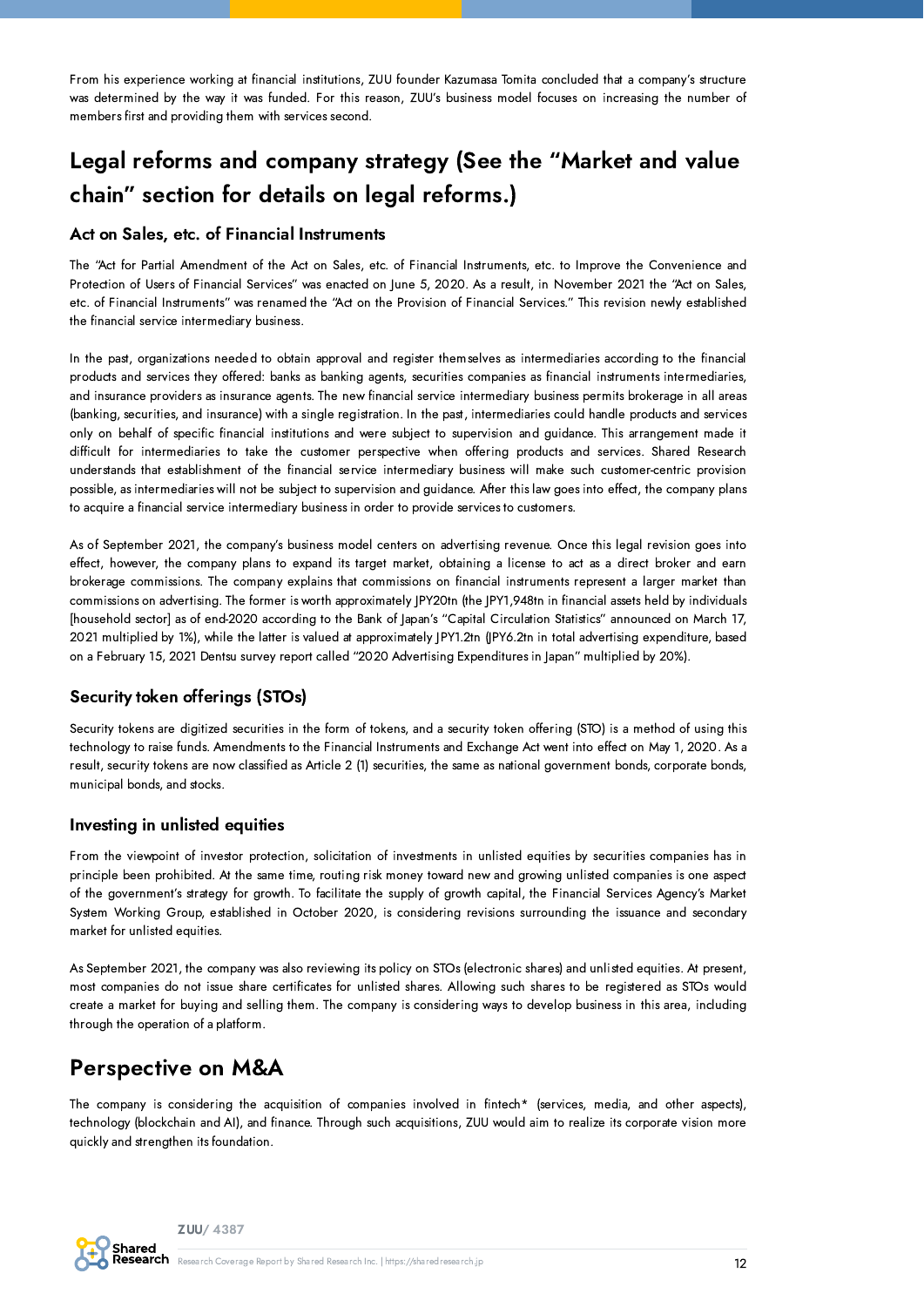"Fintech," a coined word combining "finance" and "technology," refers generally to new financial services using the latest information technologies.

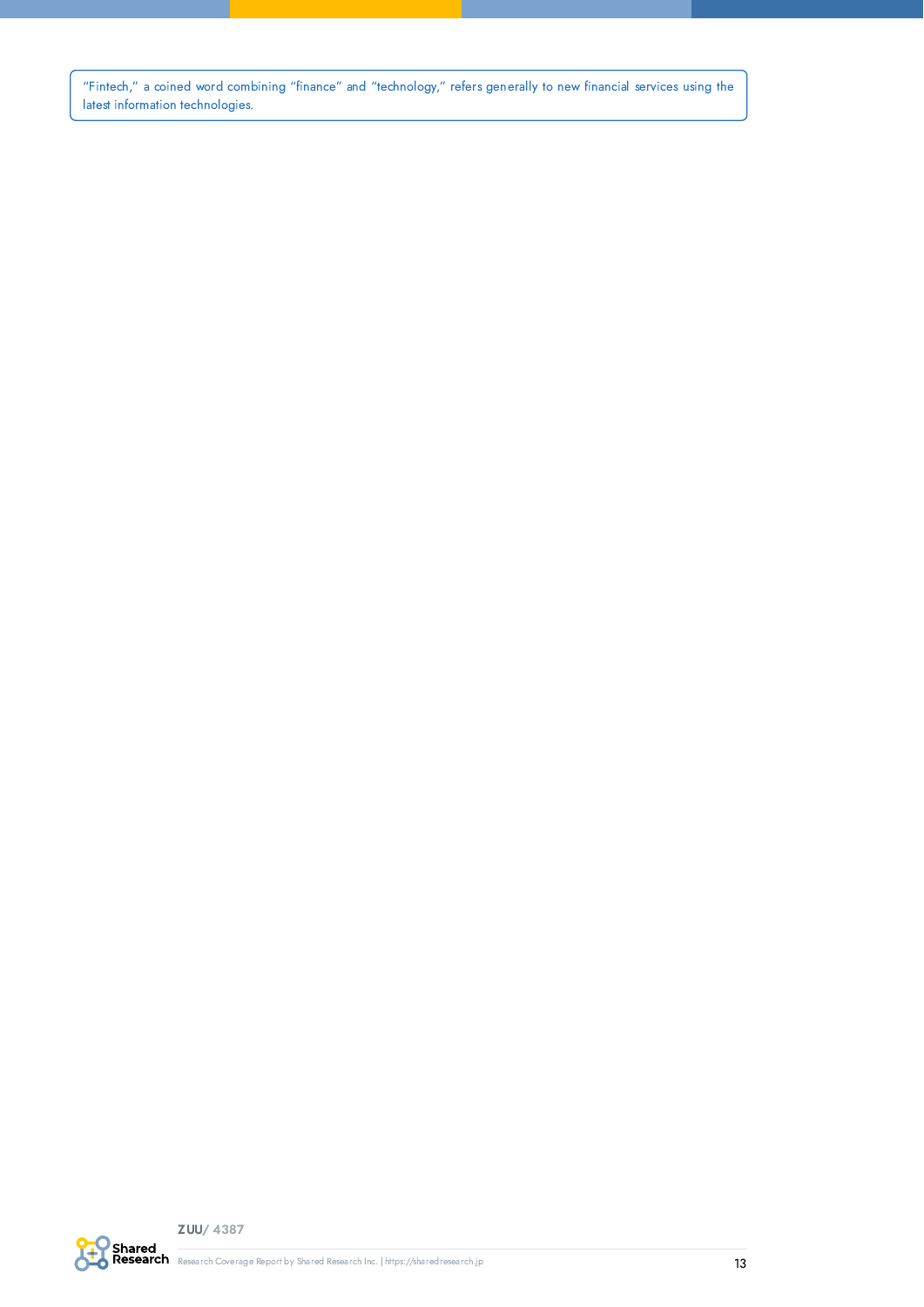# <span id="page-13-0"></span>**Business**

## <span id="page-13-1"></span>Business model

ZUU operates financial media such as ZUU Online, a site mainly targeting upper-mass-market to high-net-worth individuals with financial assets of JPY30mn or more. The company also offers crowdfunding products (Cool and Unicorn), IFA matching and other asset consulting services for high-net-worth individuals, and provides asset consulting. In addition, ZUU sells MP Cloud (a content management system for websites) to financial institutions, leveraging its expertise in media operation to provide consulting in the area of digital marketing.

The company operates a platform for media (centered on ZUU Online) to attract users and members and works to increase the matching rate by providing a wide range of solutions. Increasing the matching rate requires the company to accurately connect users with the products and information they seek by showing them the pages of content they are looking for. Achieving this means providing appropriate information to incoming members in a timely manner. To boost the site's credibility, the company publishes articles by experts. Such articles earn the site higher ratings on Google and other search engines, elevating the site's search ranking. Google also awards points for sites that with an easy-to-read page structure.

The company has an in-house team of SEO specialists who are constantly working on optimization measures. Recent updates to Google's core algorithm occurred in December 2020 and July 2021. Initially, these updates had a negative effect on ZUU's site, but the SEO team implemented countermeasures within about two weeks.

Before opening a brokerage account, a person might run a Google search to see a ranking of brokerages by popularity. A high ranking on this list might encourage the user to click on the link to ZUU's site and, if they find it useful, go on to open an account. To achieve a high ranking in searches for finance- and investor-related keywords, the company works to match users' needs by providing them with appropriate information and content.

According to a March 2020 membership survey, 25.7% of ZUU Online members were businesspeople at the general manager or higher level (14.1% were company owners, 4.5% were executives, 7.1% were general managers or higher, 11.2% were section managers, 13.1% were unit heads or supervisors, 33.8% were rank-and-file workers, 5.7% were specialists, and 10.4% were categorized as "other"). By ownership level, 20% of members had assets in excess of JPY30mn, 20% had between JPY10mn and JPY30mn, 60% had JPY10mn or less, and 50% had annual salaries of JPY7.5mn or more. Looking just at paying members, the percentage of high-net-worth individuals was higher. ZUU provides private wealth consulting (advise on asset formulation) to high-net-worth individuals with assets of more than JPY100mn. ZUU explains that it set this target because private banks generally target individuals with assets of more than JPY200mn. Of members, 70% are in their 30s to 50s (particularly high percentage in the 40s), 10% are in their 60s, and 20% are in their 20s.

Initially, ZUU Online targeted mainly upper-mass-market to very-high-net-worth individuals. In Q1 FY03/21, the company launched Net Money, a media platform targeting the mass market to the upper-mass market. The new platform targets people who want to open a brokerage account to start investing, issue credit cards, or open forex accounts. Users enter the site via search engines and use it to compare rankings. Both media aim to attract users who are interested in finance and investing.

Outsourced writers author content for ZUU Online and Net Money. The company edits this content, checking the information before posting it. Articles by prominent writers may be published with bylines. ZUU also posts content provided by companies it has vetted.

#### Licenses held

Unicorn, Inc., a subsidiary, is licensed as a "type 1 small-amount electronic public offering service provider." This designation allows Unicorn to engage in crowdfunding (equity investment type), soliciting for unlisted equities and handling initial placements, using the internet to attract large numbers of investors each providing small amounts of money. The investment amount is limited to JPY100mn per year for borrowing companies and JPY500,000 per investor. Also, investment solicitation is limited to inviting people to browse internet websites and send e-mails.

Cool Services Inc., another subsidiary, has a lending business license. Cool Inc., a sub-subsidiary that invests in trusts and conducts agency business, is licensed as a Type 2 business under the Financial Instruments and Exchange Act. These licenses allow the company to conduct loan-type crowdfunding and provide funds.

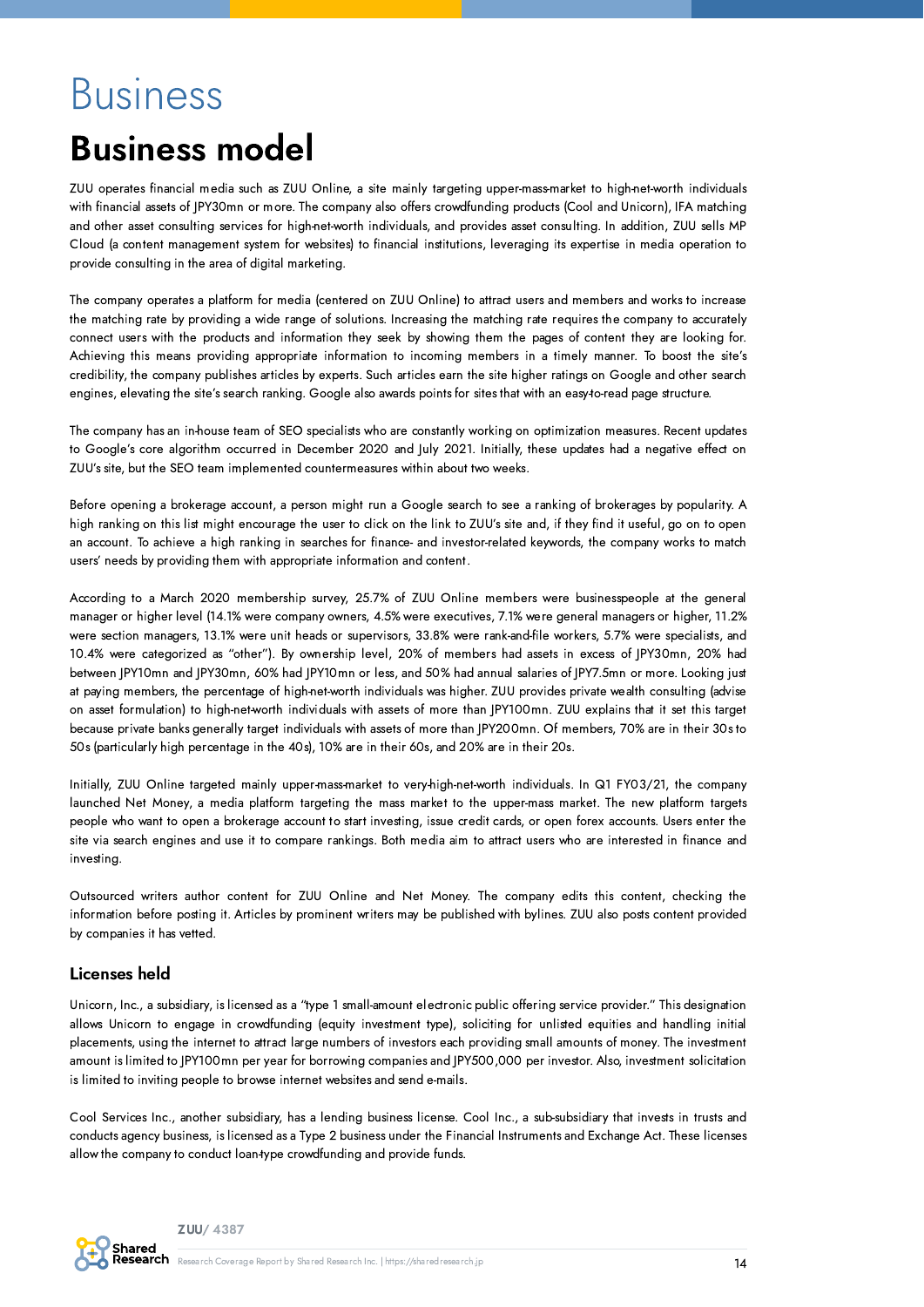According to the company, it is unusual for a single group to have licenses allowing it to engage both in crowdfunding (equity investment type) and loan-type crowdfunding. One competitor, Campfire, Inc. (unlisted), has both licenses. ZUU offers its 15mn monthly users extensive content to attract them to its media.

#### Target markets: definitions and issues (retail fintech)

Nomura Research Institute divides households into five categories based on their net financial asset holdings. Households with net financial assets of less than JPY30mn are defined as the "mass market," those with JPY30–50mn are the "upper-mass market," those with JPY50–100mn are "semi-high-net-worth individuals," those with JPY100–500mn are "high-net-worth individuals," and those with more than JPY500mn are "very-high-net-worth individuals." The company has identified the following issues for each category.

|                      | <b>Mass market</b>          | <b>Upper-mass market</b>      | Semi-high-net-worth<br>individuals | High-net-worth individuals          | Very-high-net-worth<br>individuals           |
|----------------------|-----------------------------|-------------------------------|------------------------------------|-------------------------------------|----------------------------------------------|
| Total assets (JPYtn) | 656                         | 310                           | 255                                | 236                                 | 97                                           |
| Households ('000)    | 42.157                      | 7.121                         | 3.418                              | 1.240                               | 87                                           |
| Assets (JPYmn)       | I ess than 30               | 30 to 50                      | $50 \text{ to } 100$               | 100 to 500                          | 500 or more                                  |
| <b>Issues</b>        | Lacking financial knowledge | Enhancing financial knowledge | Investment, asset management       | Asset management, tax<br>efficiency | Asset management, tax<br>efficiency          |
|                      | Asset formation             | Investment                    | Tax efficiency                     |                                     | Inheritance Inheritance, business succession |

Source: Shared Research based on company data

#### Corporate size and issues (corporate fintech)

Venture companies are categorized according to funding rounds indicating their phase of growth. (Investors refer to these as "investment rounds.") The company indicates the following issues at companies at each of the five levels (Seed Phase, Series A, Series B, Series C, and Series D).

| <b>Company size</b>     | <b>Startup</b>  | $\Rightarrow$        | <b>SME</b>                               | ⇒ | <b>Medium</b>                   | ⇒                            | Large |
|-------------------------|-----------------|----------------------|------------------------------------------|---|---------------------------------|------------------------------|-------|
| Startup; Funding phase  | Seed            | Series A             | Series B                                 |   | Series C                        | Series D                     |       |
| Corporate value (JPYmn) | 10 to 50        | 50 to 100            | Several 100                              |   | Several 100 to several<br>1.000 | From several 1.000           |       |
| Employees               | 1 to 10         | 10 to 20             | 20 to 50                                 |   | 50 to 100                       | More than 100                |       |
| <b>Issues</b>           | Working capital | Increasing awareness | Financial structure                      |   | Business development            | Preparation for IPO          |       |
|                         | <b>HR</b>       |                      | HR Strengthening business<br>development |   | Preparation for IPO             | Designing exit<br>strategies |       |

Source: Shared Research based on company data

### Service domains

In FY03/21, the company categorized its domains as "fintech services" and "salestech services." ZUU revised these categories from FY03/22, into "retail fintech" and "corporate fintech."

The former "fintech services" category included advertising, customer referrals, paying members, digital stores, advisory/matching, and loan-type crowdfunding (equity investment type). The new "retail fintech" contains services previously included in "fintech services" plus MP Cloud (formerly in "salestech services"). MP Cloud was brought into this category because the service itself is a BtoC business, although it involves alliances with other companies. Retail fintech also includes new businesses: wealth management (asset management for high-net-worth individuals) and credit scoring.

The former "salestech services" category included MP Cloud and PDCA Cloud. The new "corporate fintech" category includes constituents of the former "salestech services," as well as loan and stock types of crowdfunding, which was previously part of "fintech services." The reason for this recategorization was that loan-type and equity-investment-type crowdfunding are a BtoB business, as it seeks to raise money for companies.

### Retail fintech

#### User visits per month\*

| ('000 unique users)     | Mar. 2014 | Mar 2015 | Mar. 2016 | Mar. 2017 | Mar. 2018 | Mar 2019 | Mar. 2020 | Mar. 202 | Q1 FY03/22 |
|-------------------------|-----------|----------|-----------|-----------|-----------|----------|-----------|----------|------------|
| Media platform visitors | د ۱۰      | .130     | .93'      | 3.019     | .282      | 7.030    | 12.564    | 12.816   | 14.792     |
| YoY                     |           | 900.0%   | 70.9%     | 56.3%     | 11.8%     | 64.2%    | 78.7%     | 2.0%     | 15.4%      |

\* "User visits per month" indicates the number of times users access ZUU Online and other company media each month. Under this metric, each person is counted as one user, even if he/she visits multiple times during the period. This differentiates "user visits" from "page views.

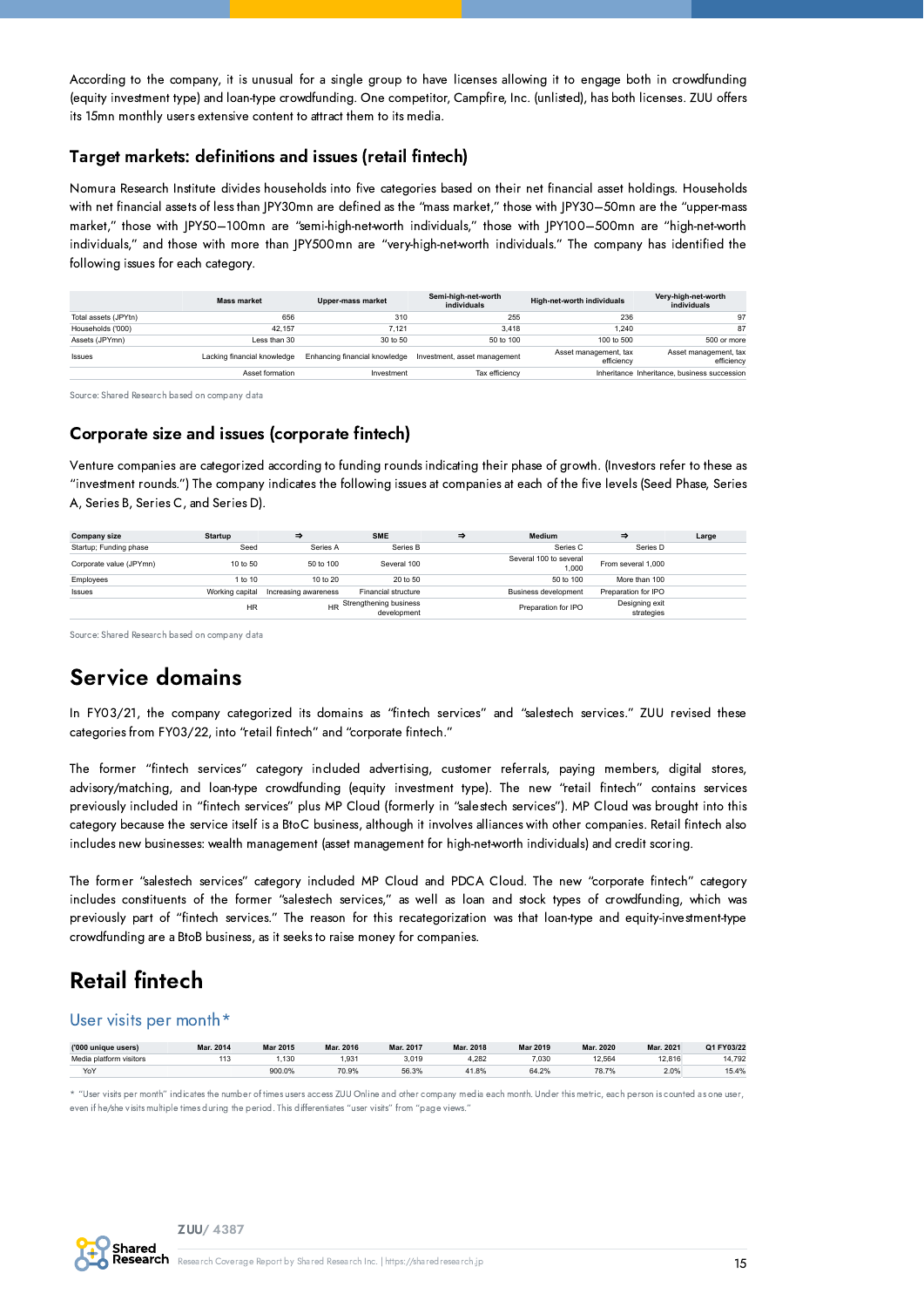#### Total members

|               | FY03/20        |          |                |       |                | FY03/21        |                |       | FY03/22 |
|---------------|----------------|----------|----------------|-------|----------------|----------------|----------------|-------|---------|
| (000)         | Q <sub>1</sub> | Q2       | Q3             | Q4    | Q <sub>1</sub> | Q2             | Q3             | Q4    | Q1      |
| Total members | 47             | 66       | 93             | 110   | 126            | 134            | 139            | 145   | 149     |
| QoQ           |                | 40.4%    | 40.9%          | 18.3% | 14.5%          | 6.3%           | 3.7%           | 4.3%  | 2.8%    |
| <b>ARPU</b>   |                |          |                |       |                |                |                |       |         |
|               |                | FY03/20  |                |       |                | FY03/21        |                |       | FY03/22 |
| (JPY'000)     | Q1             | Q2       | Q <sub>3</sub> | Q4    | Q <sub>1</sub> | Q <sub>2</sub> | Q <sub>3</sub> | Q4    | Q1      |
| ARPU          | 2.0            | 1.4      | 1.0            | 1.8   | 1.4            | 1.4            | 1.1            | 2.0   | 2.6     |
| QoQ           |                | $-30.0%$ | $-28.6%$       | 80.0% | $-22.2%$       | 0.0%           | $-21.4%$       | 81.8% | 30.0%   |

Source: Shared Research based on company data

The main sources of revenue are customer referrals/advertising, MP Cloud (a media configuration platform), digital shops, and advisory/matching. In Q1 FY03/22, monthly unique users (UUs) of the company's media platform (including ZUU Online) totaled 14.8mn (CAGR of 96.6% from FY03/14 to FY03/21), members (paying plus non-paying) numbered 149,000 (CAGR of 78.1% from Q1 FY03/20 to Q1 FY03/22, continuing to rise QoQ). ARPU was JPY2,600. Although ARPU is fluctuating on a short-term basis, CAGR was 14.0% over two years. The company is working to raise ARPU by increasing the matching rate and lineup.

The reason for the growth in ARPU is that the per-customer profitability is increasing. This is mainly thanks to higher customer referrals and advertising revenue.

Customer referrals refers to customers directed to corporate clients' websites via ZUU's articles and landing page. (The landing page is the page of the site where people accessing the site initially "land" via an ad.) Revenue from customer referrals is calculated as unique users times conversion rate times customer referrals. Revenue from customer referrals rises as the conversion rate increases. To boost these figures, the company strives to improve site credibility by posting articles written by specialists, as well as by providing users with suitable information in a timely fashion.

Advertising revenue is calculated as the number of impressions or page views times the unit ad rate. The number of impressions or page views correlates to unique users. A rise in the number of unique users does more than just contributing to ZUU Online; it also helps to build the media ecosystem (a support system that enables each service to profit through cooperation). Providing the content management system MP Cloud to other companies creates a link between ZUU's and other companies' media via a single sign-on.

ARPU breaks down as follows, from highest to lowest constituent percentage.

(1) Income and advertising revenue from customer referrals (performance-based advertising)

Customer referral clients (advertisers) are largely based on brokerage accounts opened at securities companies. Other categories are mostly performance-based, such as new credit card registrations, FX or other financial accounts opened, or customer conversions. Under these arrangements, the company receives a commission when a user opens an account. Commissions per account range from several thousand to tens of thousands of JPY. The company sells ad space to advertising agencies and other media companies. ZUU Online is advertising-focused, while Net Money is focused on customer referrals.

(2) Financial DX support and digital store opening fees through MP Cloud

The main customers for financial DX support are financial institutions. The company provides MP Cloud, a content management service for websites. Digital store refers to a virtual store operating on ZUU Online. Opening a digital store on ZUU Online gives the store owner a way to connect with customers.

(3) Advisory/matching fees (consulting high-net-worth individuals)

Providing asset advisors' profiles in a digital store creates a way to match users and asset advisors. In addition, experienced company employees provide asset management services for high-net-worth individuals (assets of JPY100mn or more). As of September 2021, total assets of private wealth members (members who are high-net-worth individuals) exceeded JPY200bn.

#### (4) Membership fees from paying members

The company works to increase the number of members, both paying and non-paying. Rather than charges from paying members, the company focuses on attracting users with high positions and income levels.

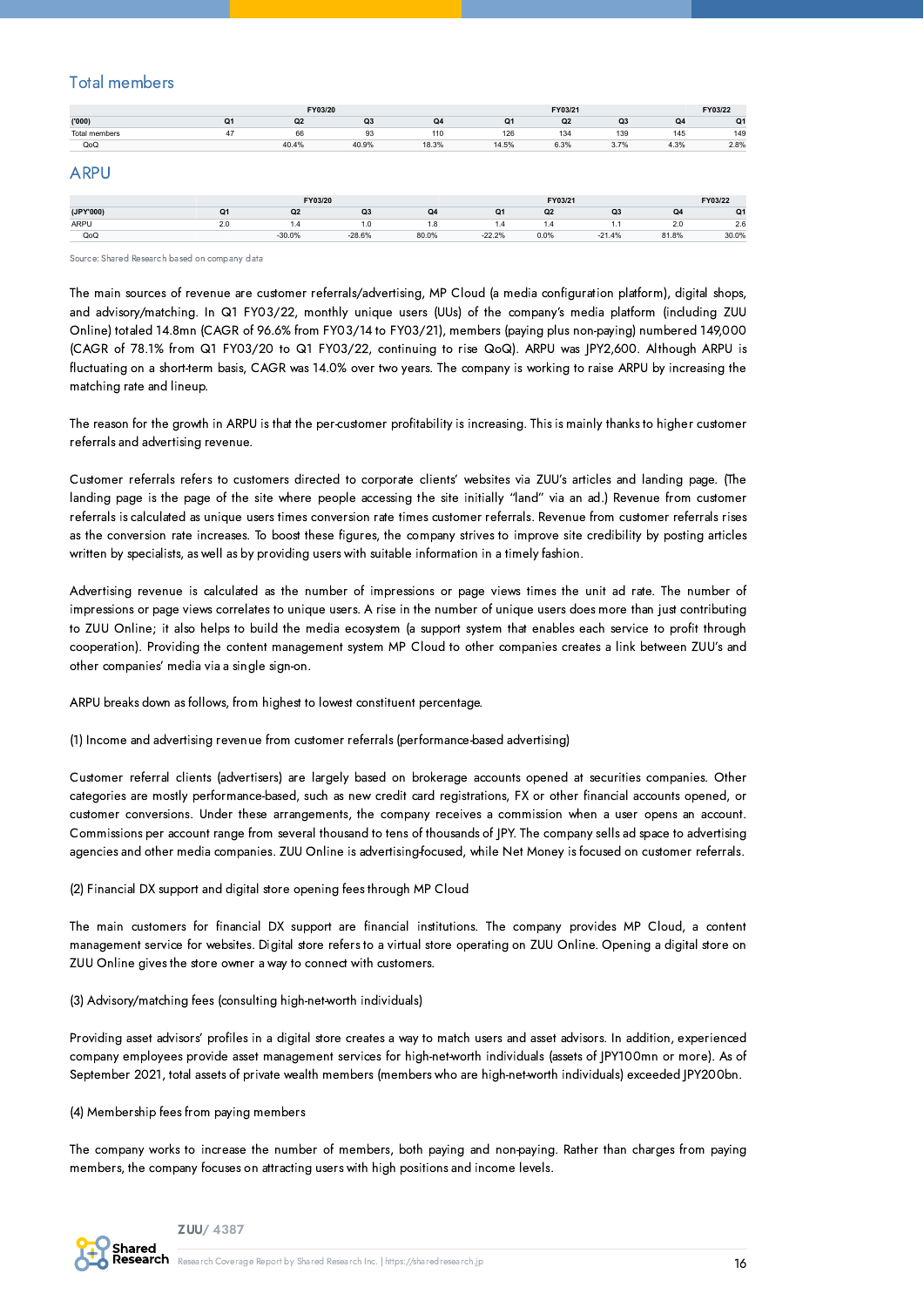To increase ARPU, the company is leveraging its user base and expanding its lineup of solutions. The company also works to raise ARPU by maintaining constant control over the information it provides users. For instance, if customer referrals are more profitable, the company directs customers to referrals. If overall media revenue can be raised by matching financial DX support and digital stores per user, the company directs customers there. The company controls information by adjusting screen layouts, ad space, and the information it sends users.

ARPU times total members does not equate to revenue because ARPU is included in categories (1) and (4) but not (2) and (3). The company counts revenue from its 15mn monthly users as retail fintech revenue.

Most of the total member count is from ZUU Online members. ZUU believes there are limits to the number of users a single media can generate. For this reason, ZUU provides other companies with MP Cloud, which links some of these companies' content with ZUU's own via a single sign-on. This arrangement boosts customer referrals to/from ZUU Online and MP Cloud and customers' websites, increasing access and user numbers.

#### Indirect support services

#### ZUU Online (media platform)

- Provides information about asset management, investment, and other areas of finance
- More than 150,000 members (as of September 2021)
- Paying memberships cost JPY1,628/month (including tax) for the standard plan, which targets corporate managers and high-net-worth individuals. The professional plan, targeting people who work at financial institutions, is priced at JPY5,478/month (including tax). The number of paying members is not disclosed.
- With this platform, the company targets upper-mass-market to very-high-net-worth individuals.
- Customers with digital shops include Aozora Bank, Ltd. (TSE1: 8304), SBI Securities Co., Ltd. (a consolidated subsidiary of SBI Holdings, Inc., TSE1: 8473), SBI Life Insurance Co., Ltd. (a consolidated subsidiary of SBI Holdings, Inc., TSE1: 8473), Mizuho Securities Co., Ltd. (a consolidated subsidiary of Mizuho Financial Group, Inc., TSE1: 8411), and other financial institutions, as well as publishers and real estate companies.

#### Net Money (media platform)

- Net Money was a monthly print publication containing investment information, published monthly from 2006 until publication was suspended in 2017. In 2018, the company acquired this business from the Fuji Sankei group. In August 2018, the company resumed publication, moving it online in FY03/21.
- Provides information about financial institutions, allowing for comparisons of securities firms, FX companies, and card loans
- Targets the mass to upper-mass market

#### MP Cloud (short for Media Platform Cloud, a media configuration platform)

- The company developed MP Cloud as a content management system (CMS) for ZUU Online. In December 2019, ZUU began selling MP Cloud to other companies, as well. In addition to such CMS functions as building, managing, and operating websites, MP Cloud has customer management and user trend analysis functions. These help companies to ascertain demand for financial products based on page browsing history and the time users spend on pages.
- MP Cloud has five main functions: (1) content submission and management, (2) multiple membership status creation and management, and links with other systems, (3) a channel function for posting information about and services from other companies, (4) personal account page management (allows users to list content they have browsed), and (5) functionality for paying members. MP Cloud also has a payment function that can be used to recruit people to paid seminars.
- ZUU Online is linked via a single sign-on (logon with a single ID and password allows access to multiple web services and applications), allowing mutual customer referrals.
- The company provides support ranging from media configuration to content and marketing. Other companies also  $\mathbf b$ provide content management systems, but MP Cloud is designed for financial media. It differs from other platforms by

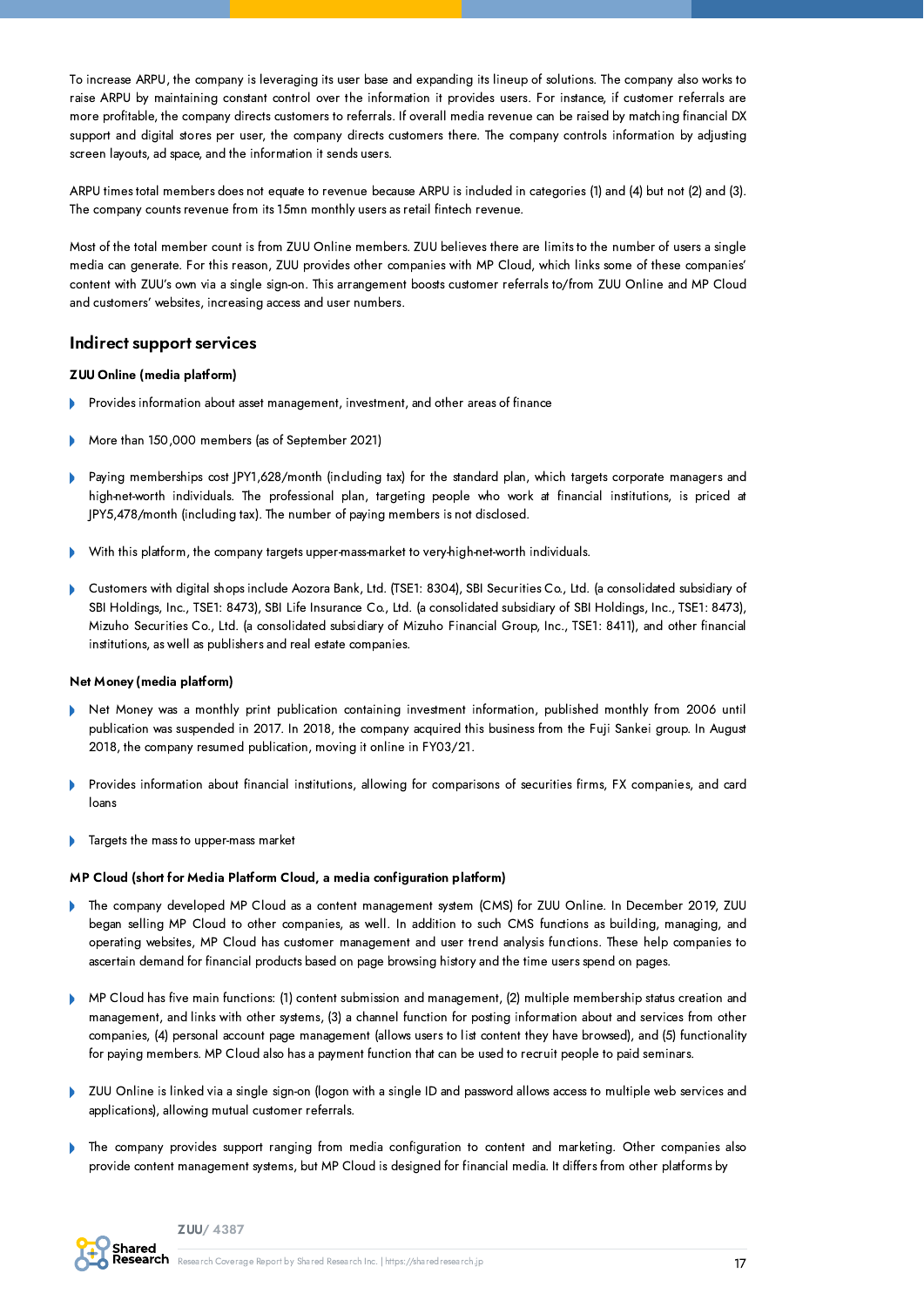offering analysis of members and users. MP Cloud is a highly specialized CMS that ascertains needs of the finance, real estate, and investment fields based on users' page browsing history and time spent on individual pages.

- Corporate clients include such financial institutions as MUFG Bank, Ltd. (a subsidiary of Mitsubishi UFJ Financial Group, Inc., TSE1: 8306), Daisan Bank, Ltd. (San Ju San Financial Group, Inc., TSE1: 7322), Mizuho Securities Co., Ltd. (Mizuho Financial Group, Inc., TSE1: 8411), and LeTech Corporation (Mothers: 3497).
- Among non-financial institutions, corporate clients include NTT Docomo Inc. (Nippon Telegraph and Telephone Corporation, TSE1: 9432), Daimaru Matsuzakaya Department Stores Co., Ltd. (a subsidiary of J. Front Retailing Co., Ltd., TSE1: 3086), as well as companies involved in travel, education, and healthcare.
- NTT Docomo Inc. (Nippon Telegraph and Telephone Corporation, TSE1: 9432) and ZUU jointly operate the financial ¥ media "fuelle" and "Money Times." In April 2021, the company began full-fledged operation of a financial portal site with NTT Docomo called "dmenu Money." (dmenu is the portal site provided by NTT Docomo for its smartphones and tablets.)
- b MP Cloud is provided on a monthly billing basis. Once a website is built, corporate clients often sign up for long-term contracts. Both initial costs and monthly costs can run from several JPYmn to tens of JPYmn, depending on site scale.

#### Direct support services

#### Wealth management (consulting)

- Consulting for individuals, including such areas as asset management and tax saving
- b Although most high-net-worth individuals in Japan are company owners, the company believes that there is a lack of services for advisors covering overall assets, including business capital. The company has started to organize private advisory organizations in the form of family offices, which are popular in Europe and the US.
- These services target high-net-worth individuals to very-high-net-worth individuals.
- The company plans to build a platform to connect asset data and management information.

#### Credit scoring

- The company is thinking of launching a credit scoring business (as of August 2021).
- The company has developed a wealth score targeting high-net-worth individuals for ZUU Online. The company is thinking it could provide products and asset management advice based on these scores, as well as providing the system to other companies.
- This service targets semi-high-net-worth individuals to very-high-net-worth individuals (to be expanded sequentially).
- Ryoichiro Omori, a former executive officer of Mizuho Bank and a former representative director of J. Score Co., Ltd. (an early Japanese provider of credit scoring services) joined ZUU's CEO office in September 2020 to lead the development of a credit scoring business. In September 2017, J. Score launched AI Score Lending, an unsecured lending service for individuals that adjusts loan interest rates and amount available based on individual credit scoring.

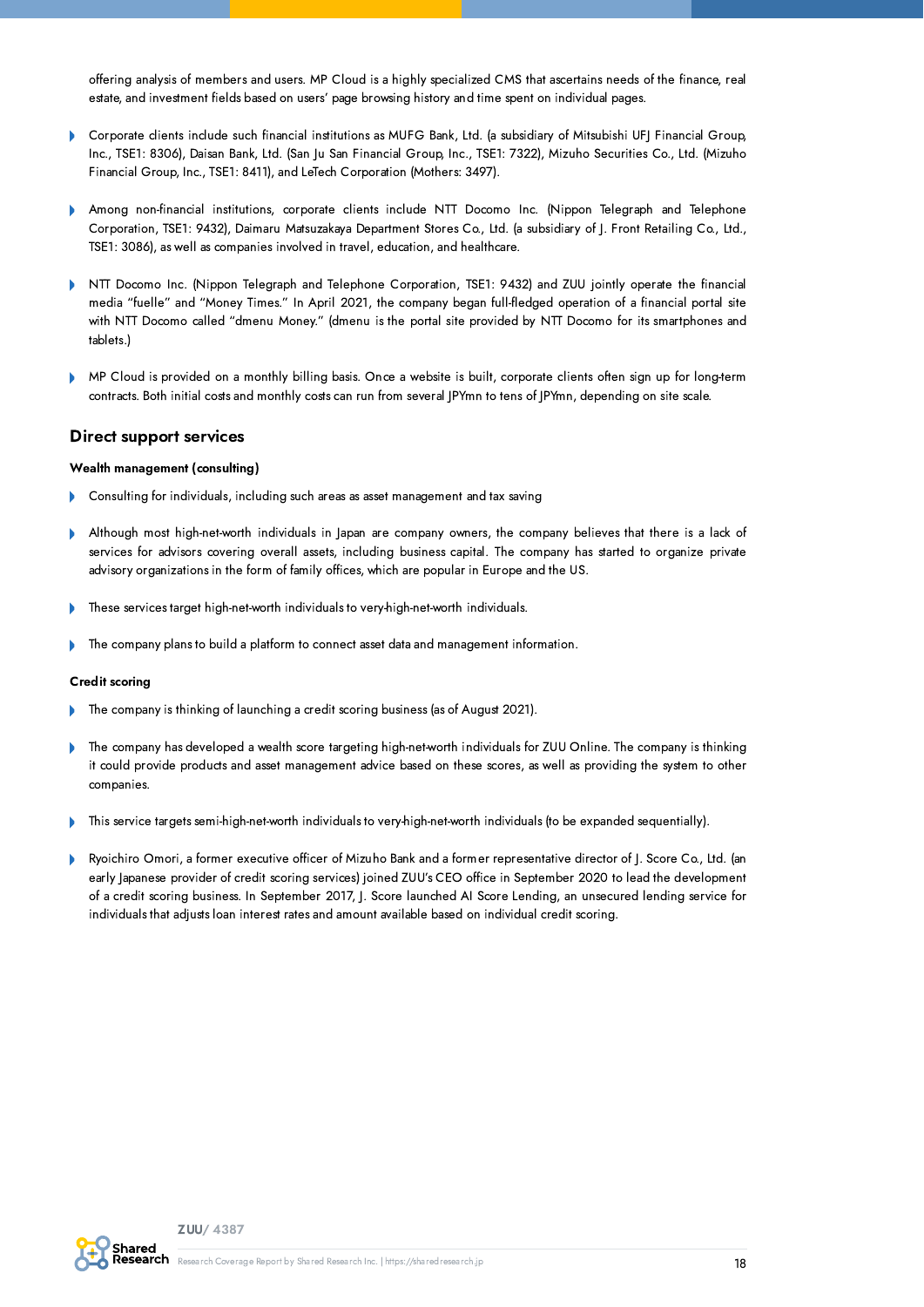## Corporate fintech

#### Monthly page views

|                     |                |                | FY03/20        |        |                |                    | FY03/21        |        | FY03/22        |
|---------------------|----------------|----------------|----------------|--------|----------------|--------------------|----------------|--------|----------------|
| ('000 PVs)          | Q <sub>1</sub> | Q <sub>2</sub> | Q <sub>3</sub> | Q4     | Q <sub>1</sub> | Q2                 | Q3             | Q4     | Q1             |
| Monthly page views  |                | 131            | 630            | 1,372  | 1,573          | 1,372              | 2,175          | 2,626  | 2,647          |
| QoQ                 |                |                | 380.9%         | 117.8% | 14.7%          | $-12.8%$           | 58.5%          | 20.7%  | 0.8%           |
|                     |                |                | FY03/20        |        |                | FY03/21            |                |        | FY03/22        |
| (People)            | Q <sub>1</sub> | Q <sub>2</sub> | Q <sub>3</sub> | Q4     | Q <sub>1</sub> | Q2                 | Q3             | Q4     | Q <sub>1</sub> |
| Membership          |                | 203            | 679            | 1.700  | 2,500          | 4,300              | 8,600          | 16,000 | 21,500         |
| QoQ                 |                |                | 234.5%         | 150.4% | 47.1%          | 72.0%              | 100.0%         | 86.0%  | 34.4%          |
|                     |                | FY03/20        |                |        |                | FY03/21            |                |        |                |
| (People)            | Q <sub>1</sub> | Q2             | Q <sub>3</sub> | Q4     | Q <sub>1</sub> | Q2                 | Q <sub>3</sub> | Q4     | Q <sub>1</sub> |
| Company owner leads | 2,000          | 2,000          | 3,000          | 4,000  | 6,000          | 7,000              | 8,000          | 10,000 | 12,000         |
| QoQ                 |                |                | 50.0%          | 33.3%  | 50.0%          | 16.7%              | 14.3%          | 25.0%  | 20.0%          |
|                     |                |                | FY03/20        |        |                | FY03/21<br>FY03/22 |                |        |                |
| (JPYmn)             | Q <sub>1</sub> | Q <sub>2</sub> | Q <sub>3</sub> | Q4     | Q <sub>1</sub> | Q2                 | Q <sub>3</sub> | Q4     | Q <sub>1</sub> |
| <b>ARPA</b>         | 3.12           |                |                |        | 4.10           |                    |                |        | 4.36           |
| YoY                 |                |                |                |        | 31.4%          |                    |                |        | 6.3%           |

ZUU generates revenue through organizational improvement (PDCA and other corporate services), the generation of funds through crowdfunding, and M&A brokerage and matching.

The company acquires customers for its PDCA services through sales efforts targeting CEOs and other managers of small and medium-sized companies. To get their attention, ZUU uses The Owner (a media platform for company owners that provides information related to corporate management and business succession). The company's main approach is outbound sales (a company-led sales method for acquiring customers and developing sales channels). Mostly, ZUU approaches the leads generated through its media. Another method is to sign sponsorship agreements with sports teams, which then introduce the company to small and medium-sized companies in the regions where they are based. Another approach is to generate leads through company-led study sessions.

In PDCA services, the company sells PDCA Cloud and other products. It also reviews the design of KPIs, checks that the PDCA cycle is functioning properly, and offers consults with customers on the usage status.

In Q1 FY03/22, The Owner generated 2.6mn monthly PVs (+168.3% YoY) and 21,500 members (+860.0% YoY). Accordingly, the total number of company owner leads was 12,000 (+200.0% YoY). The number of company owner leads represents the sum of The Owner members who select "company owner" as a member attribute plus the number of leads the company generates itself.

ARPA was JPY4.4mn (+6.3% YoY). ARPA is revenue from corporate fintech divided by the number of revenue-generating customers. CAGR was 18.2% from Q1 FY03/20 to Q1 FY03/22. PDCA Engineering is the largest component of ARPA, followed by equity-type crowd funding. Other components are PDCA Cloud, loan-type crowdfunding, M&A brokerage, and matching.

ARPA is growing thanks to an expanded service lineup, starting with PDCA Cloud and PDCA Engineering and extending to IPO and IR support.

The total number of company owner leads indicates the number of approaches ZUU makes to obtain customers. In corporate fintech, the company believes the total number of company owner leads times ARPA approximates the size of the approachable market. According to this calculation, the size of market was JPY52.3tn in Q1 FY03/22.

#### Indirect support services

#### The Owner (media platform)

- The Owner, which launched in August 2019, is operated by ZUUM-A, a joint venture with Nihon M&A Center Inc.
- As its name suggests, the platform targets company owners. The Owner provides management-related information and offers matching services in such areas as business succession and exit options.
- The Owner targets startup to medium-sized companies. b
- Nearly half of members are company owners or executives: 38.4% of members are company owners, 7.8% are executives, 10.1% are general managers or higher, 10.2% are section managers, 6.5% are unit heads or supervisors, 12.5% are rank-and-file workers, 6.2% belong to some other category, 5.1% are specialists, and 3.1% are not working.

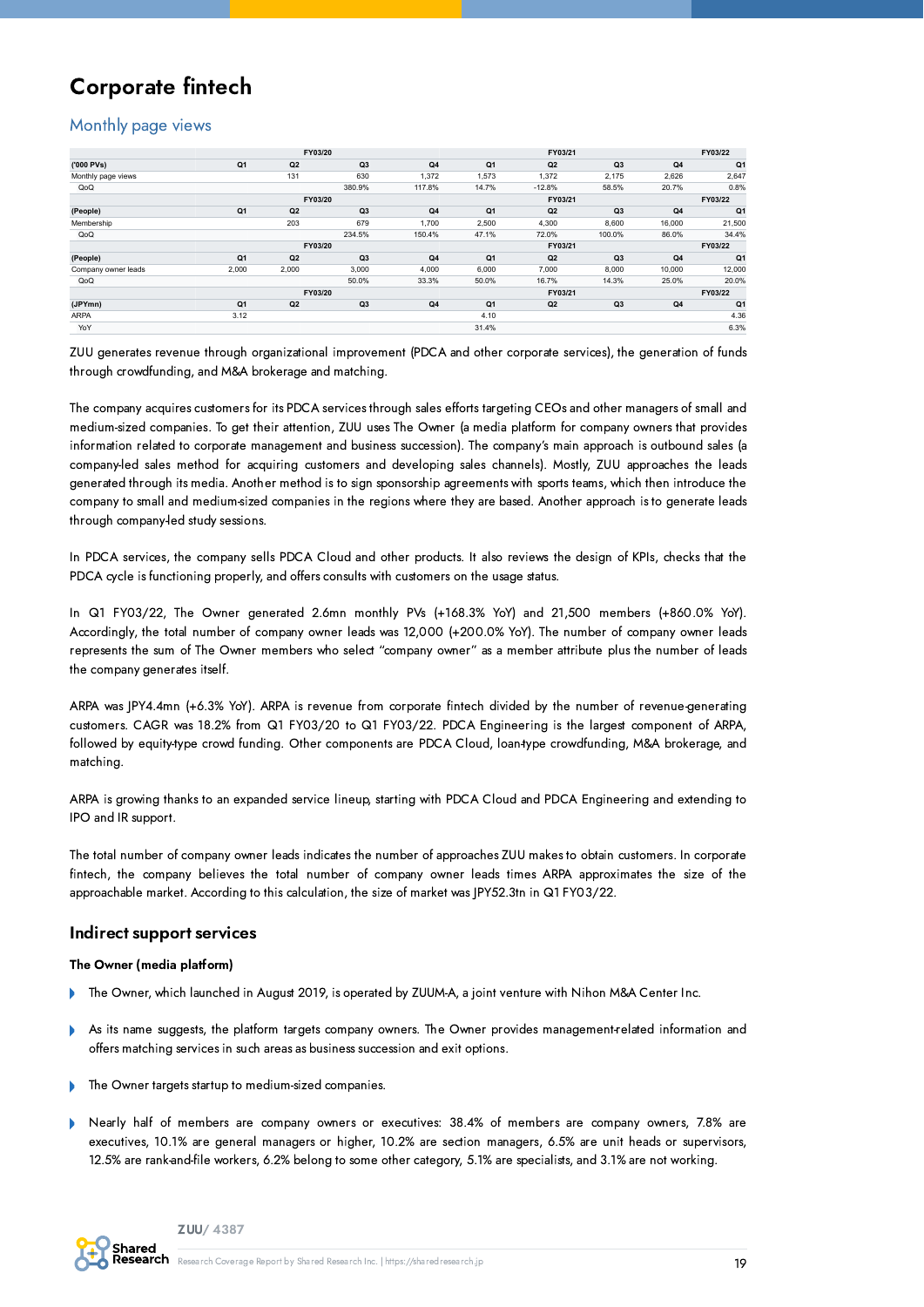#### Cool (crowdfunding [loan type])

- Loan-based fundraising (See the "Market and value chain" section for details on crowdfunding.)
- Targets are medium-sized to large companies.
- As the general level of awareness of social lending is low, the company prioritizes its safety and reliability as an b investment product. The main target for deals involving this sort of lending is listed companies. The secondary target is companies that Nihon Hoshou Co., Ltd. (a consolidated subsidiary of J Trust Co., Ltd., TSE2: 8508) will guarantee. The loan agreements for Cool's loan-type crowdfunding state that if the debtor fails to repay the loan, invested principal may be forfeit unless a guarantee or collateral are in place. The company uses Nihon Hoshou guarantees and mortgage agreements to increase the security of investors' principal.
- Most customer referrals (investors) come through ZUU Online.
- This type of funding is often used for real estate deals, such as private lodgings.
- Some corporate customers that have arranged deals through this service have also set up funds with coupons and other investor benefits.

#### Unicorn (crowdfunding [equity investment type])

- This type of funding raises funds through shares (See the "Market and value chain" section for details on crowdfunding.), and may involve HR or IR support.
- Targets are unlisted startup companies.
- Most customer referrals (investors) come through ZUU Online.
- In May 2021, the company released a shareholder agreement\* to address early exits by issuers and shareholders Ď (investors). As crowdfunding (equity investment type) increases the number of shareholders suddenly, in the past it has not been used in the past for startups with venture capital. Exits from startup companies tend to be via IPOs or acquisitions. For share-based acquisitions, a single shareholder could block a potential acquirer's plans to buy all a company's shares. Shareholder agreements help avoid this situation. Acquisitions are an increasingly popular way for issuers and stock investors to recover invested funds.

\*Shareholder agreements stipulate that shareholders will transfer all of their shares if the company owners exercise their right to sell and if the company or a third party designated by the company exercise their right to buy at the next funding round. Conditions must be equal to or better than the conditions the business owner/shareholders are willing to accept at the time of acquisition. In addition, if selling shares when the right to purchase is exercised at the next funding round, the selling amount must be the greater of "a" (the issue price of the shares at the time of the fundraising) or "b" (the issue price at the time of the implementation of the equity-investment-type crowdfunding) plus a premium.

- The screening team, which includes Unicorn's CEO (Jiro Yasuda), is made up of people from financial institutions.
- As of September 2021, Unicorn was doing two to four deals each month, forming deals worth around JPY90mn/month.

#### Direct support services

#### PDCA Cloud (SaaS-type service)

PDCA Cloud uses cloud computing to make the PDCA process visible in management and sales.

PDCA (plan, do, check, act) is a cyclical problem-solving framework.

Targets range from startups to large companies.

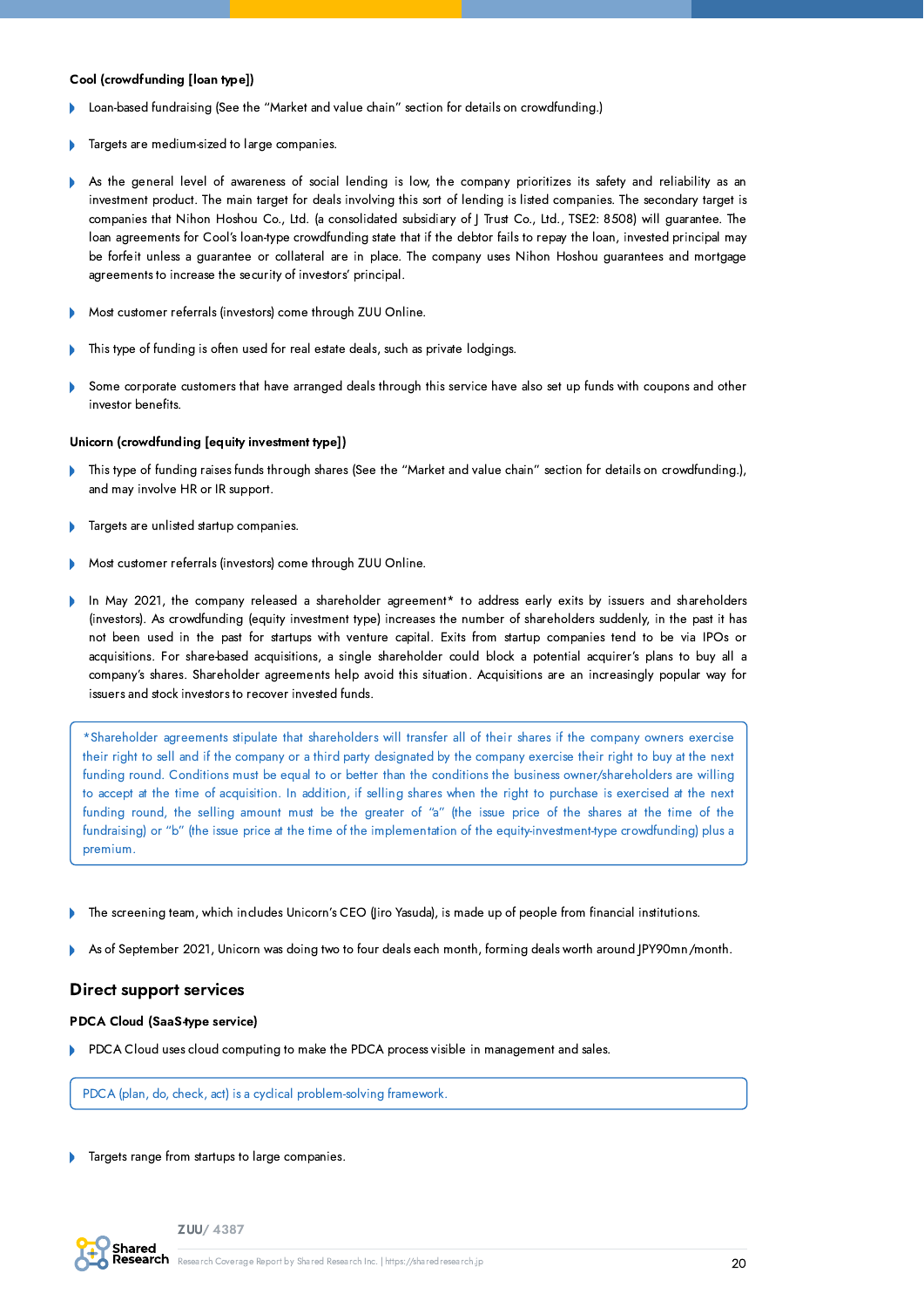- Largely two types of services are offered.  $\overline{\phantom{a}}$
- 1. PDCA Cloud
	- This is a SaaS-type service that uses Onisoku PDCA to standardize a company's proprietary know-how and spread it h throughout the company.
- 2. meevo (launched in FY03/22)
	- This is a SaaS-type service to improve productivity of internal meetings using Onikisoku PDCA and improve the  $\mathbf b$ organization to achieve its goals.

#### PDCA Engineering (consulting)

Consulting on how to strengthen businesses and organizations by utilizing "Onisoku (very fast) PDCA\*."

"Onisoku," which means "very fast," is a term coined by company founder Kazumasa Tomita. Onisoku PDCA refers to high-speed application of the PDCA cycle. A book about this approach, Onisoku PDCA, was published in October 2016. Mr. Tomita explains that rather than just working quickly, the point of the exercise is to reach the objective in the shortest amount of time.

- Targets range from startups to medium-sized companies Þ
- ZUU has performed this consulting for more than 250 companies (as of September 2021). Þ
- The service generates initial and monthly fees. Consulting agreements range in duration from several months to around  $\mathbf{r}$ one year.
- Largely three types of services are offered.
- 1. Onisoku CXO
	- This provides consulting services to COO or CFO on management and business improvement plans. ь
- 2. Onisoku PDCA for IR
	- Consulting services are offered for companies aiming for IPO, including the creation of IPO success stories.
- 3. Growth Servey (launched in FY03/22)  $\overline{\phantom{a}}$ 
	- Research and report on existing business analysis are offered along with market analysis.  $\mathbf b$

#### ZUU Financial Network (support for corporate growth)

- This service uses ZUU's financial network to support business growth, fundraising, investment exits, and asset  $\mathbf b$ management.
- Targets range from startups to medium-sized companies b
- Customers with M&A or business succession needs are referred to ZUUM-A.

### Cost structure

In FY03/21, non-consolidated sales made up accounted for 96.1% of consolidated sales. Operating profit was JPY250mn on a non-consolidated basis but JPY14mn on a consolidated basis. Below is a breakdown of cost on a non-consolidated basis, where the company discloses this information.

On a non-consolidated basis, the cost of revenue ratio was 25.8% in FY03/21. The largest cost component was advertising (44.2% of the total), followed by outsourcing (31.3%). For media operated jointly (such as with NTT Docomo), the company

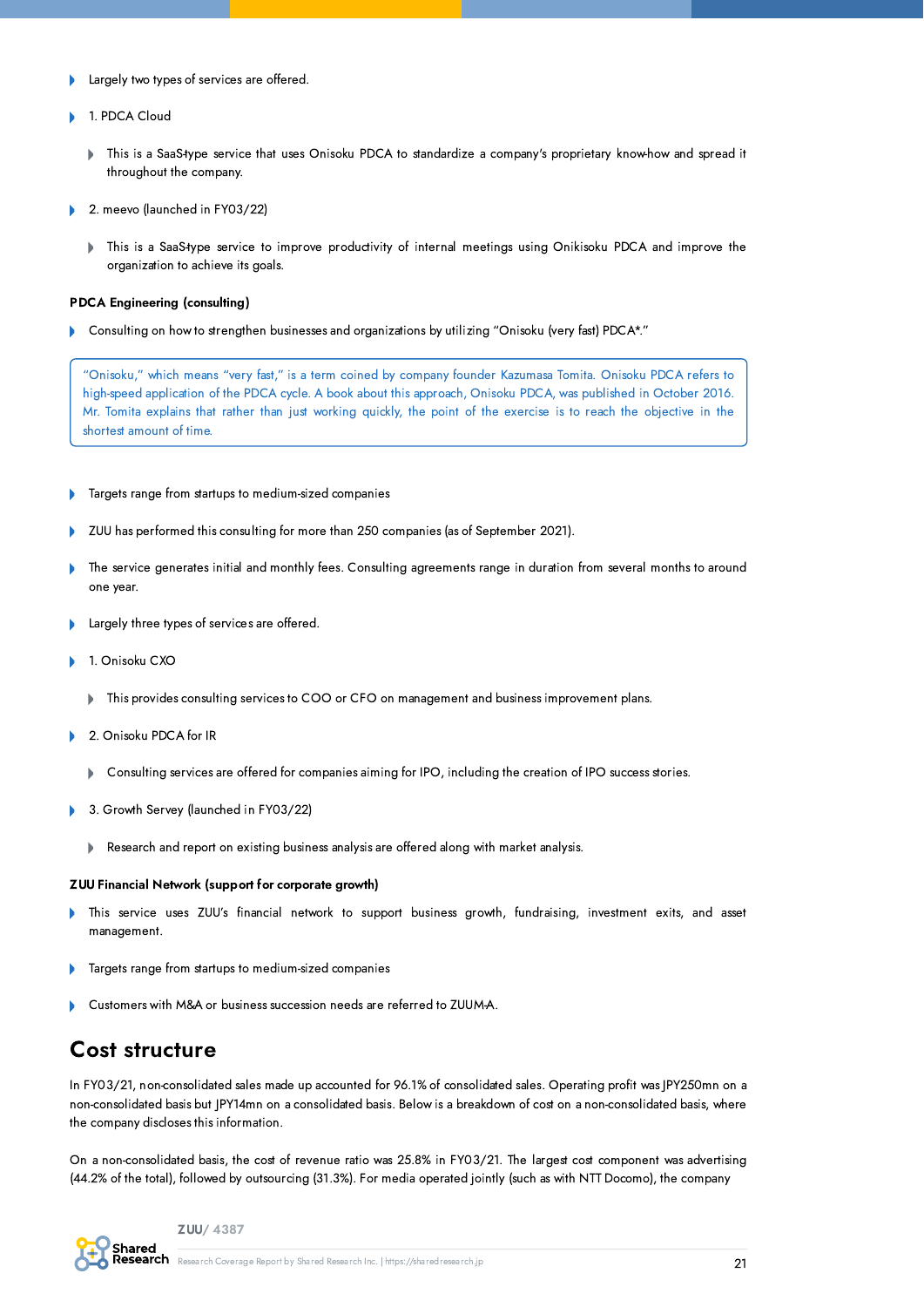books all revenue for that media and records the costs (advertising expenses) associated with the joint media portion. Advertising expenses for MP Cloud also include the people used to attract corporate clients to the media platform. The costs of outside authoring of content for ZUU Online and MP Cloud are treated as outsourcing expenses.

In FY03/21, on a non-consolidated basis the SG&A expense ratio was 64.9%. The largest component was personnel expenses (35.5% of all SG&A expenses), followed by business outsourcing fees (14.2%) and advertising expenses (11.3%). Within personnel expenses, the company is allocating more staff to departments that engage in SEO and conduct analysis and work to boost ARPU and ARPA. Business outsourcing fees are for outsourced engineers. Advertising expenses are mainly to acquire members, but free memberships are not necessarily linked to sales, so they are recorded as SG&A expenses. Other expenses in corporate fintech are the costs of holding study sessions for prospective clients.

### Revenue and operating profit by service domain

The company first began disclosing operating profit individually for retail fintech and corporate fintech in Q1 FY03/22. In Q1 FY03/22, retail fintech delivered revenue of JPY627mn and operating profit of JPY288mn (OPM of 46.0%). Corporate fintech produced JPY142mn in revenue and an operating loss of JPY26mn.

These results show that as of Q1, the company was still at a stage where expenses (for marketing and to hire the IT personnel to develop services) precede the acquisition of customers for PDCA services and crowdfunding. According to the company, it takes 4.2 months to recover costs. (This figure is calculated as LTV per month of JPY430,000 divided by customer acquisition cost of JPY1.8mn. LTV per month is average annual revenue from a corporate fintech client during the year after customer acquisition, divided by 12.)

| By segment              | FY03/19 FY03/20 FY03/21 |         |        |  |
|-------------------------|-------------------------|---------|--------|--|
| (JPYmn)                 | Cons.                   | Cons.   | Cons.  |  |
| Revenue                 | 1.318                   | 1.847   | 2,790  |  |
| YoY                     | ٠                       | 40.2%   | 51.0%  |  |
| <b>Fintech Platform</b> | 1.318                   | 1,847   | 2,686  |  |
| YoY                     |                         | 40.2%   | 45.4%  |  |
| % of total              | 100.0%                  | 100.0%  | 96.3%  |  |
| Crowdfunding            |                         | 0       | 114    |  |
| YoY                     |                         |         |        |  |
| % of total              |                         | 0.0%    | 4.1%   |  |
| Elimination             |                         | $-0$    | $-10$  |  |
| <b>Operating profit</b> | 183                     | $-107$  | 14     |  |
| YoY                     |                         |         |        |  |
| Operating profit margin | 13.9%                   | $-5.8%$ | 0.5%   |  |
| <b>Fintech Platform</b> | 183                     | $-55$   | 247    |  |
| YoY                     |                         |         |        |  |
| Operating profit margin | 13.9%                   |         | 9.2%   |  |
| % of total              | 100.0%                  |         |        |  |
| Crowdfunding            |                         | $-52$   | $-232$ |  |
| YoY                     |                         |         |        |  |
| Operating profit margin |                         |         |        |  |
| % of total              |                         |         |        |  |

## Business overview by segment

Source: Shared Research based on company data

Note: Figures may differ from company materials due to differences in rounding methods.

### Fintech Platform business

#### Media operations

The company develops and operates its own media to attract individuals who are interested in finance, and matches financial institutions with these individual users. At the same time, ZUU supports the sales and marketing activities of corporate clients who want to reach such users.

The revenue model involves placing links to corporate clients from articles and content posted on the company's media. When users click on the text or images, they are directed to the corporate client's website. The company receives advertising fees based on the number of customer referrals and the number of approved applications resulting from customer referrals.

According to the company, the value of online transactions in the finance-related sector (investment trusts, life insurance, home loans, and real estate) exceeds that of consumer goods (clothing, food, and the like). Accordingly, ZUU can command higher rates from its advertisers than would be possible for ads for consumer goods.

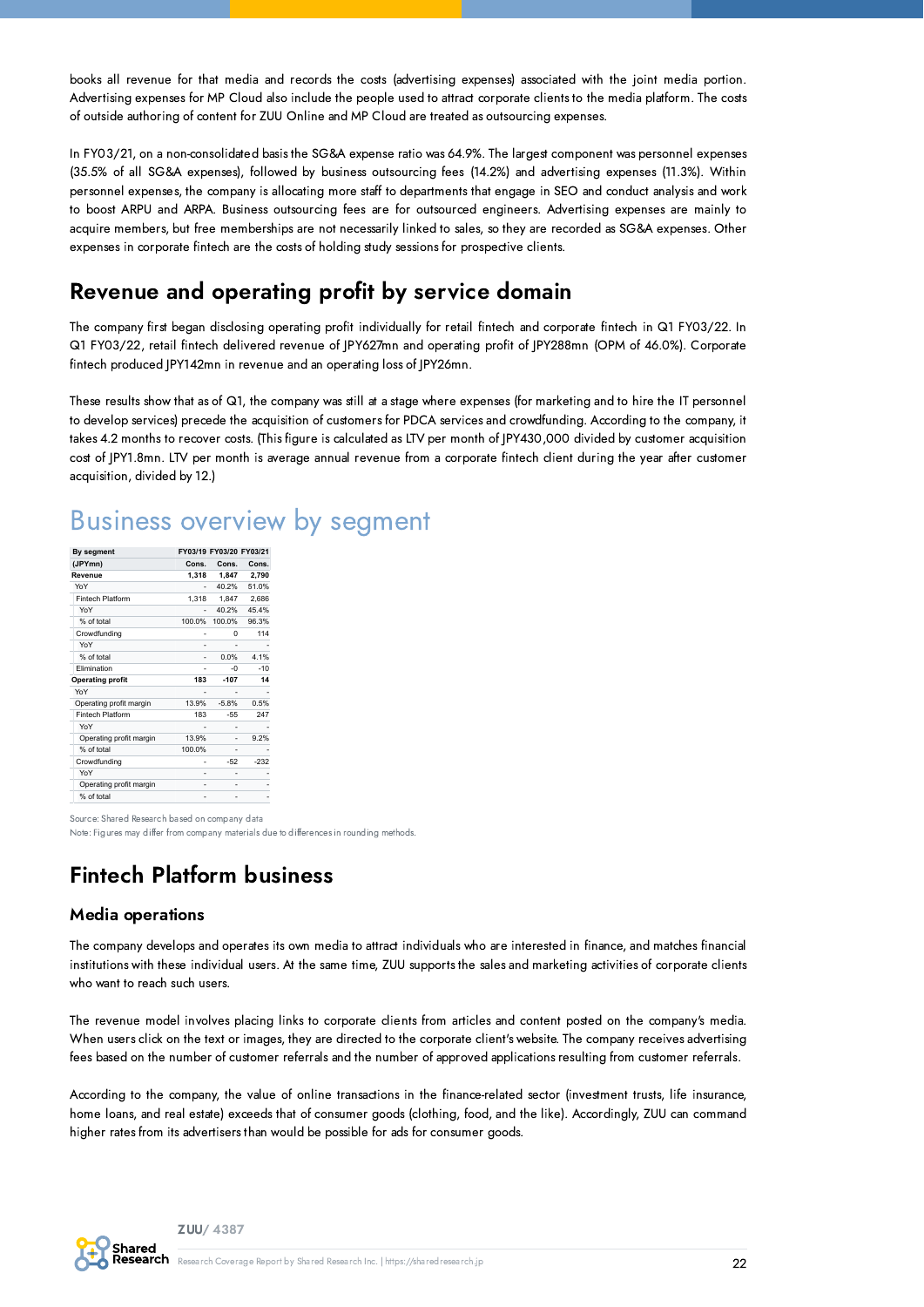#### Providing solutions to corporate clients

The company helps corporate clients build and operate media platforms and provides consulting on digital marketing. In these ways, ZUU helps corporate clients advertise, attract customers, and generate purchasing activity on the Internet. The company also provides consulting services, mainly based on PDCA.

### Crowdfunding business

#### Equity-type crowdfunding

Equity-type crowdfunding is a framework that allows many people to invest small amounts of money online in the shares of new, unlisted, growing companies. ZUU uses crowdfunding to connect companies that want to raise funds with individuals who want to invest in the shares of unlisted companies, and earns a fee based on the funds raised. The company's main source of revenue is fees, which it earns by charging about 20% on the total amount of funds raised.

#### Loan-type crowdfunding

Loan-type crowdfunding is a framework in which many people invest small amounts of money online to provide loans to companies, and earn interest as a return on their investment. ZUU earns money by lending and managing the funds raised through crowdfunding to target companies. The main sources of revenue are loan processing fees (1–3% of the loan amount) and loan margins (1.5–5% of the loan amount).

In addition, in December 2020 ZUU Online launched a purchase-type crowdfunding service called ZUU Online Funding (beta version). Purchase-type crowdfunding is a framework in which supporters contribute money to a proposed project, and the supporters receive goods and services in return. The main sources of revenue are commissions (10–25%), which are obtained by collecting a percentage of the total amount of support, and commissions (up to 5%) when making payments.

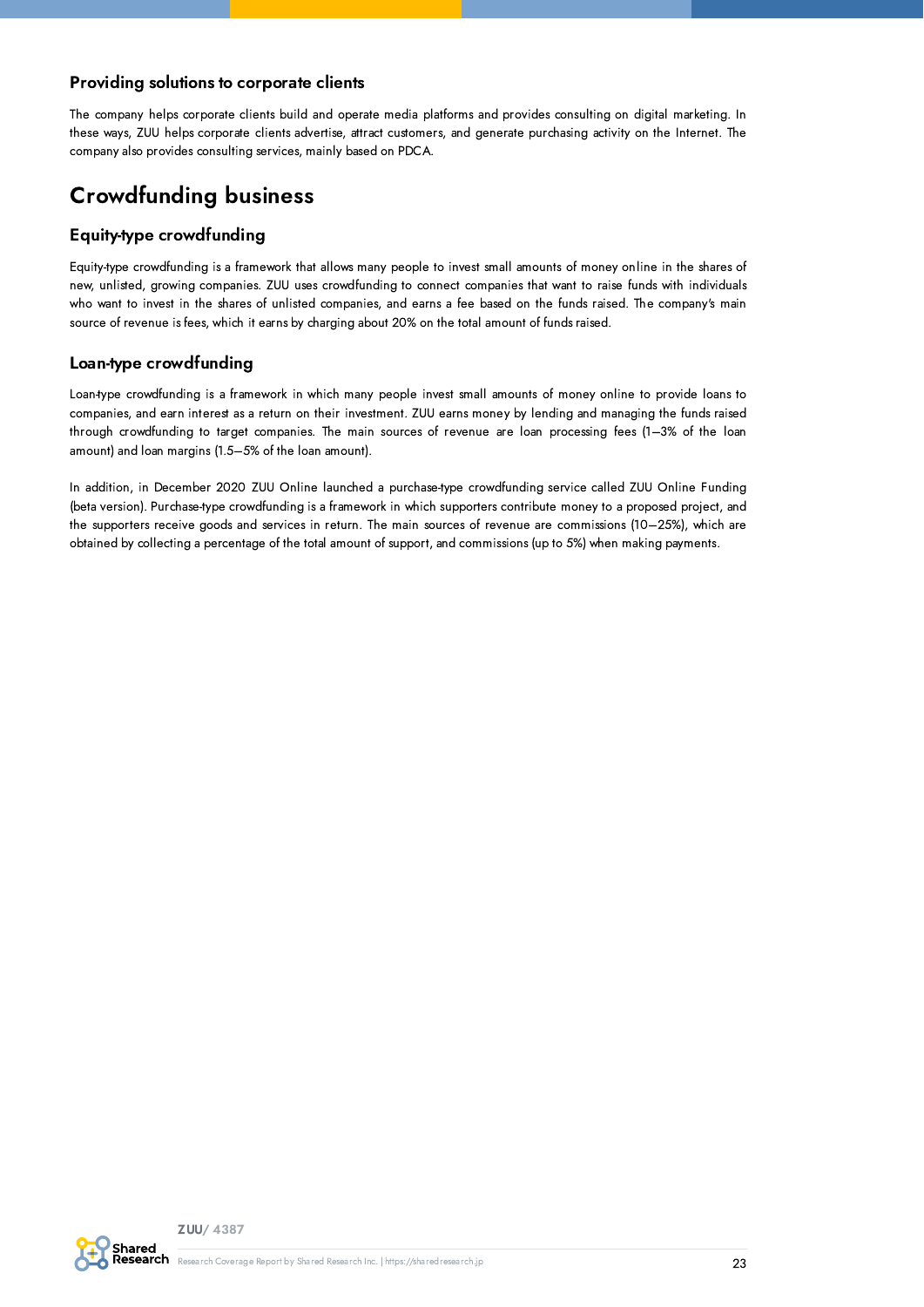# <span id="page-23-0"></span>Market and value chain

## Issues financial institutions face

Banks and other financial institutions have seen rates of return decline in recent years due to ultralow interest rate policies. Costs are rising due to high branch and personnel expenses. At the same time, fintech companies and other new competitors are expanding their scope of services. Customers are also demanding better services, so financial institutions face the need to improve both the range and quality of services. These circumstances have caused expense ratios to increase: from 59.4% in FY2015 to 65.9% in FY2020 at banks (6.5pp), rising 8.6pp over that period at city banks and 4.2pp at regional banks.

For banks as a whole, gross operating profit fell by a CAGR of 2.4% from FY2015 to FY2020. Within this figure, domestic gross operating profit dropped 3.7%, and international gross operating profit rose 1.5%. In contrast, expenses fell by only 0.3% YoY, so the expense ratio rose. Shared Research believes financial institutions will need to reduce expenses in line with declining domestic gross operating profit. To do so, they will need to utilize financial intermediary services.

At present, most financial institutions have operational functions (payments, remittances, and deposits) and distribution functions (contacting and developing customers). ZUU thinks that these two functions can be separated, with financial institutions focusing on operational functions and non-financial companies taking on distribution functions. The company believes this would allow financial institutions to cultivate develop potential users efficiently. ZUU aims to help financial institutions attract customers.

#### Gross operating profit, expenses, expense ratio

| <b>Banking overall</b>                | (JPYbn)                        | FY2015 | FY2016   | FY2017   | FY2018   | FY2019  | FY2020   |
|---------------------------------------|--------------------------------|--------|----------|----------|----------|---------|----------|
| Gross operating profit                |                                | 11,292 | 10.609   | 10,001   | 9.686    | 10.006  | 10,018   |
|                                       | YoY                            |        | $-6.1%$  | $-5.7%$  | $-3.1%$  | 3.3%    | 0.1%     |
| Gross business profit (Japan)         |                                | 8,632  | 8,462    | 7,892    | 7,786    | 7,581   | 7,147    |
|                                       | YoY                            |        | $-2.0%$  | $-6.7%$  | $-1.3%$  | $-2.6%$ | $-5.7%$  |
| Net interest income                   |                                | 6.429  | 6,223    | 5,861    | 5,903    | 5,531   | 5,504    |
|                                       | YoY                            |        | $-3.2%$  | $-5.8%$  | 0.7%     | $-6.3%$ | $-0.5%$  |
|                                       | Income on service transactions | 1,875  | 1,809    | 1,839    | 1,800    | 1,784   | 1,813    |
|                                       | YoY                            |        | $-3.5%$  | 1.7%     | $-2.1%$  | $-0.9%$ | 1.6%     |
| Net trading income                    |                                | 26     | 88       | 51       | $-23$    | 108     | $-16$    |
|                                       | YoY                            |        | 240.3%   | $-41.9%$ |          |         |          |
|                                       | Income from other operations   | 302    | 342      | 141      | 106      | 158     | $-154$   |
|                                       | YoY                            |        | 13.1%    | $-58.8%$ | $-24.7%$ | 48.7%   |          |
| Gross business profit (international) |                                | 2,661  | 2.147    | 2,109    | 1,900    | 2,425   | 2,871    |
|                                       | YoY                            |        | $-19.3%$ | $-1.7%$  | $-9.9%$  | 27.6%   | 18.4%    |
| Net interest income                   |                                | 1.380  | 1.314    | 1,311    | 1,127    | 1.058   | 1,462    |
|                                       | YoY                            |        | $-4.8%$  | $-0.3%$  | $-14.0%$ | $-6.1%$ | 38.2%    |
|                                       | Income on service transactions | 525    | 504      | 458      | 485      | 455     | 473      |
|                                       | YoY                            |        | $-3.9%$  | $-9.1%$  | 5.8%     | $-6.1%$ | 4.0%     |
| Net trading income                    |                                | 341    | 214      | 185      | 213      | 312     | 216      |
|                                       | YoY                            |        | $-37.1%$ | $-13.7%$ | 15.4%    | 46.4%   | $-30.8%$ |
|                                       | Income from other operations   | 415    | 114      | 155      | 75       | 599     | 721      |
|                                       | YoY                            |        | $-72.4%$ | 35.8%    | $-51.7%$ | 698.0%  | 20.2%    |
| Various costs                         |                                | 6,705  | 6,776    | 6,726    | 6,664    | 6,635   | 6,597    |
|                                       | YoY                            |        | 1.1%     | $-0.7%$  | $-0.9%$  | $-0.4%$ | $-0.6%$  |
| Personnel expenses                    |                                | 2.973  | 2,983    | 2,973    | 2,913    | 2,854   | 2,831    |
|                                       | YoY                            |        | 0.3%     | $-0.4%$  | $-2.0%$  | $-2.0%$ | $-0.8%$  |
| Property costs                        |                                | 3.338  | 3,367    | 3,339    | 3,343    | 3,363   | 3,336    |
|                                       | YoY                            |        | 0.9%     | $-0.9%$  | 0.1%     | 0.6%    | $-0.8%$  |
| Taxes                                 |                                | 393    | 425      | 415      | 408      | 418     | 431      |
|                                       | YoY                            |        | 8.1%     | $-2.4%$  | $-1.8%$  | 2.5%    | 3.0%     |
| Expense ratio                         |                                | 59.4%  | 63.9%    | 67.3%    | 68.8%    | 66.3%   | 65.9%    |

#### By bank type

| <b>City banks</b>                     | (JPYbn)                        | FY2015 | FY2016                   | FY2017   | FY2018                   | FY2019                   | FY2020   |
|---------------------------------------|--------------------------------|--------|--------------------------|----------|--------------------------|--------------------------|----------|
| Gross operating profit                |                                | 5,536  | 5.267                    | 4,743    | 4.459                    | 4.733                    | 4,831    |
|                                       | YoY                            |        | $-4.9%$                  | $-10.0%$ | $-6.0%$                  | 6.1%                     | 2.1%     |
| Gross business profit (Japan)         |                                | 3.410  | 5.267                    | 3,051    | 2.915                    | 2.849                    | 2,536    |
|                                       | YoY                            |        | 54.5%                    | $-42.1%$ | $-4.4%$                  | $-2.3%$                  | $-11.0%$ |
| Net interest income                   |                                | 2,401  | 3.450                    | 2,041    | 2,088                    | 1,845                    | 1,824    |
|                                       | YoY                            |        | 43.7%                    | $-40.8%$ | 2.3%                     | $-11.7%$                 | $-1.1%$  |
|                                       | Income on service transactions | 866    | 2,344                    | 843      | 813                      | 801                      | 814      |
|                                       | YoY                            |        | 170.6%                   | $-64.1%$ | $-3.5%$                  | $-1.5%$                  | 1.6%     |
| Net trading income                    |                                | $-51$  | 841                      | 28       | $-49$                    | 52                       | $-18$    |
|                                       | YoY                            |        |                          | $-96.7%$ |                          |                          |          |
|                                       |                                |        | $\overline{\phantom{a}}$ |          | $\overline{\phantom{a}}$ | $\overline{\phantom{a}}$ |          |
|                                       | Income from other operations   | 194    | 54                       | 139      | 63                       | 152                      | $-84$    |
|                                       | YoY                            |        | $-72.1%$                 | 157.8%   | $-54.9%$                 | 141.7%                   | ٠        |
| Gross business profit (international) |                                | 2,127  | 210                      | 1.692    | 1.544                    | 1.884                    | 2,295    |
|                                       | YoY                            |        | $-90.1%$                 | 704.5%   | $-8.7%$                  | 22.0%                    | 21.8%    |
| Net interest income                   |                                | 974    | 1,818                    | 890      | 836                      | 797                      | 1,049    |
|                                       | YoY                            |        | 86.5%                    | $-51.1%$ | $-6.1%$                  | $-4.6%$                  | 31.7%    |
|                                       | Income on service transactions | 499    | 918                      | 444      | 468                      | 438                      | 455      |
|                                       | YoY                            |        | 84.1%                    | $-51.6%$ | 5.3%                     | $-6.5%$                  | 3.9%     |
| Net trading income                    |                                | 359    | 487                      | 159      | 168                      | 2,270                    | 233      |

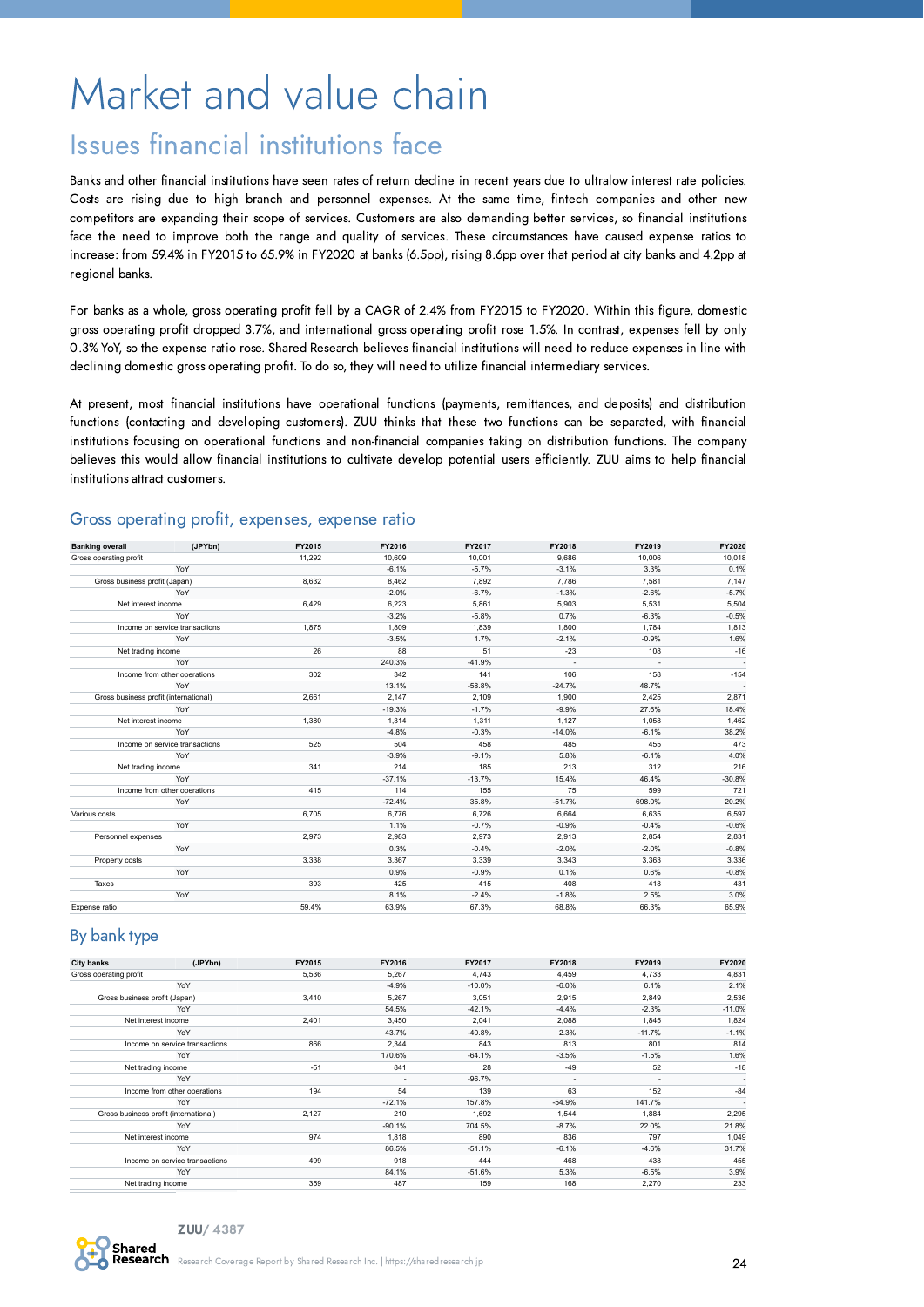| YoY | 35.8%                                 | $-67.5%$ | 6.1%  |                                           | $-89.8%$       |          |               |          |
|-----|---------------------------------------|----------|-------|-------------------------------------------|----------------|----------|---------------|----------|
|     | Income from other operations          |          | 295   | 203                                       | 200            | 73       | 422           | 558      |
|     | YoY                                   |          |       | $-31.1%$                                  | $-1.9%$        |          | -63.6% 480.6% | 32.2%    |
|     | Various costs                         |          | 3.057 | 3,114                                     | 3,098          | 3,111    | 3.081         | 3,080    |
|     | YoY                                   |          |       | 1.9%                                      | $-0.5%$        | 0.4%     | $-1.0%$       | 0.0%     |
|     | Personnel expenses                    |          | 1.170 | 1,184                                     | 1,196          | 1,181    | 1,149         | 1,146    |
|     | YoY                                   |          |       | 1.2%                                      | 1.0%           | $-1.3%$  | $-2.7%$       | $-0.3%$  |
|     | Property costs                        |          | 1,706 | 1,740                                     | 1,721          | 1,746    | 1,744         | 1,743    |
|     | YoY                                   |          |       | 2.0%                                      | $-1.1%$        | 1.5%     | $-0.1%$       | $-0.1%$  |
|     | Taxes                                 |          | 181   | 191                                       | 181            | 185      | 188           | 191      |
|     | YoY                                   |          |       | 5.6%                                      | $-5.0%$        | 1.8%     | 1.7%          | 2.0%     |
|     | Expense ratio                         |          | 55.2% | 59.1%                                     | 65.3%          | 69.8%    | 65.1%         | 63.8%    |
|     | <b>Regional banks</b>                 | (JPYbn)  |       | FY2015 FY2016 FY2017 FY2018 FY2019 FY2020 |                |          |               |          |
|     | Gross operating profit                |          | 3,579 | 3,325                                     | 3,265          | 3,272    | 3,352         | 3,303    |
|     | YoY                                   |          |       | $-7.1%$                                   | $-1.8%$        | 0.2%     | 2.4%          | $-1.5%$  |
|     | Gross business profit (Japan)         |          | 3.337 | 3,209                                     | 3.166          | 3,156    | 3.091         | 3,037    |
|     | YoY                                   |          |       | $-3.8%$                                   | $-1.3%$        | $-0.3%$  | $-2.1%$       | $-1.7%$  |
|     | Net interest income                   |          | 2.832 | 2.729                                     | 2.753          | 2.694    | 2.666         | 2.669    |
|     | YoY                                   |          |       | $-3.6%$                                   | 0.9%           | $-2.1%$  | $-1.0%$       | 0.1%     |
|     | Income on service transactions        |          | 437   | 400                                       | 425            | 425      | 427           | 443      |
|     | YoY                                   |          |       | $-8.4%$                                   | 6.1%           | 0.1%     | 0.4%          | 3.9%     |
|     | Net trading income                    |          | 5     | 4                                         | 3              | 2        | 3             | 3        |
|     | YoY                                   |          |       | $-20.8%$                                  | $-21.4%$       | $-27.3%$ | 29.2%         | 0.0%     |
|     | Income from other operations          |          | 62    | 75                                        | $-15$          | 34       | $-6$          | $-78$    |
|     | YoY                                   |          |       | 21.1%                                     | ä,             | ä,       |               |          |
|     | Gross business profit (international) |          | 242   | 116                                       | 99             | 115      | 261           | 266      |
|     | YoY                                   |          |       | $-51.9%$                                  | $-14.8%$       |          | 16.3% 126.3%  | 1.8%     |
|     | Net interest income                   |          | 187   | 183                                       | 173            | 168      | 172           | 196      |
|     | YoY                                   |          |       | $-1.7%$                                   | $-5.6%$        | $-2.9%$  | 2.0%          | 14.4%    |
|     | Income on service transactions        |          | 6     | 5                                         | 6              | 7        | 6             | 6        |
|     | YoY                                   |          |       | $-16.1%$                                  | 15.4%          | 11.7%    | $-11.9%$      | 0.0%     |
|     | Net trading income                    |          | 1     | $\Omega$                                  | 1              | 1        | 1             | 1        |
|     | YoY                                   |          |       |                                           |                | 33.3%    | 25.0%         | 10.0%    |
|     | Income from other operations          |          | 48    | $-72$                                     | $-81$          | $-60$    | 83            | 63       |
|     | YoY                                   |          |       |                                           | $\overline{a}$ |          |               | $-24.4%$ |
|     | Various costs                         |          | 2.309 | 2,306                                     | 2,283          | 2,265    | 2.294         | 2.269    |
|     | YoY                                   |          |       | $-0.2%$                                   | $-1.0%$        | $-0.8%$  | 1.3%          | $-1.1%$  |
|     | Personnel expenses                    |          | 1.172 | 1,164                                     | 1,145          | 1,135    | 1,136         | 1,119    |
|     | YoY                                   |          |       | $-0.7%$                                   | $-1.6%$        | $-0.9%$  | 0.1%          | $-1.5%$  |
|     | Property costs                        |          | 1,000 | 992                                       | 986            | 983      | 1,003         | 988      |
|     | YoY                                   |          |       | $-0.7%$                                   | $-0.6%$        | $-0.4%$  | 2.1%          | $-1.5%$  |
|     | Taxes                                 |          | 137   | 150                                       | 151            | 147      | 154           | 162      |
|     | YoY                                   |          |       | 9.0%                                      | 1.1%           | $-2.9%$  | 5.0%          | 5.1%     |
|     |                                       |          |       |                                           |                |          |               |          |
|     | Expense ratio                         |          | 64.5% | 69.3%                                     | 69.9%          | 69.2%    | 68.4%         | 68.7%    |

Source: Shared Research, based on an analysis of national bank financial statements by the Japanese Bankers Association

Note: Gross operating profit = net interest income + income on service transactions + income on specific transactions + other operating income

A variety of external factors are forcing financial institutions to digitalize their operations (both retail and corporate) and otherwise adapt their business models.

#### Retail banking

#### External factors (issues)

- A growing number of younger customers, who are digital natives ь
- Deteriorating profitability due to ultralow interest rate policy Þ
- Market entry from fintech competitors b
- Frozen assets due to a rise in assets held by seniors  $\overline{\phantom{a}}$

#### Necessary measures

- Digitalization of business ь
- Establishment of new business domains for diverse individuals  $\mathbf{b}$

#### Corporate banking

#### External factors (issues)

- Growing business succession needs as company owners age
- Growing need for DX amid COVID-19 b
- Entry of competitors in multiple fields b

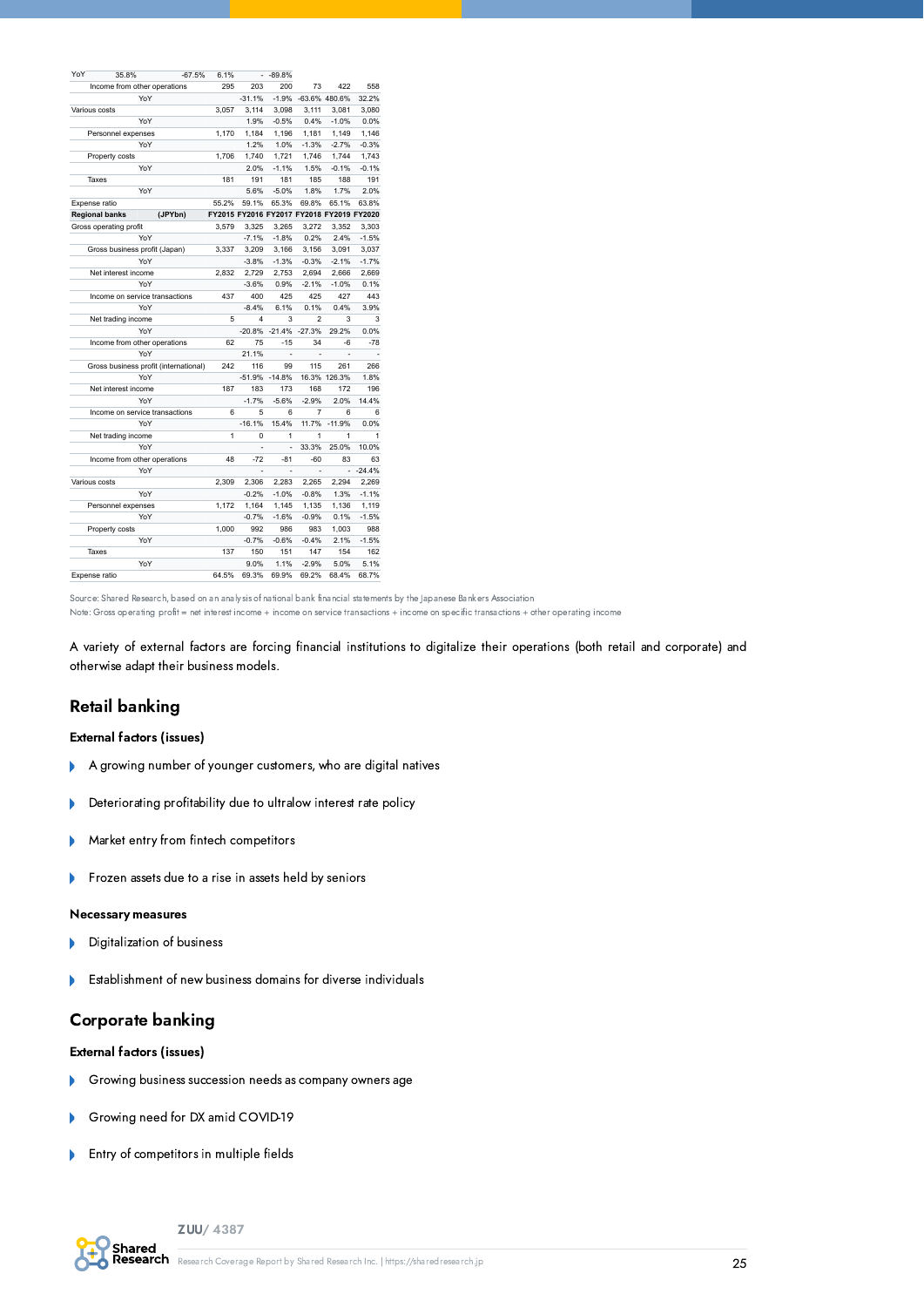#### Necessary measures

- Better solutions to meet diverse needs
- Support for corporate digitalization efforts

According to Fuji Chimera Research Institute, Inc., the Japanese market related to DX in the finance industry was worth JPY151bn in FY2019. According to the institute, the financial DX market centers on investments in next-generation financial infrastructure services and digital screening and forecasting. In next-generation financial services, the Revised Banking Act of FY2017 led to the configuration of application programming interfaces (APIs). Systems with these APIs began to launch in FY2019 and FY2020. As a result, financial services are expected to become more seamless as services are interconnected. Digital screening and forecasting is also becoming more prevalent as COVID-19 causes companies to accelerate their plans to automate and promote labor-saving operations. By FY2030, the institute expects this market to be worth JPY584.5bn (CAGR of 13.1%).

## Fintech market

"Fintech" describes a variety of innovations that combine financial services and information technology. These include cashless payments, virtual currencies, investment/asset management/robo-advisory, crowdfunding (see below), and money transfers using smartphone apps. According to Yano Research Institute Ltd., the Japanese market for fintech (based on revenue at fintech venture companies) was worth JPY214.5bn in FY2018 (+42.7% YoY). The institute expects this market to grow to JPY1.2tn by FY2022.

### Legislative reforms related to fintech

#### Act on Sales, etc. of Financial Instruments

The "Act for Partial Amendment of the Act on Sales, etc. of Financial Instruments, etc. to Improve the Convenience and Protection of Users of Financial Services" was enacted on June 5, 2020. As a result, in November 2021 the "Act on Sales, etc. of Financial Instruments" was renamed the "Act on the Provision of Financial Services." This revision newly established the financial service intermediary business. Under this law, "financial service intermediary business" means engaging in "deposit, etc. intermediary business operations," "insurance intermediary business operations," "securities, etc. intermediary business operations," or "loan intermediary business operations." The law also allows fintech companies to act as intermediaries in the sale of banking, insurance, and investment products. Under the current law, sales are generally on consignment from financial institutions, with guidance and supervision from the financial institutions to which they belong, and those financial institutions are liable for compensation for improper conduct.

A financial service intermediary business operator may, upon registration, engage in the business of intermediating banking business, insurance business, financial instruments business, and lending business. Financial service intermediary business operators are independent from financial institutions and are not subject to the guidance and supervision of financial institutions, and the financial service intermediary business operators themselves bear the liability for compensation.

Previously, companies had to register individually as intermediaries to conclude contracts in banking, insurance, and securities, and an affiliation system was in place. The financial service intermediary business allows intermediary services in all fields to be provided with a single registration and does away with the affiliation system.

#### Revised Banking Act

The Act for Partial Revision of the Banking Act, etc. (the "Revised Banking Act") was enacted on May 26, 2017 and promulgated on June 2, 2017. The Revised Banking Act was created to promote open application programming interfaces (APIs), facilitating the communication of fintech and banking software. Open APIs make banking functions and data accessible to specific other business operators.

Key points of the Revised Banking Act:

New definitions in the electronic payment agency business: Categorizes electronic payment agents as providers of electronic fund transfer services and account management service

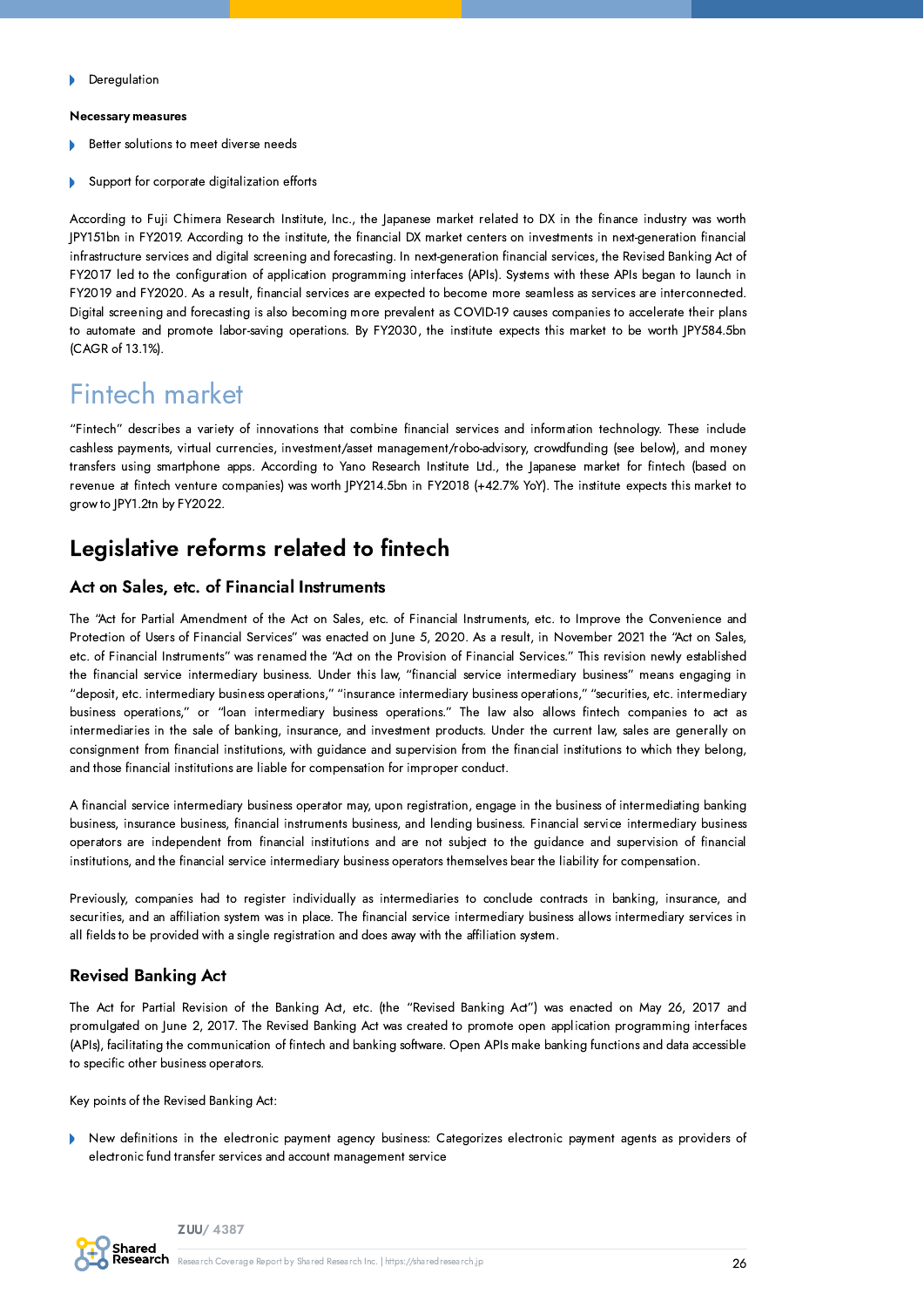- Introduces system of registration for electronic payment agents
- Sets obligations for electronic payment agents: obligation to provide explanations to users, obligation to perform services in good faith for users, obligation to conclude contracts with banks
- Promotes initiatives related to open APIs (application programming interfaces) for banks

These changes encourage cooperation between financial institutions and fintech companies. For example, before the Revised Banking Act was implemented, consumers had to visit individual banks' online site to use their financial services. APIs make it possible for consumers to check the balances of multiple accounts and transfer money using smartphone apps.

#### Security token offerings (STOs)

Security tokens are digitized securities in the form of tokens, and a security token offering (STO) is a method of using this technology to raise funds. Amendments to the Financial Instruments and Exchange Act went into effect on May 1, 2020. As a result, security tokens are now classified as Article 2 (1) securities, the same as national government bonds, corporate bonds, municipal bonds, and stocks. In addition, the law provides that soliciting 50 or more people to acquire electronic record transfer rights constitutes an "offering," and the company is required to file a securities registration statement and prepare a prospectus, except in cases where the total issue price is less than JPY100mn. Startups and small and medium-sized companies can obtain new means of financing through securitization schemes, and investors can diversify their financial products and increase their liquidity. ZUU began considering the launch of STOs in May 2021.

## Crowdfunding market

As its name suggests, crowdfunding refers to the process of raising funds in small amounts from an unspecified (but large) number of people via the internet. The Japan Crowdfunding Council categorizes crowdfunding by type: purchase (including donation type), loan, non-specific, fund, and equity investment types.

- Purchase type: An arrangement in which supporters contribute money to a proposed project, and the supporters receive goods and services in return.
- Loan type: An arrangement in which an intermediary collects small amounts of money from individual investors and b makes large loans to corporate borrowers. This type differs from purchase or donation types of funding in that supporters can earn monetary returns (interest). Being a type of financial instrument, providers of loan-type crowdfunding are subject to the Money Lending Business Act and the Financial Instruments and Exchange Act.
- Real estate specific type: This arrangement, which became possible under the Act on Specific Joint Real Estate Ventures, enables real estate to be divided up into small lots to attract investment from individual investors.
- $\mathbf{r}$ Fund type: Like equity-type crowdfunding, companies use this type of financing method to raise capital from individual investors for specific products. Fund-type services are not yet available in Japan.
- Equity investment type: Companies use this financing method to raise funds in exchange for offering privately held  $\mathbf b$ shares to individual investors. In 2015, small-amount special exception was been made for Type 1 Financial Instruments Dealers that handle stock investments, and services have been available in Japan since around 2017. The investment amount is limited to JPY100mn per year for borrowing companies and JPY500,000 per investor. The crowdfunding business operator must be qualified as a "type 1 small-amount electronic public offering service provider."

ZUU is involved in purchase, loan, and equity-investment types of crowdfunding. The company believes barriers to entry are high for loan- and equity-investment-type crowdfunding, as these types require financial licenses and expertise. To offer loantype crowdfunding, a company needs to be registered for "electronic subscription," which is a Type II financial instruments business under the Financial Instruments and Exchange Act. To offer equity-investment-type crowdfunding, a company must be registered to conduct Type I or small-scale Type I financial instruments businesses under the Act. In December 2020, the company also began handling purchase-type crowdfunding. It had concluded two deals as of September 2021.

Major competing sites:

Purchase type: Makuake (Makuake, Inc., Mothers: 4479), Ready For (Ready For Inc., unlisted), Green Funding (One More  $\mathbf{b}$ Inc., unlisted), Campfire (Campfire, Inc., unlisted), kibidango (Kibidango, Inc., unlisted)

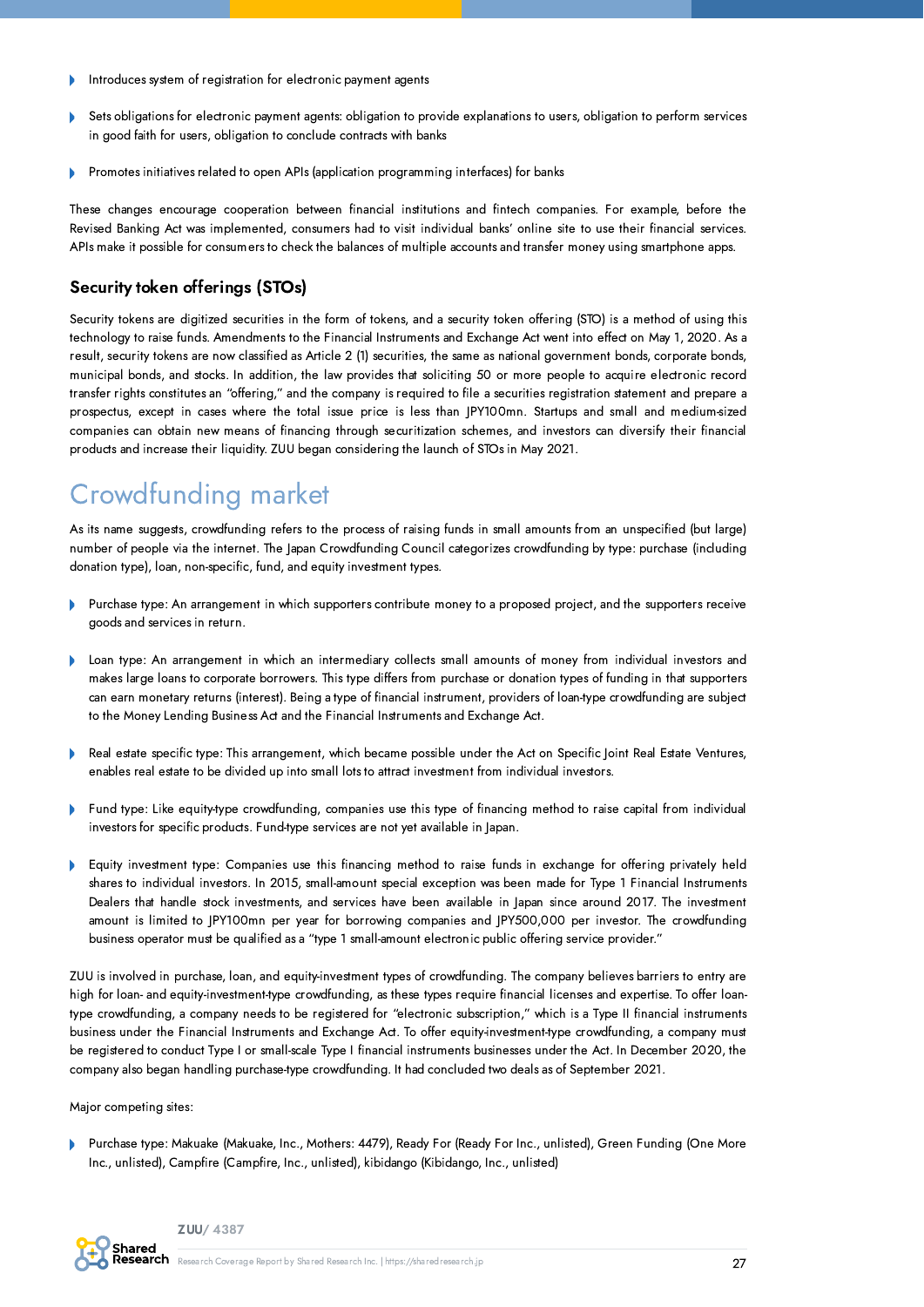- Loan type: Maneo (Maneo Market Inc., unlisted), Crowd Bank (Crowd Bank Corp., unlisted), OwnersBook (Loadstar Bank,  $\mathbf b$ Inc., unlisted), funds (Funds, Inc., unlisted)
- In 2018, Maneo Market was ordered to improve its operations due to inadequate controls, which had led to the diversion h of funds for purposes other than those for which they were solicited. In March 2020, the company stopped accepting account applications.
- In May 2021, SBI Social Lending Co., Ltd. (a consolidated subsidiary of SBI Holdings, Inc., TSE1: 8473) announced that it would withdraw from the social lending business. In 2021, the company was found to have neglected its obligation to confirm the use of funds, even though the borrowers had not used the loans in advance as planned.
- Equity investment type: Fundinno (Japan Cloud Capital, Inc.), Campfire Angels (Campfire, Inc., unlisted), Angelbank  $\mathbf{b}$ (Universal Bank Inc., unlisted)

#### Market sizes for purchase, loan, and equity types of crowdfunding

| (JPYmn)                | 2017    | 2018    | 2019     | 2020    |
|------------------------|---------|---------|----------|---------|
| Purchase type          | 7.700   | 11.500  | 16.900   | 50.100  |
| YoY                    |         | 49.4%   | 47.0%    | 196.4%  |
| (JPYmn)                | 2017    | 2018    | 2019     | 2020    |
| Loan type              | 131.600 | 176,400 | 111.300  | 112,500 |
| YoY                    |         | 34.0%   | $-36.9%$ | 1.1%    |
| (JPYmn)                | 2017    | 2018    | 2019     | 2020    |
| Equity investment type | 370     | 900     | 560      | 920     |
| YoY                    |         | 143.2%  | $-37.8%$ | 64.3%   |

#### Source: Shared Research, based on data from the Japan Crowdfunding Council

Note: For purchase-type crowdfunding, accumulated amounts (the amount of money collected by the people who initiated the projects) are shown for Makuake, READYFOR, Campfire (including FAAVO), Green Funding, Motion Gallery, Kibidango, and A-port. (For Makuake, total amounts are within the scope of disclosed information.) For loan-type crowdfunding, indicated amounts are based on publicly available data and questionnaire results for SBI Social Lending, Crowd Bank, Crowd Credit, OwnersBook, Funds, SAMURAI FUND, and Campfire Owners. (For maneo, figures reflect statistics through 2019.) For equity-type crowdfunding, indicated amounts are for successful projects (shares and stock acquisition rights) on the "Statistical Information and Transaction Status of Equity Investment-Type Crowdfunding" on the Japan Security Dealers Association website

### Overseas crowdfunding markets

According to Mitsubishi UFJ Research & Consulting Co., Ltd., the total amount of crowdfunding raised on Fundly, a US crowdfunding site, amounted to USD34bn in 2019. Most of these funds were raised in North America (USD17.2bn) and Asia (USD10.5bn). Worldwide by type, loan-type crowdfunding amounted to USD25.0bn (74% of the total), purchase-type crowdfunding (including donation-type) came to USD5.5bn (16%)。

## Investing in unlisted equities

From the viewpoint of investor protection, solicitation of investments in unlisted equities by securities companies has in principle been prohibited. At the same time, routing risk money toward new and growing unlisted companies is one aspect of the government's strategy for growth. To facilitate the supply of growth capital, the Financial Services Agency's Market System Working Group, established in October 2020, is considering revisions surrounding the issuance and secondary market for unlisted equities. On June 18, 2021, this working group produced its second report, summarizing considerations in the development of an environment for the secondary trading of unlisted securities and institutional arrangements for equity-investment-type crowdfunding.

## Internet advertising expenses

According to Dentsu's "2020 Advertising Expenditures in Japan," total advertising expenditure in Japan amounted to JPY6.2tn in 2020 (-11.2% YoY), affected by COVID-19. Expenditure on internet advertising continued to grow despite COVID-19, reaching JPY2.2tn (the same level as the four traditional mass media [newspapers, magazines, radio, and television]) and accounting for 36.2% of overall expenditure. "Expenditures for internet advertising media," which is "internet advertising expenditure" less "internet advertising production costs" and "e-commerce platform advertising costs," came to JPY1.8tn (+5.6% YoY).

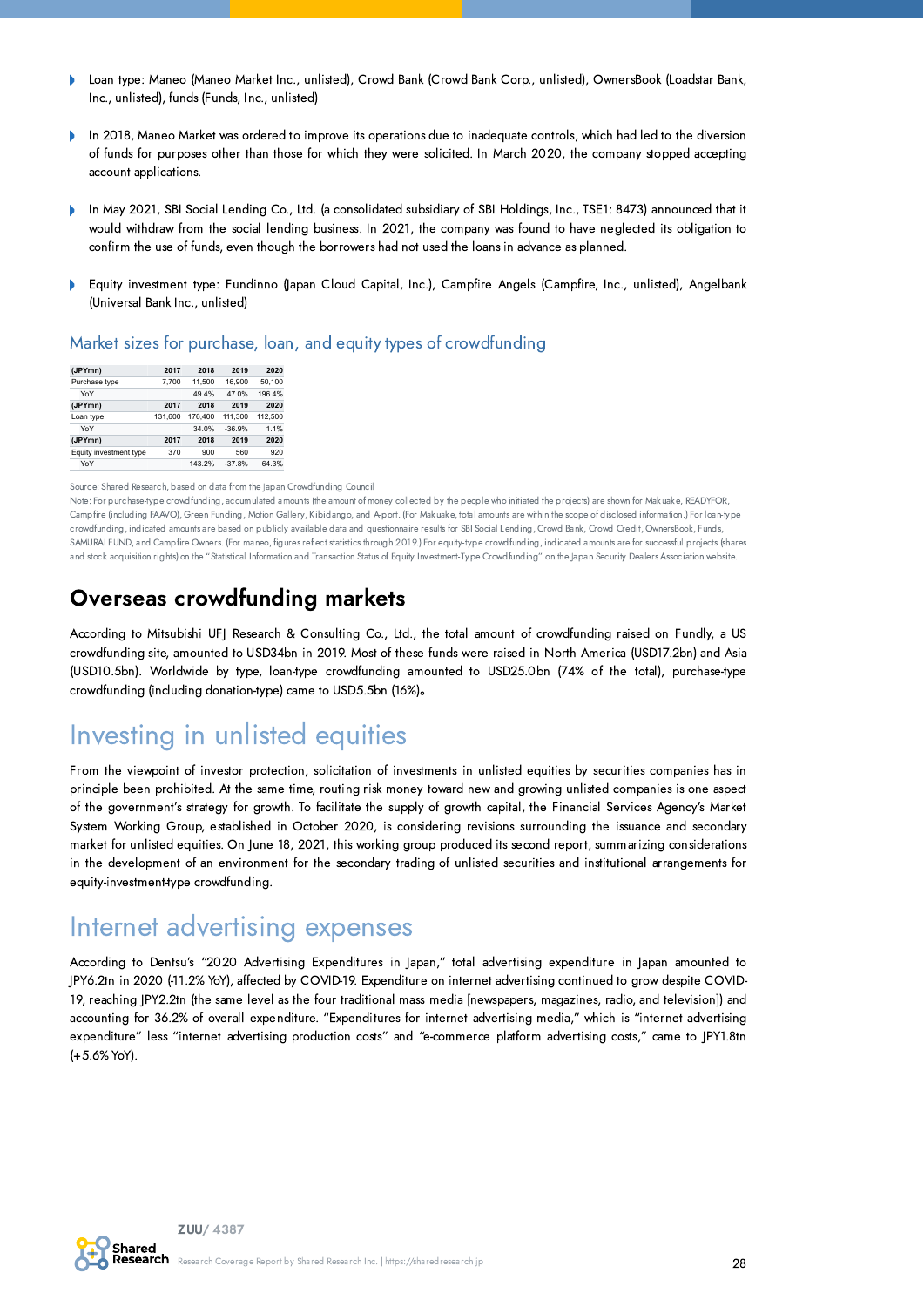#### Advertising expenditures in Japan

| (JPYbn)                                    | 2017    | 2018    | 2019    | 2020     |
|--------------------------------------------|---------|---------|---------|----------|
| Four traditional mass media<br>advertising | 2.793.8 | 2.702.6 | 2.609.4 | 2.253.6  |
| YoY                                        |         | $-3.3%$ | $-3.4%$ | $-13.6%$ |
| Internet advertising                       | 1.509.4 | 1.758.9 | 2.104.8 | 2.229.0  |
| YoY                                        |         | 16.5%   | 19.7%   | 5.9%     |
| Other                                      | 2.087.5 | 2.068.5 | 2.223.9 | 1.676.8  |
| YoY                                        |         | $-0.9%$ | 7.5%    | $-24.6%$ |
| Total advertisement spending               | 6.390.7 | 6.530.0 | 6.938.1 | 6.159.4  |
| YoY                                        |         | 2.2%    | 6.2%    | $-11.2%$ |

Source: Shared Research based on Dentsu's "Advertising Expenditures in Japan"

#### Expenditures for internet advertising media

| (JPYbn)                                | 2017    | 2018     | 2019    | 2020    |
|----------------------------------------|---------|----------|---------|---------|
| Video advertising                      | 115.5   | 202.7    | 318.4   | 386.2   |
| YoY                                    |         | 75.5%    | 57.1%   | 21.3%   |
| Display advertising                    | 498.8   | 563.8    | 554.4   | 573.3   |
| YoY                                    |         | 13.0%    | $-1.7%$ | 3.4%    |
| Search-linked advertising              | 483.1   | 570.8    | 668.3   | 678.7   |
| YoY                                    |         | 18.2%    | 17.1%   | 1.6%    |
| Performance-based advertising          | 104.9   | 99.0     | 104.9   | 98.5    |
| YoY                                    |         | $-5.6%$  | 6.0%    | $-6.1%$ |
| Other internet advertising             | 17.4    | 11.7     | 17.0    | 20.0    |
| YoY                                    |         | $-32.8%$ | 45.3%   | 17.6%   |
| Total spending on internet advertising | 1.219.7 | 1.448.0  | 1.663.0 | 1.756.7 |
| YoY                                    |         | 18.7%    | 14.8%   | 5.6%    |

Source: Shared Research based on Dentsu's "Advertising Expenditures in Japan"

## <span id="page-28-0"></span>Competitor trends

ZUU's competitors are NewsPicks (Uzabase, Inc., Mothers: 3966), ITmedia (ITmedia, Inc., TSE1: 2148), and Morningstar (Morningstar Japan Inc., TSE1: 4765). Although these companies have different areas of expertise, they are competitors for media-based paying members and due to their advertising revenue model.

Outsourced writers author content for ZUU Online; the company only edits the content. The company edits this content, checking the information before posting it. Articles by prominent writers may be published with bylines. ZUU also posts content provided by companies it has vetted. This approach is different from the consumer-generated media (CGM) model, where site users post content. ZUU Online does not offer a comment feature. The company does not use CGM because it believes the cost of checking the quality of content would be significant.

#### **NewsPicks**

- Operates information-oriented media, specializing in economic news. Features news commentary by experts.
- In Q2 FY12/21, revenue in the NewsPicks business segment was JPY1.8bn. Of this amount, advertising business b produced JPY713mn (+51.1% YoY, 40.4% of total revenue), fee-based billing generated JPY660mn (+10.6% YoY, 37.4%), and other business provided JPY391mn (2.2x YoY, 22.2%)。

#### ITmedia

- SoftBank Group: SB Media Holdings Corp., a wholly owned subsidiary of SoftBank Corp. (TSE1: 9434) owns 50.93% of ITmedia (as of FY03/21).
- Operates technology-focused media
- FY03/21, consolidated basis: 30 specialized media, 4,000 articles/month, 25mn readers, 50mn UBs\*, 400mn monthly PVs

\*UBs are unique browsers. UBs are nearly the same as unique users (UUs), but the UB count is browser-based. If the same user accesses a site using a different browser, he/she is counted as a different user.

Q1 FY03/22 users: 1,019 companies, 1.0mn members

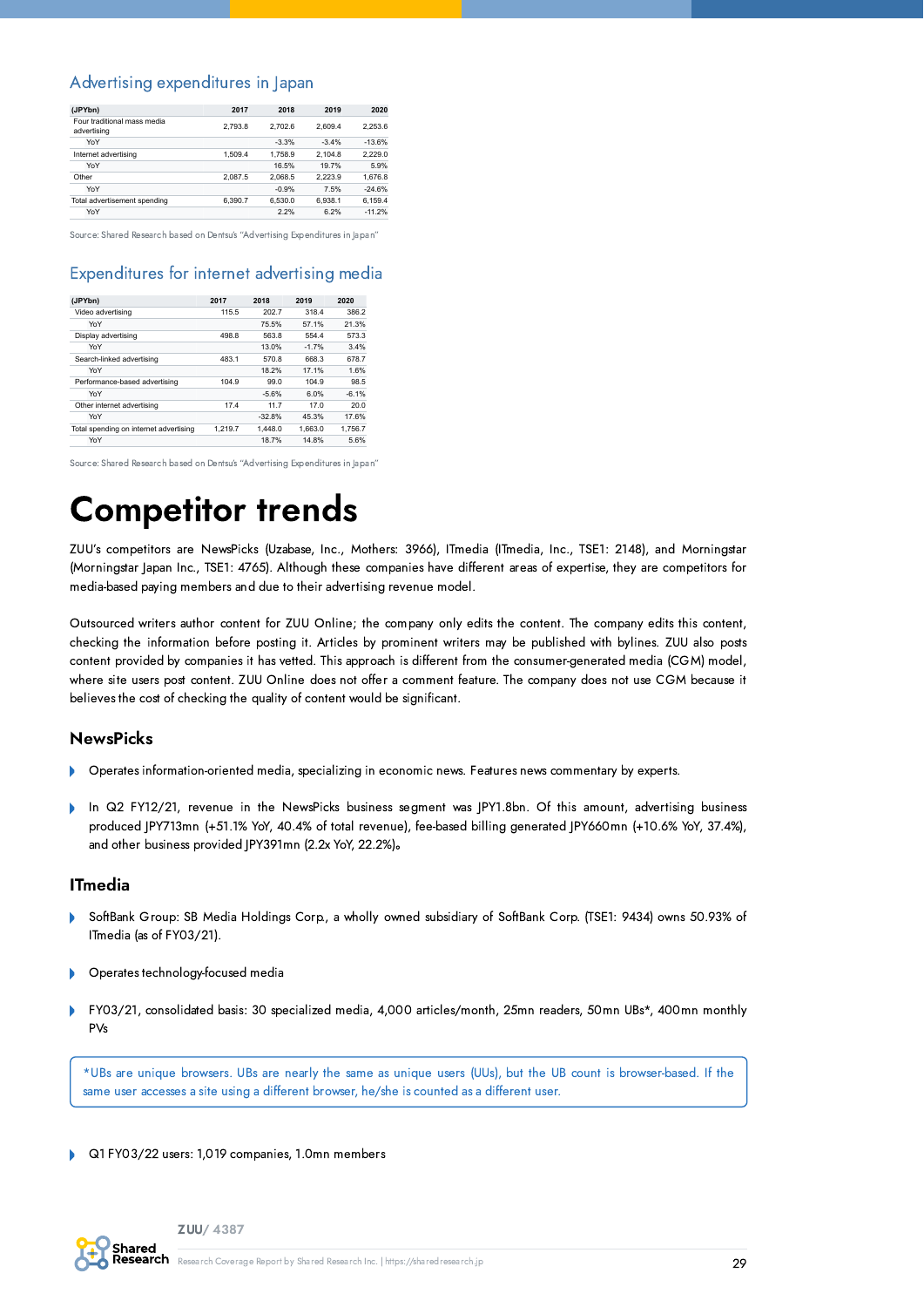#### **Morningstar**

- SBI Group: SBI Global Asset Management Co., Ltd. (a consolidated subsidiary of SBI Holdings, Inc., TSE1: 8473) holds a  $\mathbf{r}$ 41.6% stake (as of FY03/21).
- The number of members of the paid version of Kabushiki Shimbun Web (Stock News Web) was 1,771 at the end of Q1  $\mathbf{r}$ FY03/22 (+59.1% YoY).
- As of end-Q1 FY03/22 smartphone app downloads totaled 926,225 (+14.6% YoY). Of this figure, 830,637 downloads  $\mathbf{r}$ were for My Investment Trust (+11.1% YoY), 40,579 were for My Virtual Currency (+36.4% YoY), and 55,039 were for Kabushiki Shimbun (+76.4% YoY).

### Competitors' performance

#### Uzabase (3966)

| (JPYmn)                 | 2014/12  | 2015/12  | 2016/12   | FY12/17 | FY12/18 | FY12/19   | FY12/20   |
|-------------------------|----------|----------|-----------|---------|---------|-----------|-----------|
| Revenue                 | 1,123    | 1,915    | 3,082     | 4,566   | 9,340   | 12,521    | 13,809    |
| YoY                     |          | 70.5%    | 60.9%     | 48.2%   | 104.6%  | 34.1%     | 10.3%     |
| Operating profit        | $-396$   | $-333$   | 251       | 546     | 830     | $-1,236$  | 104       |
| YoY                     |          | $-15.9%$ | $-175.4%$ | 117.5%  | 52.0%   | $-248.9%$ | $-108.4%$ |
| Operating profit margin | $-35.3%$ | $-17.4%$ | 8.1%      | 12.0%   | 8.9%    | $-9.9%$   | 0.8%      |
| (JPYmn)                 | 2014/12  | 2015/12  | 2016/12   | FY12/17 | FY12/18 | FY12/19   | FY12/20   |
| Revenue                 |          |          |           |         |         |           |           |
| <b>SPEEDA</b>           |          |          | 2.143     | 2,905   | 3.964   | 4.530     | 5,492     |
| <b>NewsPiks</b>         |          |          | 939       | 1,661   | 5,376   | 4,177     | 5,932     |
| Other (new business)    |          |          |           |         |         |           | $\Omega$  |
| Quartz                  |          |          |           |         |         | 2.942     | 972       |
| Other                   |          |          |           |         |         | 870       | 1,412     |
| <b>SUM</b>              |          |          | 3.082     | 4,566   | 9,340   | 12,521    | 13,809    |
| Elimination             |          |          |           |         |         |           |           |
| Total                   |          |          | 3,082     | 4,566   | 9,340   | 12,521    | 13,809    |
| Operating profit        |          |          |           |         |         |           |           |
| SPEEDA                  |          |          | 231       | 415     | 566     | 1.295     | 2,282     |
| Operating profit margin |          |          | 10.8%     | 14.3%   | 14.3%   | 28.6%     | 41.6%     |
| <b>NewsPiks</b>         |          |          | 20        | 131     | 265     | 342       | 711       |
| Operating profit margin |          |          | 2.1%      | 7.9%    | 4.9%    | 8.2%      | 12.0%     |
| Other (new business)    |          |          |           |         |         |           | $-52$     |
| Operating profit margin |          |          |           |         |         |           |           |
| Quartz                  |          |          |           |         |         | $-2,721$  | $-1,961$  |
| Operating profit margin |          |          |           |         |         | $-92.5%$  | $-201.7%$ |
| Other                   |          |          |           |         |         | $-146$    | 46        |
| Operating profit margin |          |          |           |         |         | $-16.8%$  | 3.3%      |
| <b>SUM</b>              |          |          | 251       | 546     | 830     | $-1,229$  | 1,026     |
| Operating profit margin |          |          | 8.1%      | 12.0%   | 8.9%    | $-9.8%$   | 7.4%      |
| Elimination             |          |          |           |         |         | $-6$      | $-921$    |
| Total                   |          |          | 251       | 546     | 830     | $-1,236$  | 104       |
| Operating profit margin |          |          | 8.1%      | 12.0%   | 8.9%    | $-9.9%$   | 0.8%      |

Note: IPO in October 2016

#### Itmedia (2148)

| (JPYmn)                  | FY03/15 | FY03/16 | FY03/17  | FY03/18  | FY03/19  | FY03/20 | FY03/21 |
|--------------------------|---------|---------|----------|----------|----------|---------|---------|
| Revenue                  | 3,163   | 4,376   | 4,451    | 4,609    | 4,950    | 5,279   | 6,891   |
| YoY                      | 9.4%    | 38.3%   | 1.7%     | 3.5%     | 7.4%     | 6.6%    | 30.5%   |
| Operating profit         | 489     | 825     | 710      | 746      | 692      | 1,172   | 2,022   |
| YoY                      | 50.0%   | 68.7%   | $-13.9%$ | 5.1%     | $-7.2%$  | 69.4%   | 72.5%   |
| Operating profit margin  | 15.5%   | 18.9%   | 16.0%    | 16.2%    | 14.0%    | 22.2%   | 29.3%   |
| (JPYmn)                  | FY03/15 | FY03/16 | FY03/17  | FY03/18  | FY03/19  | FY03/20 | FY03/21 |
| Revenue                  |         |         |          |          |          |         |         |
| Lead generation          |         |         | 1,914    | 1,867    | 1,968    | 2,250   | 3,171   |
| <b>Media advertising</b> |         |         | 2,366    | 2,502    | 2,735    | 3,029   | 3,720   |
| Other (non-segment)      |         |         | 171      | 240      | 247      |         |         |
| <b>SUM</b>               |         |         | 4,451    | 4,609    | 4,950    | 5,279   | 6,891   |
| Operating profit         |         |         |          |          |          |         |         |
| Lead generation          |         |         | 335      | 277      | 287      | 466     | 805     |
| Operating profit margin  |         |         | 17.5%    | 14.8%    | 14.6%    | 20.7%   | 25.4%   |
| <b>Media advertising</b> |         |         | 363      | 505      | 594      | 707     | 1,218   |
| Operating profit margin  |         |         | 15.3%    | 20.2%    | 21.7%    | 23.3%   | 32.7%   |
| Other (non-segment)      |         |         | 12       | $-36$    | $-190$   |         |         |
| Operating profit margin  |         |         | 7.0%     | $-15.0%$ | $-76.9%$ |         |         |
| <b>SUM</b>               |         |         | 710      | 746      | 692      | 1,172   | 2,022   |
| Operating profit margin  |         |         | 16.0%    | 16.2%    | 14.0%    | 22.2%   | 29.3%   |

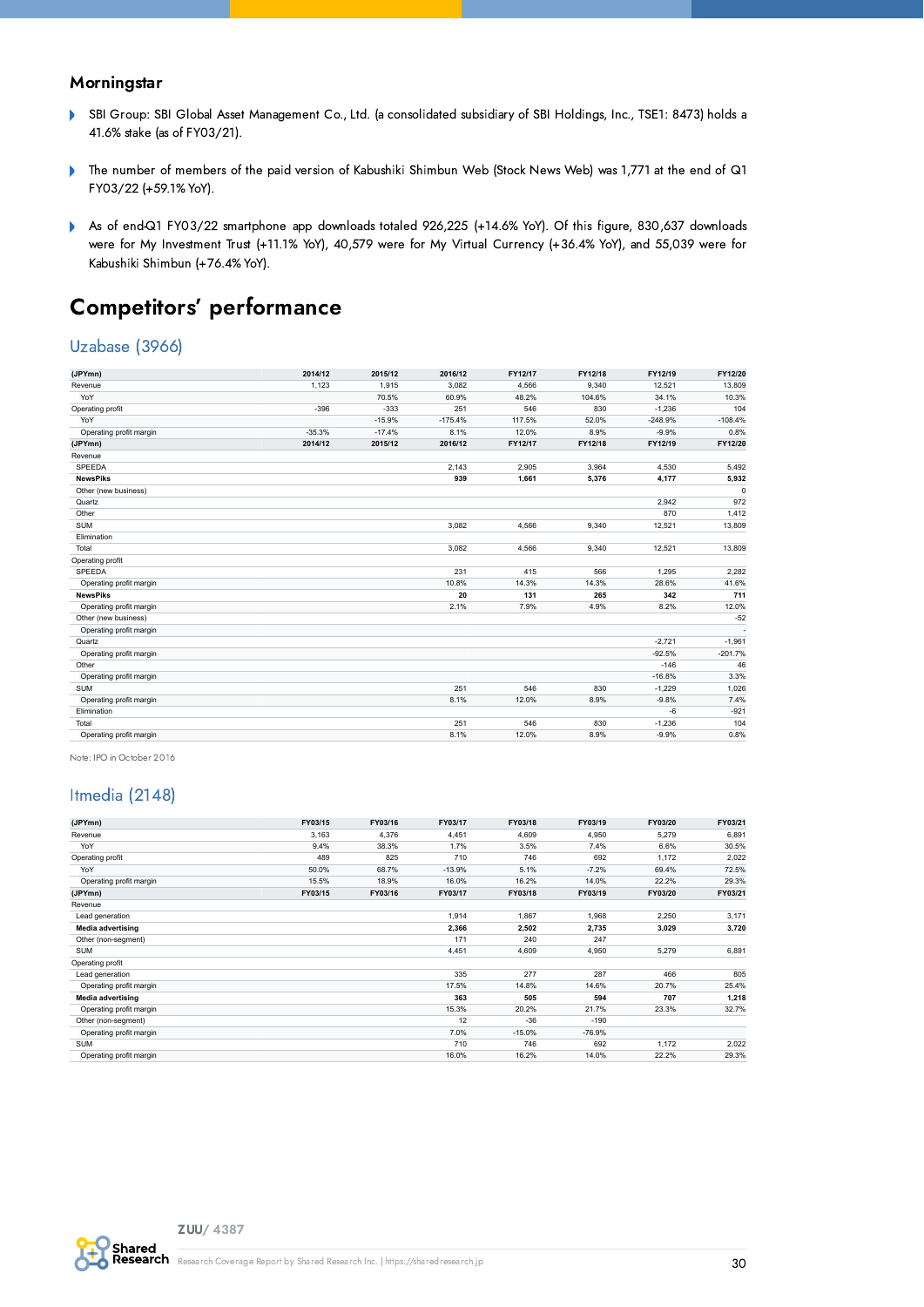#### Morningstar (4765)

| (JPYmn)                   | FY03/15 | FY03/16 | FY03/17 | FY03/18 | FY03/19 | FY03/20 | FY03/21 |
|---------------------------|---------|---------|---------|---------|---------|---------|---------|
| Revenue                   | 4,191   | 4,670   | 4.791   | 5,967   | 6,004   | 6,815   | 7,486   |
| YoY                       | 6.9%    | 11.4%   | 2.6%    | 24.5%   | 0.6%    | 13.5%   | 9.8%    |
| Operating profit          | 1,149   | 1,406   | 1,560   | 1,639   | 1,647   | 1,542   | 1,765   |
| YoY                       | 12.8%   | 22.4%   | 11.0%   | 5.1%    | 0.5%    | $-6.4%$ | 14.5%   |
| Operating profit margin   | 27.4%   | 30.1%   | 32.6%   | 27.5%   | 27.4%   | 22.6%   | 23.6%   |
| Revenue                   |         |         |         |         |         |         |         |
| <b>Financial services</b> | 2,706   | 2,782   | 3,026   | 2,725   | 2,768   | 2,934   | 2,490   |
| Asset management          | 1.485   | 1.887   | 1.765   | 3,242   | 3.237   | 3.881   | 4,996   |
| <b>SUM</b>                | 4,191   | 4,670   | 4,791   | 5,967   | 6.004   | 6,815   | 7,486   |
| Operating profit          |         |         |         |         |         |         |         |
| <b>Financial services</b> | 904     | 1,003   | 1,190   | 1,051   | 1,079   | 1,035   | 670     |
| Operating profit margin   | 33.4%   | 36.1%   | 39.3%   | 38.6%   | 39.0%   | 35.3%   | 26.9%   |
| Asset management          | 245     | 403     | 371     | 588     | 568     | 507     | 1,096   |
| Operating profit margin   | 16.5%   | 21.4%   | 21.0%   | 18.1%   | 17.5%   | 13.1%   | 21.9%   |
| <b>SUM</b>                | 1.149   | 1,406   | 1,560   | 1.639   | 1.647   | 1,542   | 1,765   |
| Operating profit margin   | 27.4%   | 30.1%   | 32.6%   | 27.5%   | 27.4%   | 22.6%   | 23.6%   |

Source: Shared Research based on company data

Note: Figures may differ from company materials due to differences in rounding methods.

## Revenue per member

Shared Research has compared revenue per member numbers for ZUU and NewsPicks, which specializes in economic news. As NewsPicks does not disclose ARPU, we calculated revenue per member by dividing revenue for the same period (April to June 2021) by the number of members. NewsPicks has two services, one for individuals and one for corporations, but as the content used is the same, we compare it to ZUU's revenue from retail fintech. ZUU's ARPU for April–June 2021 was JPY2,600 yen, calculated simply for comparison purposes. Our calculations indicated that ZUU's revenue per member was JPY1,403/month, 15x that of NewsPicks' JPY92/month. Shared Research understands that this disparity is due to ZUU's more abundant revenue streams. NewsPicks generates about 80% of revenue from advertising and subscriptions, whereas ZUU also receives revenue from digital stores, asset consulting for high-net-worth individuals, the MP Cloud media platform, and other solutions.

|                                    | zuu   | <b>NewsPicks</b> |
|------------------------------------|-------|------------------|
| Revenue (JPYmn, April-June 2021)   | 627   | 1.765            |
| Membership ('000, as of June 2021) | 149   | 6.410            |
| Revenue per member (JPY per month) | 1.403 | 92               |

## <span id="page-30-0"></span>Strengths and weaknesses

## **Strengths**

#### The company has a strong sense of awareness of its role in helping financial institutions use IT to attract customers. ZUU offers a more extensive service lineup than competitors that focus specifically on media operation.

ZUU's revenue per member is JPY1,403/month, 15x that of NewsPicks' JPY92/month. (NewsPicks specializes in economic news; see "Competitor trends" for calculation details.) Shared Research understands that this disparity is due to ZUU's more abundant revenue streams. NewsPicks generates about 80% of revenue from advertising and subscriptions, whereas ZUU also receives revenue from digital stores, asset consulting for high-net-worth individuals, the MP Cloud media platform, and other solutions. According to ZUU, this reflects a difference in perspective: other companies consider their main business to be media operations, but ZUU's emphasis is on using media to provide fintech solutions.

#### ZUU has more users and members than other finance-focused media and is the first choice for financial institutions aiming to attract customers over the internet.

The company operates ZUU Online, a financial site that mainly targets upper-mass market to high-net-worth individuals (financial assets of JPY30mn or more). In Q1 FY03/22, user visits per month (to ZUU Online and the company's other media) numbered 14.8mn, and total members amounted to 149,000. These figures make ZUU one of Japan's largest finance-specific media operators.

Banks and other financial institutions have seen profit margins decline in recent years due to ultralow-interest-rate policies, so they need to increase sales efficiency. In this environment, ZUU's offerings are attractive: the company operates media that attract numerous users and members that are potential customers for financial institutions.

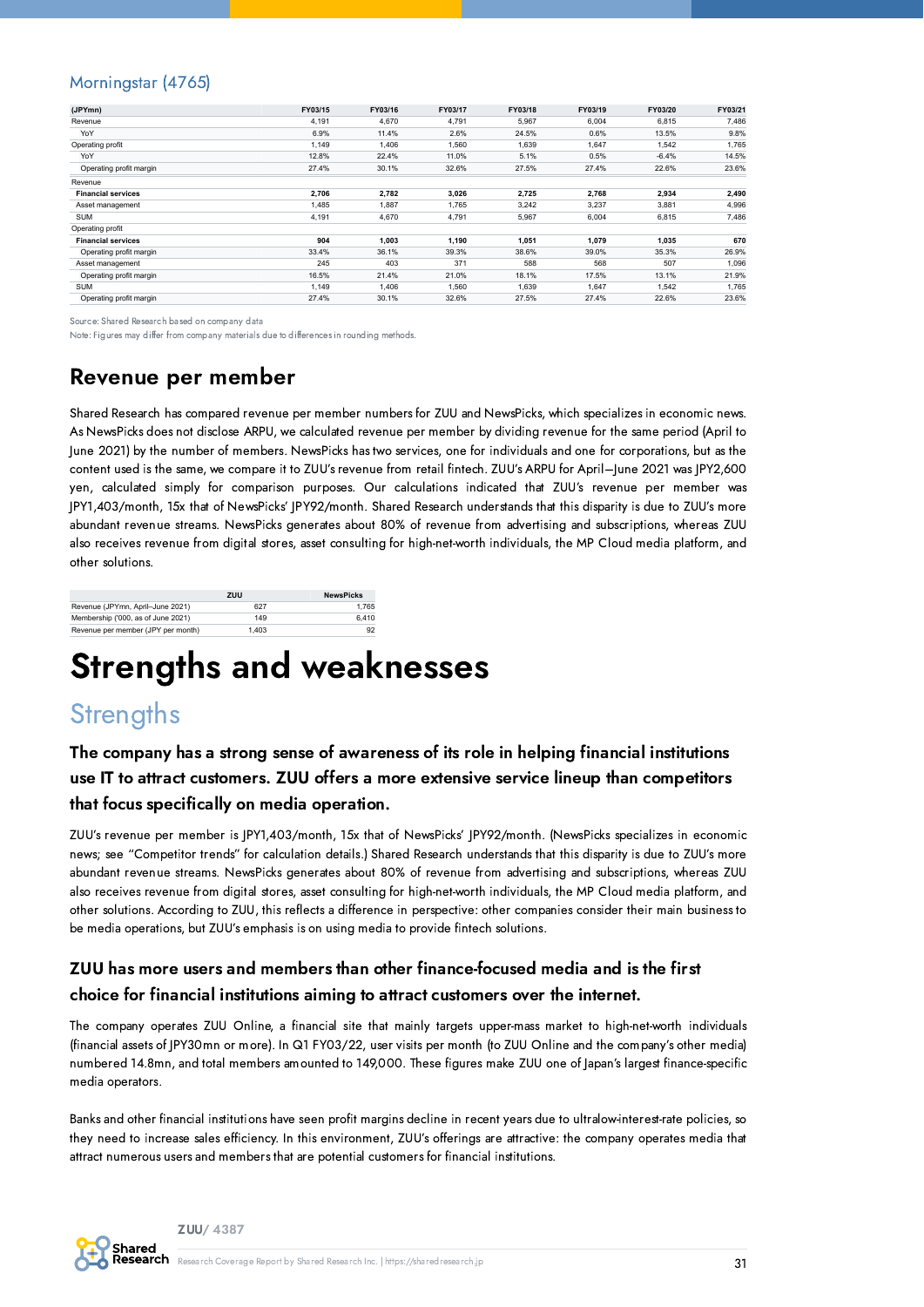#### ZUU uses MP Cloud to configure media for other companies. These media are then linked to ZUU's own to generate mutual customer referrals and increase access and member numbers.

The company developed MP Cloud as a content management system (CMS) for ZUU Online. In December 2019, ZUU began selling MP Cloud to other companies, as well. In addition to such CMS functions as building, managing, and operating websites, MP Cloud has customer management and user trend analysis functions. These help companies to ascertain demand for financial products based on page browsing history and the time users spend on pages. MP Cloud also has a payment function that can be used to recruit people to paid seminars.

ZUU believes there are limits on potential increases in the number of users and members a single company's media can deliver. By also providing MP Cloud to other companies, ZUU effectively extends this limit by building a media network that increases value for itself and its customers through mutual customer referrals. A single sign-on makes it possible for users to access some content provided mutually via MP Cloud.

## **Weaknesses**

#### Most ARPU from the media platform comes from customer referrals and advertising revenue, which are susceptible to economic fluctuations and advertisers' choices.

The company views ARPU as a KPI. ARPU mainly comprises revenue from customer referrals (performance-based advertising) and advertising, plus membership fees. Customer referrals and advertising are sources of spot revenue that are easily influenced by changes in the business environment and the choices advertisers make. By contrast, membership fees are a source of recurring revenue, which results in a relatively stable business model. Uzabase, Inc.'s NewsPicks business generated segment revenue of JPY1.8bn in FY12/21, with advertising revenue accounting for 40.4% and paid content for 37.4%. Shared Research understands that Uzabase has a higher percentage of recurring revenue from paying members than ZUU does. Shared Research believes this makes ZUU's ARPU more volatile.

#### Recognition of ZUU Online is low, and the numbers of unique users and total members are lower than for sites that do not focus on finance.

In Q1 FY03/22, the number of unique users was 14.8mn, and total members numbered 149,000. By comparison, ITmedia (technology-focused media operated by an eponymous company) had 50mn UBs (FY03/21). (NewsPicks and Morningstar do not disclose figures).

The company targets upper-mass market to very-high-net-worth individuals. In Japan, this category is limited to 11.9mn households. Shared Research understands that ZUU Online's visibility within this category is low, so numbers of unique users and total members are also low.

According to the Ministry of Internal Affairs and Communications' "Household Income and Expenditure Survey Report (Savings and Debt) 2020 Average Results (Households with Two or More Members)," net savings (current savings minus current liabilities) amounted to JPY12.2mn. Averages tended to increase with age, with households aged 70+ having average assets of JPY21.7mn. Households aged 70+ accounted for 31.7% of net savings. However, according to a survey by the same ministry, while only 9% of people in Japan have never used the internet, that figure was 25.8% in the 70–79 age bracket and 42.5% for the 80+ group. Shared Research believes it will take some time for this situation to evolve as generations shift, but that ZUU's recognition will increase as internet usage grows.

#### The market for loan-type crowdfunding market is immature, and the market is affected by issues that ZUU cannot control, such as scandals at other companies.

ZUU focuses on loan-type crowdfunding. In 2018, Maneo Market, a major player in loan-type crowdfunding, was ordered to improve its operations due to inadequate controls, which had led to the diversion of funds for purposes other than those for which they were solicited. In March 2020, the company stopped accepting account applications.

Another large provider of loan-type crowdfunding, SBI Social Lending, announced in May 2021 that it would withdraw from that business. Recognizing that SBI Securities may not have sufficiently fulfilled its required duty of care and that violations of the Financial Instruments and Exchange Act may have occurred, SBI Social Lending plans to compensate investors for unredeemed principal amounts. This compensation led SBI Securities to post an impairment loss of JPY15.0bn in FY03/21.

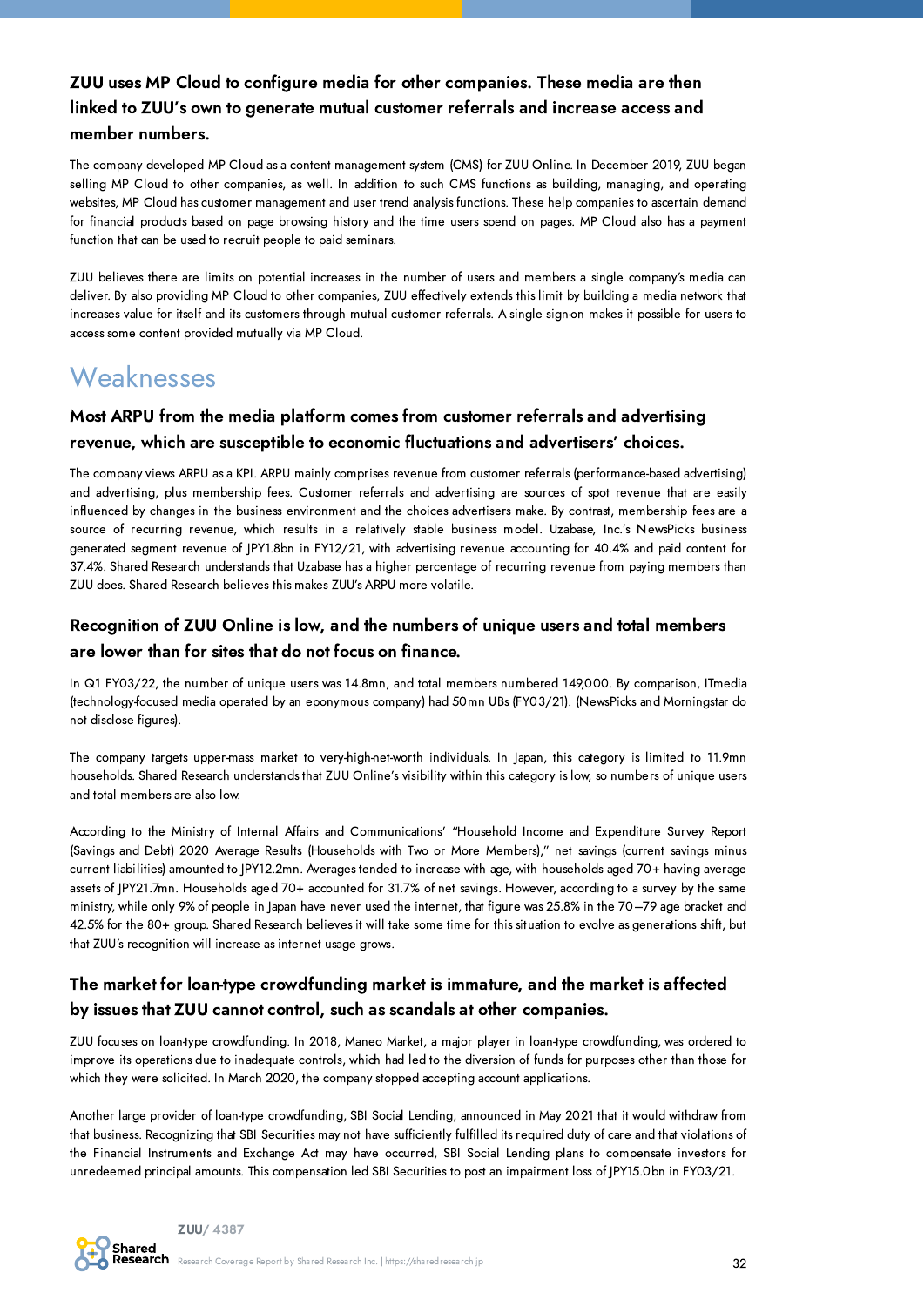ZUU mainly arranges loans for listed companies, companies that can secure collateral, and companies that can provide debt guarantees through Nihon Hoshou. ZUU's historical default rate is zero. Even so, scandals at other companies (like those outlined above) can taint consumer perceptions of loan-type crowdfunding as being high-risk. Shared Research believes market expansion will be limited unless such issues are resolved by amending laws and establishing frameworks.

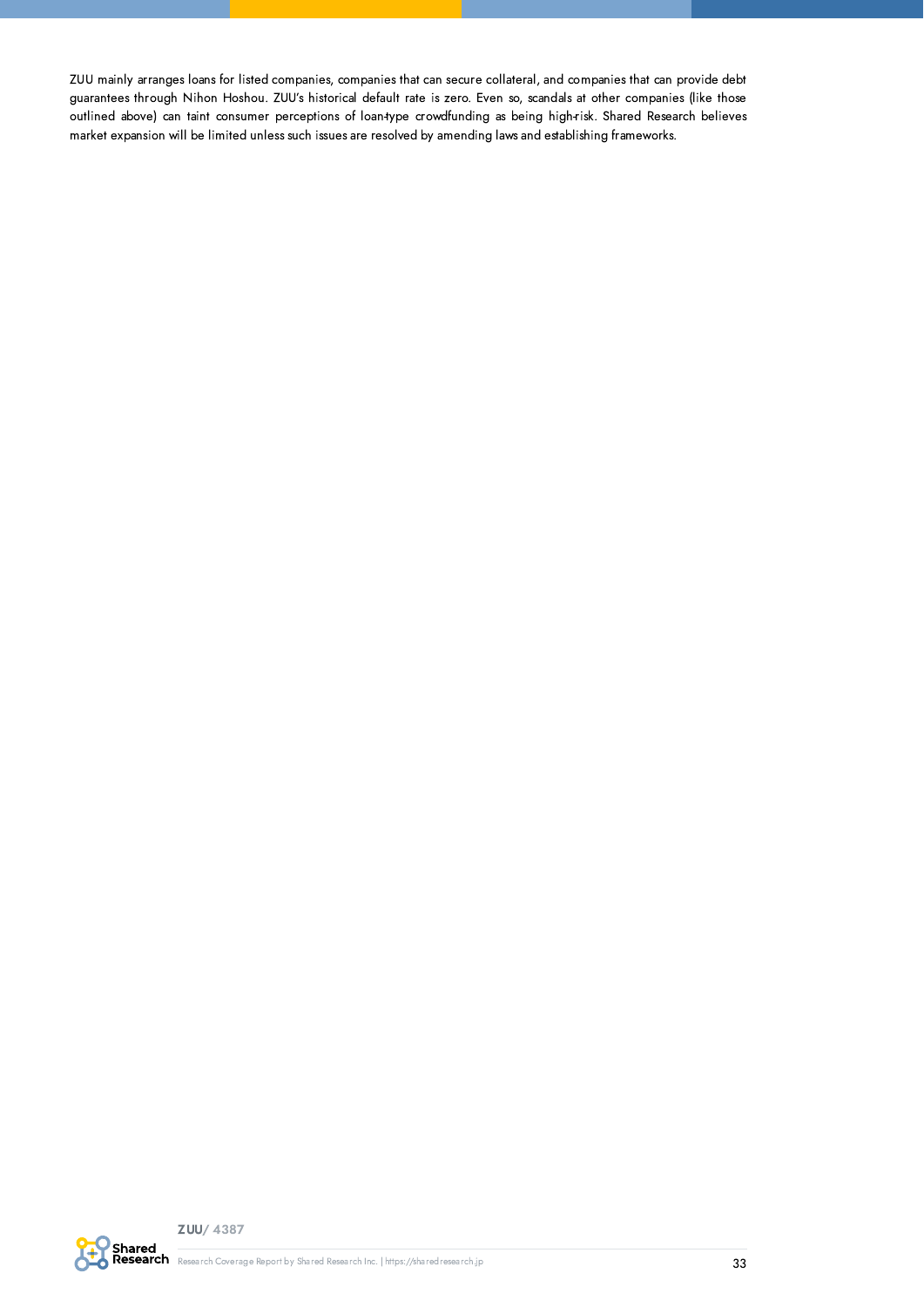# <span id="page-33-0"></span>Historical performance and financial statements

## <span id="page-33-1"></span>Income statement

## **Consolidated**

| Income statement                                               | FY03/17                  | FY03/18        | FY03/19        | FY03/20        | FY03/21        |
|----------------------------------------------------------------|--------------------------|----------------|----------------|----------------|----------------|
| (JPYmn)                                                        | Cons.                    | Cons.          | Cons.          | Cons.          | Cons.          |
| Revenue                                                        | 729                      | 944            | 1,318          | 1.847          | 2.790          |
| YoY                                                            | ä,                       | 29.5%          | 39.5%          | 40.2%          | 51.0%          |
| Cost of revenue                                                | 165                      | 257            | 342            | 526            | 693            |
| <b>Gross profit</b>                                            | 564                      | 687            | 976            | 1,321          | 2,097          |
| Gross profit margin                                            | 77.4%                    | 72.7%          | 74.0%          | 71.5%          | 75.2%          |
| SG&A expenses                                                  | 580                      | 615            | 793            | 1.428          | 2.083          |
| SG&A ratio                                                     | 79.5%                    | 65.2%          | 60.2%          | 77.3%          | 74.7%          |
| <b>Operating profit</b>                                        | $-15$                    | 72             | 183            | $-107$         | 14             |
| YoY                                                            |                          |                | 155.0%         |                |                |
| Operating profit margin                                        | ä,                       | 7.6%           | 13.9%          | ٠              | 0.5%           |
| Non-operating income                                           | 0                        | 1              | 1              | 3              | $\mathbf{1}$   |
| Dividend received                                              | $\mathbf 0$              | $\mathbf 0$    | $\mathbf 0$    | $\mathbf 0$    | $\mathbf 0$    |
| Other                                                          | $\mathbf 0$              | $\mathbf{1}$   | $\mathbf{1}$   | 3              | $\mathbf{1}$   |
| Non-operating expenses                                         | 0                        | $\overline{2}$ | 16             | 22             | $\overline{7}$ |
| Interest expenses                                              | $\mathbf 0$              | $\mathbf 0$    | $\mathbf 0$    | $\mathbf 0$    | $\pmb{0}$      |
| Foreign exchange losses                                        | $\mathbf 0$              | $\mathbf 0$    | $\mathbf{1}$   |                | $\pmb{0}$      |
| Commission expenses                                            |                          |                |                | $\overline{2}$ | $\overline{7}$ |
| Share of loss of entities accounted for using equity<br>method |                          |                |                | 20             |                |
| Other                                                          |                          | $\overline{2}$ | 15             | $\mathbf 0$    |                |
| <b>Recurring profit</b>                                        | $-16$                    | 70             | 168            | $-125$         | 8              |
| YoY                                                            | ÷                        |                | 138.9%         | ×.             |                |
| Recurring profit margin                                        | $\overline{\phantom{a}}$ | 7.4%           | 12.7%          | ٠              | 0.3%           |
| Extraordinary gains                                            |                          |                |                | 18             |                |
| Gain on step acquisitions                                      |                          |                |                | 18             |                |
| Extraordinary losses                                           | 36                       |                | 4              |                | 249            |
| Loss on retirement of non-current assets                       |                          |                |                |                | $\mathbf{1}$   |
| Loss on valuation of investment securities                     |                          |                | $\overline{4}$ |                |                |
| Impairment losses                                              |                          |                |                |                | 248            |
| Dividends distribution from silent partnership                 |                          |                |                |                | $\mathbf{1}$   |
| Income taxes                                                   | $-6$                     | 25             | 56             | -8             | 101            |
| Implied tax rate                                               | 11.4%                    | 36.2%          | 34.5%          | 7.1%           | $-42.1%$       |
| Net income attributable to non-controlling interests           |                          |                |                | $-7$           | $-43$          |
| Net income attributable to owners of the parent                | $-46$                    | 45             | 107            | $-93$          | $-300$         |
| YoY                                                            |                          |                | 139.4%         |                |                |
| Net margin                                                     | ٠                        | 4.7%           | 8.1%           | ×.             |                |

Source: Shared Research based on company data

Note: Figures may differ from company materials due to differences in rounding methods.

In FY03/21, the equity ratio was 63.9%. The company aims to maintain an equity ratio of 50–60%, borrowing funds in the event of a business or corporate acquisition.

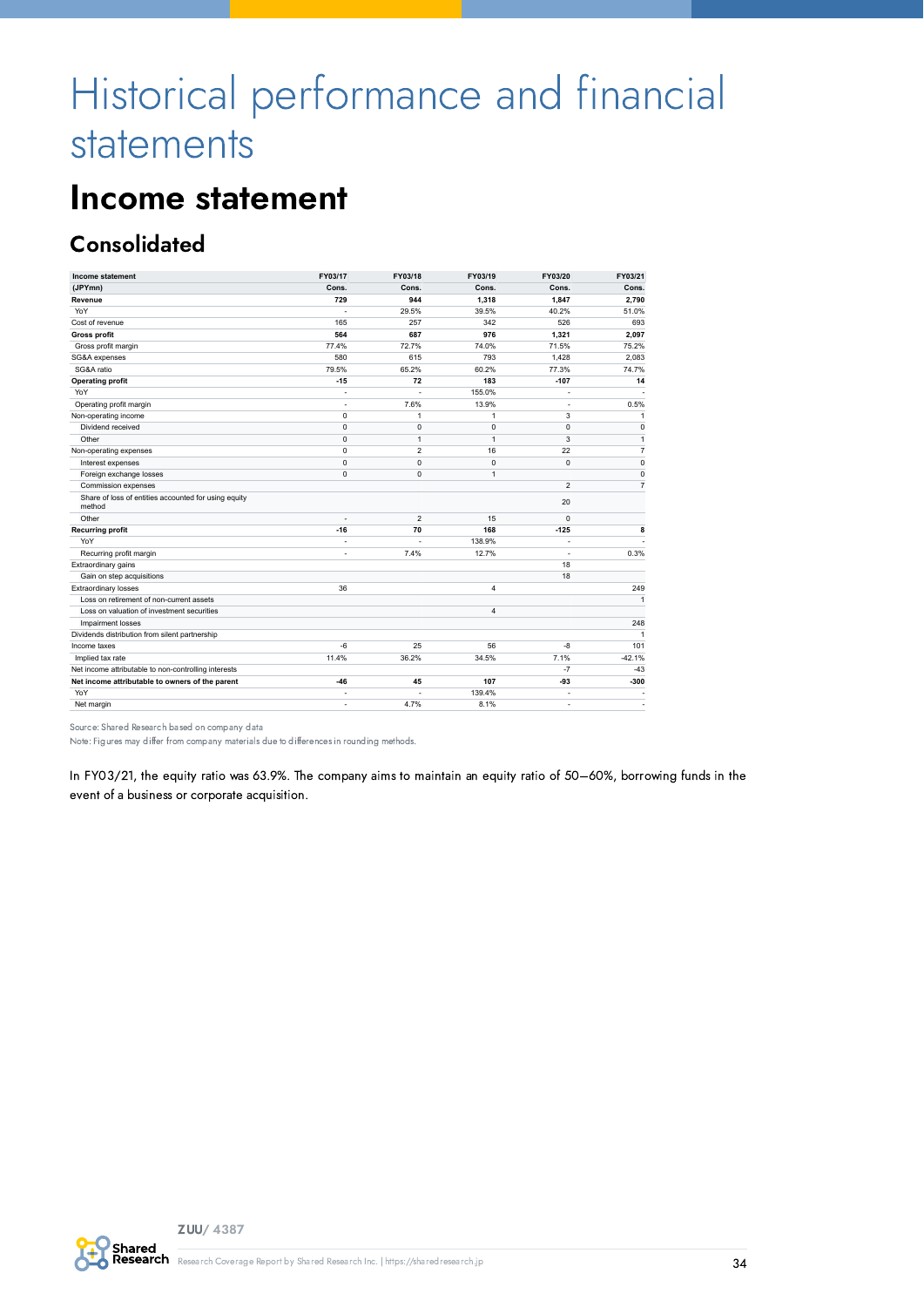## Non-consolidated

| Income statement                                           | FY03/16        | FY03/17     | FY03/18        | FY03/19                 | FY03/20        | FY03/21        |
|------------------------------------------------------------|----------------|-------------|----------------|-------------------------|----------------|----------------|
| (JPYmn)                                                    | Non-cons.      | Non-cons.   | Non-cons.      | Non-cons.               | Non-cons.      | Non-cons.      |
| Revenue                                                    | 336            | 721         | 921            | 1,308                   | 1,842          | 2,680          |
| YoY                                                        | $\sim$         | 114.9%      | 27.7%          | 42.0%                   | 40.8%          | 45.5%          |
| Cost of revenue                                            | 63             | 163         | 257            | 354                     | 530            | 692            |
| <b>Gross profit</b>                                        | 272            | 559         | 665            | 954                     | 1,312          | 1,989          |
| Gross profit margin                                        | 81.1%          | 77.5%       | 72.2%          | 72.9%                   | 71.2%          | 74.2%          |
| SG&A expenses                                              | 266            | 542         | 578            | 762                     | 1,360          | 1,739          |
| SG&A ratio                                                 | 79.1%          | 75.2%       | 62.8%          | 58.2%                   | 73.8%          | 64.9%          |
| <b>Operating profit</b>                                    | $\overline{7}$ | 17          | 87             | 192                     | $-48$          | 250            |
| YoY                                                        | ÷,             | 152.8%      | 421.7%         | 121.4%                  | ÷,             |                |
| Operating profit margin                                    | 2.0%           | 2.3%        | 9.4%           | 14.7%                   | ÷.             | 9.3%           |
| Non-operating income                                       | 11             | 0           | $\overline{1}$ | $\overline{1}$          | 3              | $\mathbf{1}$   |
| Interest income                                            | $\mathbf 0$    | 0           | $\mathbf 0$    | $\mathsf 0$             | $\mathbf 0$    | $\pmb{0}$      |
| Adjustments such as Consumption Tax                        | 11             |             |                |                         |                |                |
| Other                                                      | $\mathbf 0$    |             | $\mathbf{1}$   | $\mathbf{1}$            | $\overline{2}$ | $\mathbf{1}$   |
| Non-operating expenses                                     | 3              | 0           | $\overline{2}$ | 15                      | $\overline{2}$ | 72             |
| Interest expenses                                          |                | $\mathsf 0$ | $\mathsf 0$    | $\mathsf 0$             | $\mathbf 0$    | $\pmb{0}$      |
| Provision for doubtful accounts                            |                |             |                |                         |                | 65             |
| Share issuance expenses                                    | $\overline{2}$ |             |                |                         |                |                |
| Head office transfer cost                                  | $\mathbf 2$    |             |                |                         |                |                |
| Other                                                      | $\mathbf 0$    | ÷,          | $\overline{2}$ | 15                      | $\overline{2}$ | $\overline{7}$ |
| <b>Recurring profit</b>                                    | 14             | 17          | 85             | 177                     | $-47$          | 178            |
| YoY                                                        | L.             | 16.9%       | 414.9%         | 108.0%                  | ÷,             |                |
| Recurring profit margin                                    | 4.2%           | 2.3%        | 9.2%           | 13.5%                   | ÷,             | 6.6%           |
| Extraordinary gains                                        |                |             |                |                         |                |                |
| Extraordinary losses                                       | ÷,             | 36          | 48             | 13                      | 11             | 435            |
| Loss on valuation of shares of subsidiaries and associates |                |             | 48             | 13                      | 11             | 434            |
| Loss on retirement of non-current assets                   |                |             |                |                         |                | $\overline{1}$ |
| Income taxes                                               | 5              | $-6$        | 25             | 56                      | -8             | 100            |
| Implied tax rate                                           | 34.2%          | 30.0%       | 68.0%          | 34.4%                   | 13.5%          | $-39.1%$       |
| Net income attributable to owners of the parent            | 9              | $-14$       | 12             | 107                     | $-50$          | $-357$         |
| YoY                                                        |                |             |                | 797.9%                  |                |                |
| Net margin                                                 | 2.8%           | L.          | 1.3%           | 8.2%                    | J.             | ÷,             |
|                                                            |                |             |                |                         |                |                |
| Cost of revenue                                            | FY03/16        | FY03/17     | FY03/18        | FY03/19                 | FY03/20        | FY03/21        |
| (JPYmn)                                                    | Non-cons.      | Non-cons.   | Non-cons.      | Non-cons.               | Non-cons.      | Non-cons.      |
| Cost of revenue                                            | 63             | 163         | 257            | 354                     | 530            | 692            |
| Labor costs                                                | $\overline{7}$ | 16          | 28             | 40                      | 54             | 73             |
| Outsourcing costs                                          | 30             | 69          | 118            | 154                     | 195            | 216            |
| Various costs                                              | 26             | 78          | 111            | 161                     | 281            | 402            |
| Commission expenses                                        | 5              | 10          | 17             | 27                      | 21             | 19             |
| Outsourcing costs                                          |                |             |                | 44                      | 51             | 67             |
| Advertising operation costs                                | 15             | 56          | 89             | 85                      | 197            | 306            |
| <b>SG&amp;A expenses</b>                                   | FY03/16        | FY03/17     | FY03/18        | FY03/19                 | FY03/20        | FY03/21        |
| (JPYmn)                                                    | Non-cons.      | Non-cons.   | Non-cons.      | Non-cons.               | Non-cons.      | Non-cons.      |
| SG&A expenses                                              | 266            | 542         | 578            | 762                     | 1,360          | 1,739          |
| Salaries and allowances                                    | 69             | 195         | 215            | 262                     | 326            | 618            |
| Recruitment and training expenses                          | 27             | 31          |                |                         |                |                |
| Outsourcing costs                                          |                |             | 81             | 116                     | 211            | 246            |
| Depreciation                                               | $\mathbf{1}$   | 5           | 5              | 3                       | 5              | 8              |
| Provision for doubtful accounts                            |                |             |                | $\mathbf{1}$            | $\overline{1}$ | 10             |
| Retirement benefit expenses                                |                |             |                | $\overline{\mathbf{c}}$ | $\overline{7}$ | 8              |
| Advertising expenses                                       | 56             | 65          |                | 43                      | 203            | 197            |
| Other                                                      | 112            | 246         | 278            | 335                     | 606            | 652            |
|                                                            |                |             |                |                         |                |                |

Source: Shared Research based on company data

Note: Figures may differ from company materials due to differences in rounding methods.

## Differences between consolidated and non-consolidated

| Income statement                                     | FY03/17                  | FY03/18                  | FY03/19                      | FY03/20  | FY03/21 |
|------------------------------------------------------|--------------------------|--------------------------|------------------------------|----------|---------|
| (JPYmn)                                              |                          |                          |                              |          |         |
| Revenue                                              | 8                        | 23                       | 10                           | 5        | 109     |
| YoY                                                  | ٠                        | 193.2%                   | $-58.0%$                     | $-45.6%$ |         |
| Cost of revenue                                      | 3                        | 1                        | $-12$                        | $-3$     | 1       |
| <b>Gross profit</b>                                  | 5                        | 22                       | 22                           | 9        | 108     |
| Gross profit margin                                  | 67.8%                    | 96.4%                    | 228.0%                       | 165.0%   | 99.0%   |
| SG&A expenses                                        | 37                       | 37                       | 31                           | 68       | 344     |
| SG&A ratio                                           | 477.6%                   | 161.8%                   | 323.1%                       | 1,292.9% | 314.3%  |
| <b>Operating profit</b>                              | $-32$                    | $-15$                    | -9                           | -59      | $-235$  |
| YoY                                                  | ۰                        | $\overline{\phantom{a}}$ | ٠                            | ٠        |         |
| Operating profit margin                              |                          | ٠                        |                              |          |         |
| <b>Recurring profit</b>                              | $-32$                    | $-15$                    | $-10$                        | $-78$    | $-170$  |
| YoY                                                  | ٠                        | $\overline{\phantom{a}}$ | ٠                            | ٠        |         |
| Recurring profit margin                              | $\overline{\phantom{a}}$ | $\overline{\phantom{a}}$ | ٠                            | ٠        |         |
| Income taxes                                         | ۰                        |                          |                              | $\Omega$ |         |
| Implied tax rate                                     | 0.0%                     | 0.0%                     | 0.0%                         | $-0.2%$  | $-0.2%$ |
| Net income attributable to non-controlling interests |                          |                          |                              |          |         |
| Net income attributable to owners of the parent      | $-32$                    | 33                       | -0                           | $-42$    | 57      |
| YoY                                                  | ٠                        | ٠                        | $\qquad \qquad \blacksquare$ | ٠        |         |
| Net margin                                           | ٠                        | 142.9%                   | ٠                            |          | 52.2%   |

Source: Shared Research based on company data

Note: Figures may differ from company materials due to differences in rounding methods.

#### Differences between consolidated and non-consolidated figures are due to the following subsidiaries.

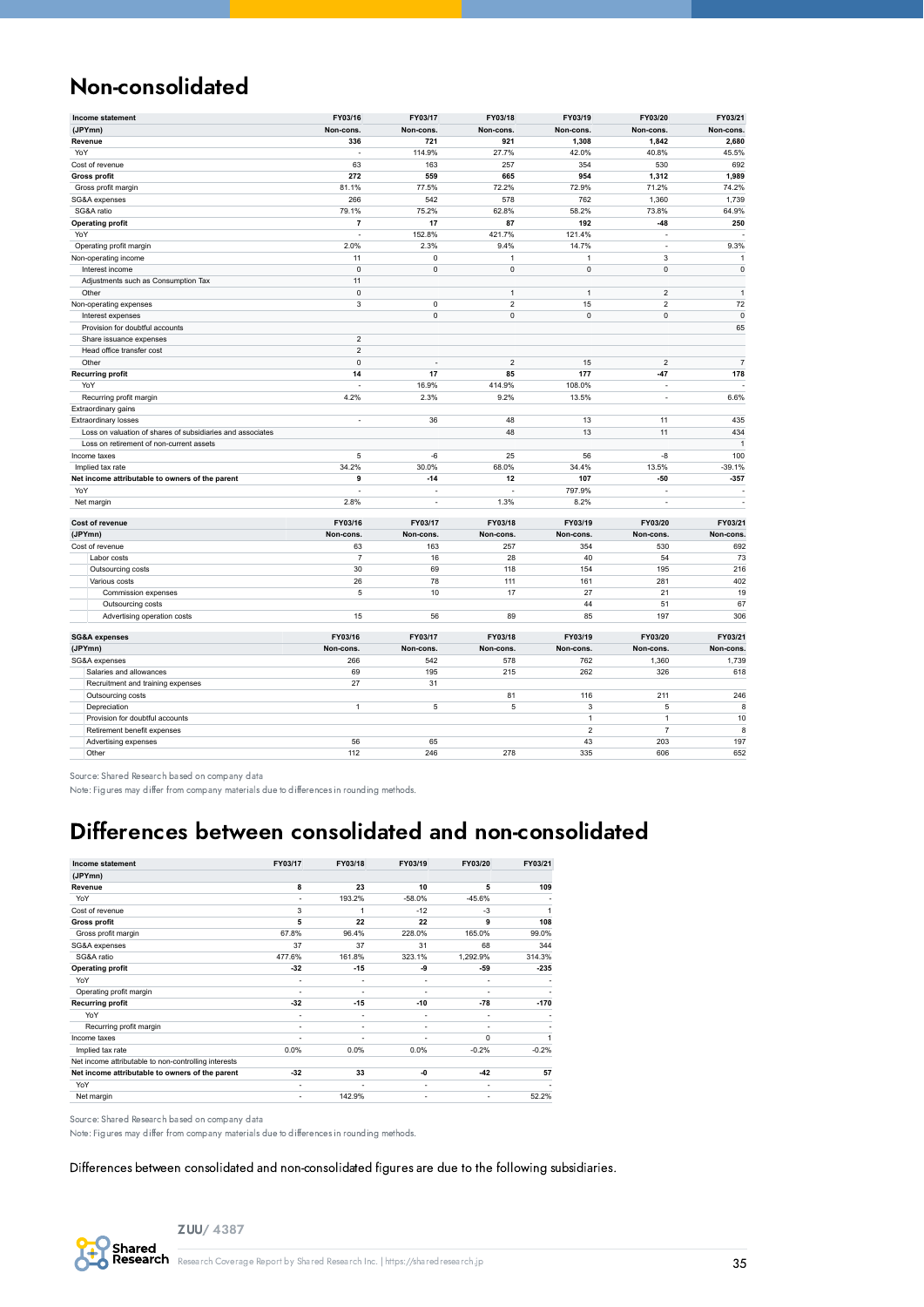- From April 2016: ZUU Singapore Pte. Ltd. (Fintech Platform business)  $\mathbf{r}$
- From April 2019: ZUU Funders Co., Ltd. (Fintech Platform business), ZUU Co., Ltd. IFA (Fintech Platform business)  $\overline{\phantom{a}}$
- From November 2019: Cool Services Inc. (Crowdfunding business), Cool Inc. (Crowdfunding business) b
- From February 2020: Unicorn, Inc. (Crowdfunding business) Þ

## <span id="page-35-0"></span>Balance sheet

| <b>Balance sheet (JPYmn)</b>            | FY03/17                  | FY03/18                 | FY03/19                 | FY03/20 | FY03/21        |
|-----------------------------------------|--------------------------|-------------------------|-------------------------|---------|----------------|
|                                         | Cons.                    | Cons.                   | Cons.                   | Cons.   | Cons.          |
| <b>Assets</b>                           |                          |                         |                         |         |                |
| Cash and deposits                       | 449                      | 496                     | 957                     | 332     | 1.254          |
| Notes and accounts receivable           | 119                      | 136                     | 175                     | 434     | 540            |
| Inventories                             | 1                        | 1                       | $\overline{2}$          | 6       | 9              |
| Other                                   | 14                       | 16                      | 26                      | 79      | 84             |
| Allowance for doubtful accounts         |                          |                         | $-1$                    | $-2$    | $-5$           |
| <b>Total current assets</b>             | 584                      | 649                     | 1,159                   | 850     | 1,881          |
| <b>Buildings and structures</b>         | 13                       | 12                      | 11                      | 29      | 22             |
| Other                                   | $\overline{7}$           | $\overline{\mathbf{4}}$ | $\overline{\mathbf{4}}$ | 10      | 9              |
| <b>Total tangible fixed assets</b>      | 20                       | 16                      | 15                      | 39      | 31             |
| Goodwill                                |                          |                         | L.                      | 299     |                |
| Other                                   | $\overline{\phantom{a}}$ | 0                       | $\Omega$                | 6       | $\mathbf 0$    |
| <b>Total intangible assets</b>          |                          | 0                       | 0                       | 305     | 0              |
| Investment securities                   | 4                        | $\overline{\mathbf{4}}$ | $\bar{a}$               | 35      | 35             |
| Deferred tax assets                     | 9                        | 8                       | 5                       | 13      | 14             |
| Other                                   | 45                       | 47                      | 59                      | 113     | 93             |
| Investments and other assets            | 58                       | 59                      | 64                      | 161     | 142            |
| <b>Total fixed assets</b>               | 78                       | 76                      | 79                      | 505     | 173            |
| <b>Total assets</b>                     | 662                      | 725                     | 1,238                   | 1,354   | 2,055          |
| <b>Liabilities</b>                      |                          |                         |                         |         |                |
| Notes and accounts payable              | 9                        | 25                      | 20                      | 62      | 67             |
| Short-term debt                         | 30                       | ÷.                      | 50                      | 126     | 19             |
| Other                                   | 98                       | 130                     | 169                     | 274     | 556            |
| <b>Total current liabilities</b>        | 136                      | 155                     | 240                     | 461     | 642            |
| Asset retirement obligations            | 8                        | 8                       | 8                       | L.      | 15             |
| <b>Total fixed liabilities</b>          | 8                        | 8                       | 8                       |         | 15             |
| <b>Total liabilities</b>                | 145                      | 163                     | 248                     | 461     | 657            |
| <b>Net assets</b>                       |                          |                         |                         |         |                |
| Capital stock                           | 293                      | 293                     | 454                     | 468     | 856            |
| Capital surplus                         | 278                      | 278                     | 439                     | 448     | 821            |
| Retained earnings                       | $-54$                    | -9                      | 98                      | $-63$   | $-364$         |
| Treasury stock                          |                          |                         | $-0$                    | $-0$    | $-0$           |
| Accumulated other comprehensive income  | 1                        | 0                       | 0                       | $-1$    | $-1$           |
| Share acquisition rights                |                          |                         | ä,                      | 35      | 79             |
| Non-controlling interests               |                          |                         | ٠                       | 7       | $\overline{7}$ |
| <b>Total net assets</b>                 | 517                      | 562                     | 990                     | 893     | 1,398          |
| <b>Total liabilities and net assets</b> | 662                      | 725                     | 1,238                   | 1,354   | 2.055          |
| Working capital                         | 111                      | 112                     | 156                     | 378     | 482            |
| Total interest-bearing debt             | 30                       | L.                      | 50                      | 126     | 19             |
| Net debt                                | $-419$                   | $-496$                  | $-907$                  | $-206$  | $-1.234$       |

Source: Shared Research based on company data

Note: Figures may differ from company materials due to differences in rounding methods.

## <span id="page-35-1"></span>Cash flow statement

| <b>Cash flow statement</b>                                      | FY03/17  | FY03/18 | FY03/19 | FY03/20 | FY03/21  |
|-----------------------------------------------------------------|----------|---------|---------|---------|----------|
| (JPYmn)                                                         | Cons.    | Cons.   | Cons.   | Cons.   | Cons.    |
| Cash flows from operating activities (1)                        | 9        | 79      | 120     | $-284$  | 231      |
| Income before income taxes                                      | $-52$    | 70      | 164     | $-108$  | $-242$   |
| Depreciation                                                    | 11       | 5       | 3       | 5       | 10       |
| Impairment losses                                               | 36       |         |         |         | 248      |
| Gains (losses) on sale of fixed assets                          |          |         |         |         |          |
| Change in working capital                                       | $-15$    | $-1$    | $-43$   | $-218$  | -99      |
| Change in accounts receivable                                   | $-20$    | $-17$   | $-38$   | $-260$  | $-104$   |
| Change in accounts payable                                      | 5        | 17      | $-5$    | 42      | 5        |
| Cash flows from investing activities (2)                        | $-9$     | $-3$    | $-14$   | $-365$  | $-0$     |
| Purchase of property, plant and equipment and intangible assets | $-5$     | $-1$    | $-3$    | $-10$   | $-20$    |
| Free cash flow (1+2)                                            | $-0$     | 76      | 105     | $-649$  | 231      |
| Cash flows from financing activities                            | 30       | $-30$   | 356     | 24      | 691      |
| Net increase in short-term borrowings                           | 30       | $-30$   | 50      | 50      | $-107$   |
| Depreciation and amortization (A)                               | 11       | 5       | 3       | 5       | 10       |
| Capital expenditures (B)                                        | $-5$     | $-1$    | $-3$    | $-10$   | $-20$    |
| Change in working capital (C)                                   | $-15$    | $-1$    | $-43$   | $-218$  | -99      |
| Simple FCF ( $NI + A + B - C$ )                                 | $-25$    | 50      | 151     | 121     | $-211$   |
| Other (change in forex, other)                                  | $\Omega$ |         | $-0$    | $-1$    | $\Omega$ |
| Increase (decrease) in cash and cash equivalents                | 30       | 47      | 461     | $-626$  | 922      |

Source: Shared Research based on company data

Note: Figures may differ from company materials due to differences in rounding methods.

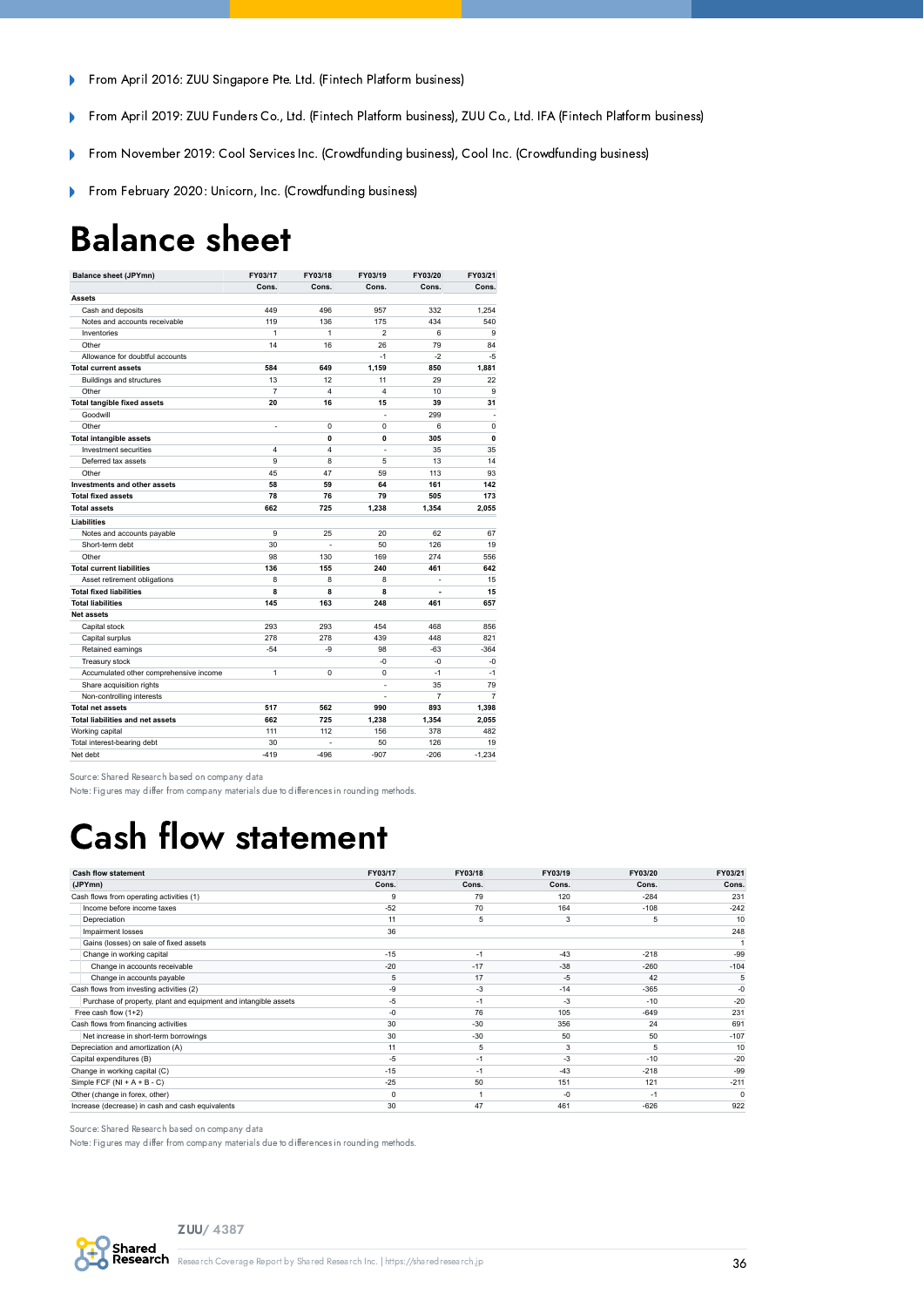## Cash flows from operating activities

In FY03/21, operating activities produced JPY231mn in cash, despite a pretax loss of JPY242mn. Key sources of ash were impairment losses (JPY248mn), goodwill amortization (JPY62mn), an increase in accrued consumption tax (JPY78mn), and other increases (JPY108mn).

### Cash flows from investing activities

In FY03/20, the company used JPY244mn to purchase shares in a subsidiary. In FY03/21, investing activities used JPY0.3mn. This total includes JPY13mn for the acquisition of tangible fixed assets, JPY28mn for the payment of security deposits and guarantees, and JPY48mn in proceeds from the collection of security deposits and guarantees.

## Cash flows from financing activities

In FY03/19, share issuance provided JPY307mn in cash. In FY03/21, net cash provided by financing activities was JPY691mn, including JPY774mn in proceeds from the issuance of shares and a JPY107mn net decrease in short-term loans payable.

# <span id="page-36-0"></span>Historical performance

## Q1 FY03/22

## Operating performance

- Revenue: JPY770mn (+49.4% YoY)  $\bullet$
- Operating profit: JPY50mn (JPY192mn operating loss in Q1 FY03/21)
- Recurring profit: JPY50mn (JPY192mn recurring loss in Q1 FY03/21)
- Net income attributable to owners of the parent: JPY26mn (JPY137mn net loss in Q1 FY03/21)

Retail fintech produced revenue of JPY627mn (+55.1% YoY), and corporate fintech delivered JPY142mn (+28.3% YoY). Counting only the costs associated directly with each domain, retail fintech generated operating profit of JPY288mn, and corporate fintech incurred an operating loss of JPY26mn.

Retail fintech produced revenue of JPY627mn (+55.1% YoY), and corporate fintech delivered JPY142mn (+28.3% YoY). Counting only the costs associated directly with each domain, retail fintech generated operating profit of JPY288mn, and corporate fintech incurred an operating loss of JPY26mn.

In corporate fintech, The Owner had 2.6mn monthly PVs, the number of members was 21,500 (8.6x), the total number of company owner leads was 12,000, and ARPA was JPY4.4mn (+6.3% YoY). The total amount generated from Cool (loan-type crowdfunding) was JPY177mn (JPY121mn in FY03/21), and the number of deals to date was seven (four). The amount raised to date through Unicorn (equity-investment-type crowdfunding) was JPY458mn (JPY419mn in FY03/21), and the number of deals to date was 22 (19).

#### Fintech Platform business

In the customer referrals business, awareness of the company's media and the number of users visiting it are increasing, and demand for the opening of brokerage accounts is continuing. In addition, demand continues to grow for the provision of media systems, operational support, and PDCA-related services centered on MP Cloud. As a result, revenue was JPY751mn (+48.8% YoY), and operating profit was JPY93mn (operating loss of JPY123mn in Q1 FY03/21).

#### Crowdfunding business

In FY03/21, the company began building a system for the direct provision of financial services. Because these costs are frontloaded, revenue was JPY23mn (+123.7% YoY), and the operating loss was JPY43mn (operating loss of JPY69mn in Q1 FY03/21).

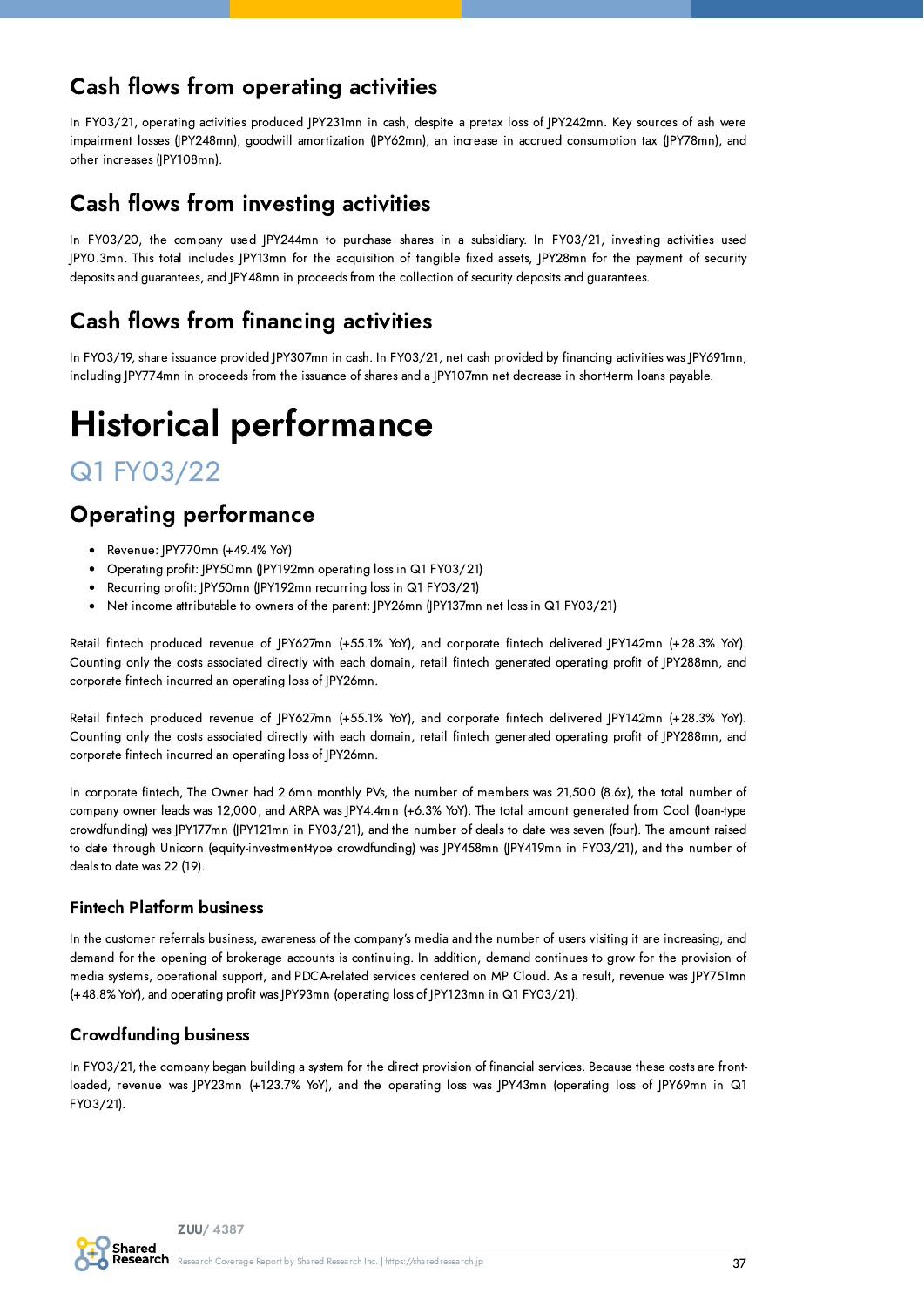## FY03/21

## Operating performance

- Revenue: JPY2.8bn (+51.0% YoY)
- Operating profit: JPY14mn (JPY107mn operating loss in FY03/20)
- Recurring profit: JPY8mn (JPY125mn recurring loss in FY03/20)
- Net loss attributable to owners of the parent: JPY300mn (JPY93mn net loss in FY03/20)  $\bullet$

In the Crowdfunding business, the company proceeded with PMI\* after acquiring shares in Unicorn, Inc. and Cool Services Inc. However, performance was lower than anticipated, so the company plans to review its business plans. Given this situation, the company recorded an impairment loss of JPY247mn on the goodwill and fixed assets related to the business, which was generated when purchasing these two companies.

\*Japanese companies frequently refer to "post-merger integration (PMI)" to describe the three-stage process of integrating merging entities' management, operations, and corporate perceptions.

#### Fintech Platform business

In the customer referrals business, awareness of the company's media and the number of visiting users are increasing, and demand for the opening of brokerage accounts associated with COVID-19 continued. In addition, sales of MP Cloud and PDCA Cloud were affected by COVID-19, which caused delays in concluding contracts with some corporate clients. However, by switching to an online system for business negotiations, the company was able to cultivate new customers. Meanwhile, the company positioned 1H FY03/21 as a time for investing in future business growth. Accordingly, ZUU proactively recruited personnel to develop its financial platform and SaaS, as well as a system for providing financial services. As a result, revenue was JPY2.7bn (+45.4% YoY), and operating profit was JPY247mn (operating loss of JPY55mn in FY03/20).

#### Crowdfunding business

In FY03/20, ZUU added a loan-type and an equity-type crowdfunding company to its group, and the company has been building a structure to provide financial services directly. The company experienced delays in formulating deals due to PMI and system updates at subsidiaries preparing for full-fledged operations. Accordingly, revenue was JPY114mn (JPY0.3mn in FY03/21), and the operating loss was JPY232mn (operating loss of JPY52mn).

## Cumulative Q3 FY03/21

### Operating performance

- Revenue: JPY1.9bn (+63.7% YoY)
- Operating loss: JPY140mn (JPY76mn operating loss in cumulative Q3 FY03/20)
- Recurring loss: JPY146mn (JPY77mn recurring loss in cumulative Q3 FY03/20)
- Net loss attributable to owners of the parent: JPY124mn (JPY53mn net loss in cumulative Q3 FY03/20)

#### Fintech Platform business

In the customer referrals business, awareness of the company's media and the number of visiting users are increasing, and demand for the opening of brokerage accounts associated with COVID-19 continued. In addition, sales of MP Cloud and PDCA Cloud were affected by COVID-19, which caused delays in concluding contracts with some corporate clients. However, by switching to an online system for business negotiations, the company was able to cultivate new customers. Meanwhile, the company positioned 1H FY03/21 as a time for investing in future business growth. Accordingly, ZUU proactively recruited personnel to develop its financial platform and SaaS, as well as a system for providing financial services. As a result, revenue was JPY1.8bn (+57.0% YoY), and operating profit was JPY42mn (operating loss of JPY76mn in cumulative Q3 FY03/20).

#### Crowdfunding business

In FY03/20, ZUU added a loan-type and an equity-type crowdfunding company to its group, and the company has been building a structure to provide financial services directly. The company began formulating deals, but experienced delays due

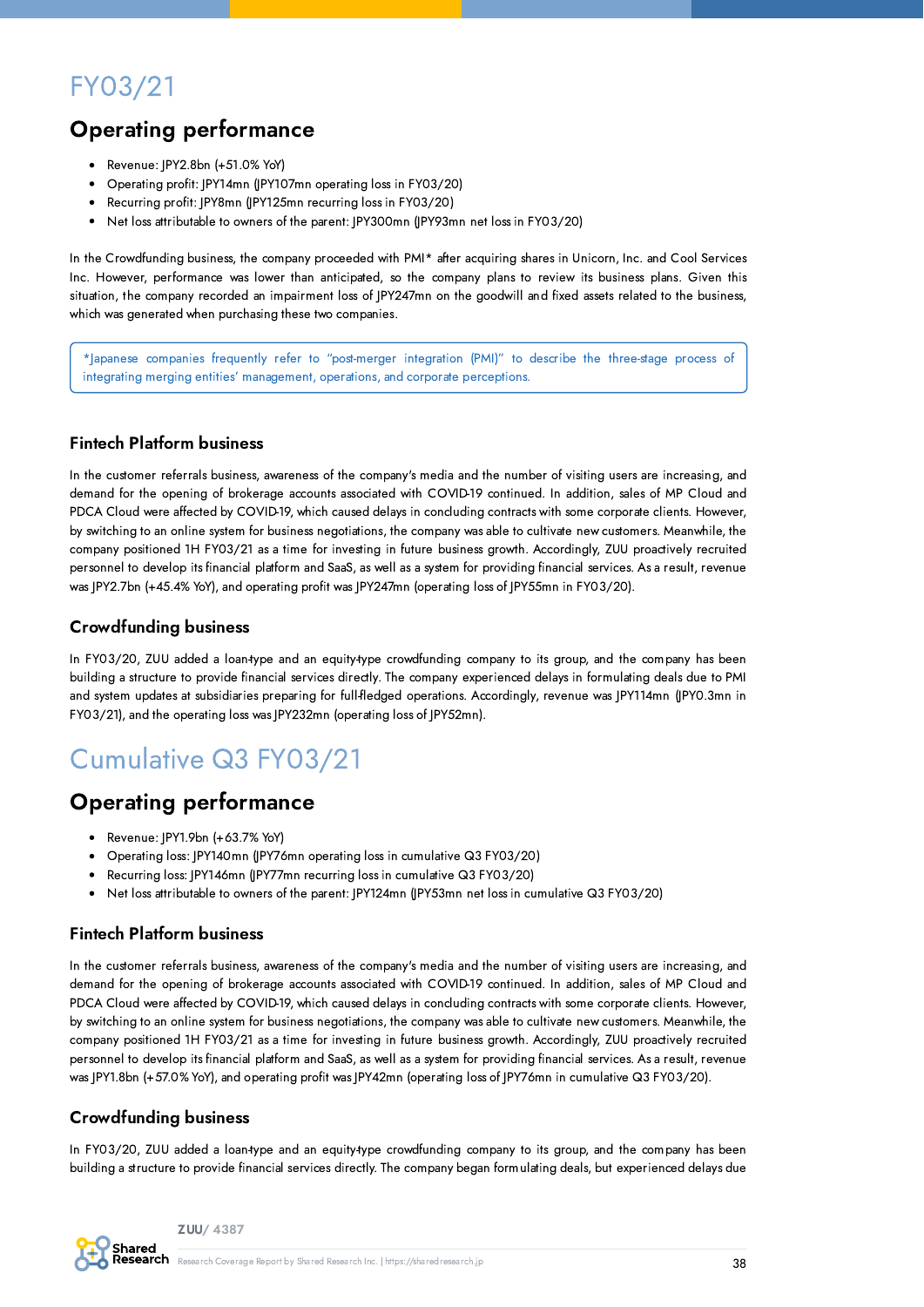to PMI and system updates at subsidiaries preparing for full-fledged operations. As a result, revenue was JPY81mn (zero in cumulative Q3 FY03/20), and the operating loss was JPY181mn (zero in cumulative Q3 FY03/20).

## 1H FY03/21

### Operating performance

- Revenue: JPY1.9bn (+63.7% YoY)
- Operating loss: JPY140mn (JPY76mn operating loss in cumulative Q3 FY03/20)
- Recurring loss: JPY146mn (JPY77mn recurring loss in cumulative Q3 FY03/20)
- Net loss attributable to owners of the parent: JPY124mn (JPY53mn net loss in cumulative Q3 FY03/20)

#### Fintech Platform business

In the customer referrals business, awareness of the company's media and the number of visiting users are increasing, and demand for the opening of brokerage accounts associated with COVID-19 continued. In addition, sales of MP Cloud and PDCA Cloud were affected by COVID-19, which caused delays in concluding contracts with some corporate clients. However, by switching to an online system for business negotiations, the company was able to cultivate new customers. Meanwhile, the company positioned 1H FY03/21 as a time for investing in future business growth. Accordingly, ZUU proactively recruited personnel to develop its financial platform and SaaS, as well as a system for providing financial services. As a result, revenue was JPY1.2bn (+52.9% YoY), and the operating loss was JPY40mn (operating profit of JPY52mn in 1H FY03/20).

#### Crowdfunding business

In FY03/20, ZUU added a loan-type and an equity-type crowdfunding company to its group, and the company has been building a structure to provide financial services directly. The company began formulating deals, but experienced delays due to PMI and system updates at subsidiaries preparing for full-fledged operations. As a result, revenue was JPY44mn (zero in 1H FY03/20), and the operating loss was JPY131mn (zero in 1H FY03/20).

In FY03/20, ZUU added a loan-type and an equity-type crowdfunding company to its group, and the company has been building a structure to provide financial services directly. The company began formulating deals, but experienced delays due to PMI and system updates at subsidiaries preparing for full-fledged operations. As a result, revenue was JPY44mn (zero in 1H FY03/20), and the operating loss was JPY131mn (zero in 1H FY03/20).

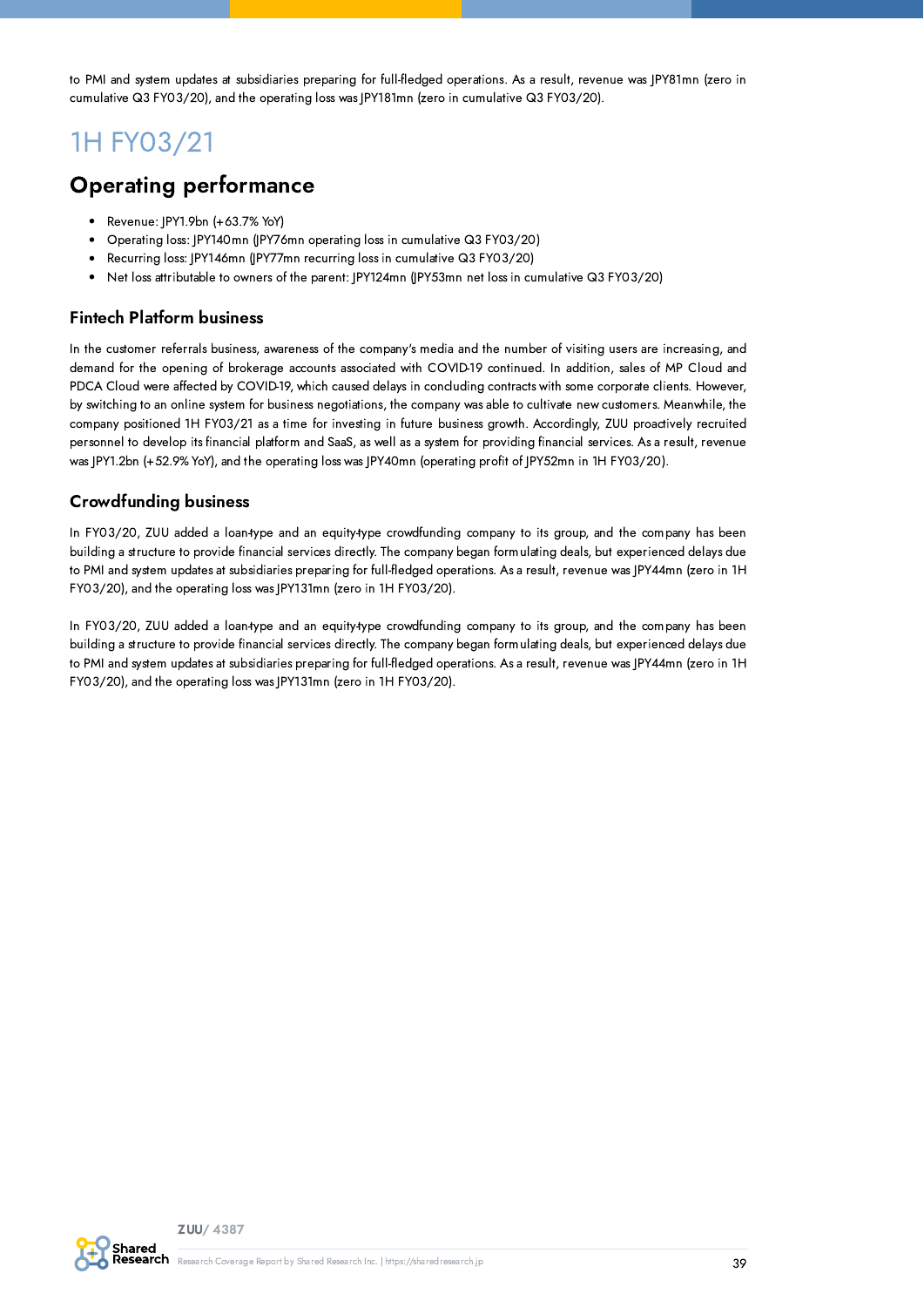# <span id="page-39-0"></span>Other information

## **History**

Kazumasa Tomita, the company's founder and CEO, was an entrepreneur from his student days. In his third year of university, he launched an internet company, which he sold in his fourth year. After graduation, he joined Nomura Securities Co., Ltd. (the core company of Nomura Holdings, Inc., TSE1: 8604). During his seven years at Nomura, he worked in branch management, private banking at Nomura's head office, and wealth management (asset management services for high-networth individuals) in Singapore.

Mr. Tomita notes that people, things, and money are often considered the most important management resources. He believes they are just as important for the management of an individual's life. That said, many people have expertise in the first two areas but lack financial literacy. In April 2013, he established ZUU to provide fintech services and help people address the money-related issues they face.

Even before the word "fintech" had become common parlance, the company started down the "finance x IT" path, targeting areas of business that would support sustainable growth. Two years later, in 2015, "fintech" became a watchword.

| Date          |                                                                                                                                                                                      |
|---------------|--------------------------------------------------------------------------------------------------------------------------------------------------------------------------------------|
| April 2013    | Establishment of ZUU Co., Ltd.                                                                                                                                                       |
| April 2013    | Launch of ZUU online financial/economic site for the upper-mass to high-net-worth-individual markets (financial assets of more than JPY30mn or<br>annual income of more than JPY7mn) |
| April 2016    | Establishment of ZUU Singapore Pte. Ltd., a wholly owned subsidiary                                                                                                                  |
| April 2016    | Launch of a Southeast Asian version of ZUU online                                                                                                                                    |
| June 2018     | Listing on the Mothers Section of the Tokyo Stock Exchange                                                                                                                           |
| January 2019  | Acquisition of Cloudport, a comparison site for social lending, and launched ZUU funding                                                                                             |
| Apr 2019      | Establishment of ZUU Funders, a wholly owned subsidiary                                                                                                                              |
| Apr 2019      | Establishment of ZUU Lending (name changed in September 2019), a wholly owned subsidiary                                                                                             |
| Nov 2019      | Cool Services Inc. and Cool Inc. (a subsidiary of Cool Services) become consolidated subsidiaries                                                                                    |
| February 2020 | Unicorn, Inc, becomes consolidated subsidiary                                                                                                                                        |

Source: Shared Research based on company data

## Origin of the company name

The company name comes from combining the "z" of "zoo" (a place that houses a wide variety of animals from around the world) with the "u" of "university" (a place where people with different dreams and aspirations gather to learn). The combination is meant to signify "a place where people having different personalities and dreams can gather to learn and grow."

## ESG

The company believes it can help people with money-related challenges by enabling them to secure funds through its own platforms and structure. The company aims to contribute to society by connecting people with money.

In line with this perspective, on June 28, 2021 the company announced a capital and operational tie-up with PHALs, Inc., which promotes impact investing in emerging markets. Through the alliance, ZUU plans to form funds utilizing its loan-type crowdfunding (Cool) for PHALs' emerging-markets microfinance business. The two companies also intend to collaborate in designing financial instruments. PHALs' management philosophy is to provide a platform for business creation through impact investing. Its aim is to create jobs and business opportunities in emerging markets through finance and technology. ZUU and PHALs believe they can pool their respective strengths and expertise to strengthen impact investing in emerging markets, raising funds through loan-type crowdfunding. In addition, the two companies expect to provide new investment opportunities.

ZUU also considers raising financial literacy and providing financial education to be key elements of its business. By improving financial literacy around the world, the company seeks to eliminate negative aspects of the information gap and allow more people to take on challenges.

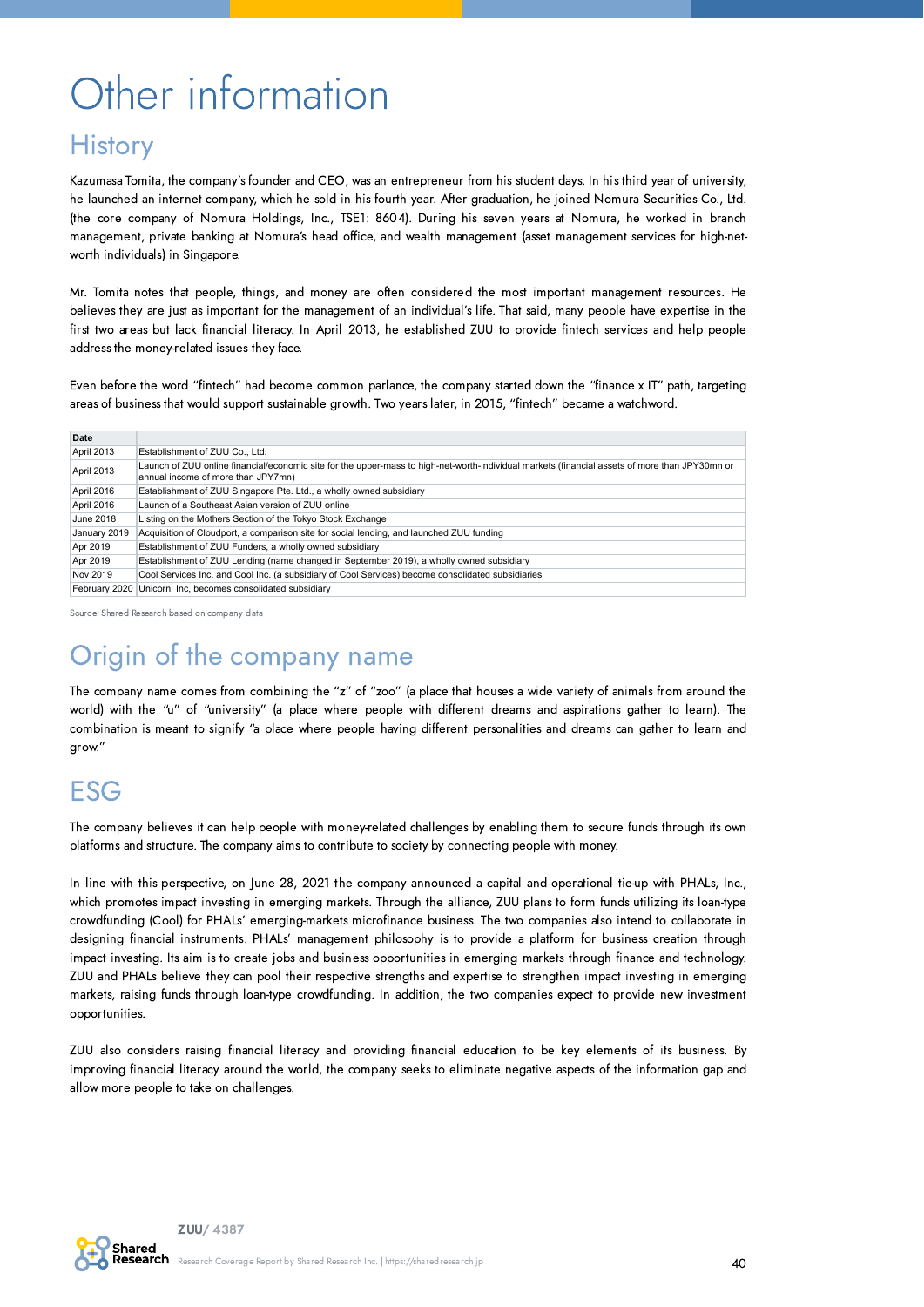## Corporate governance and top management

### Corporate governance

| Form of organization and capital structure                                  |                                                   |
|-----------------------------------------------------------------------------|---------------------------------------------------|
| Form of organization                                                        | Company with Audit & Supervisory Board            |
| Controlling shareholder                                                     | Kazumasa Tomita                                   |
| Directors and Audit & Supervisory Board members                             |                                                   |
| Number of directors under Articles of Incorporation                         | 9                                                 |
| Number of directors                                                         | 6                                                 |
| Directors' terms under Articles of Incorporation                            | $\overline{2}$                                    |
| Chairman of the Board of Directors                                          | President                                         |
| Number of outside directors                                                 | 3                                                 |
| Number of independent outside directors                                     | 3                                                 |
| Number of Audit & Supervisory Board members under Articles of Incorporation | 5                                                 |
| Number of Audit & Supervisory Board members                                 | 3                                                 |
| Number of outside members of Audit & Supervisory Board                      | 3                                                 |
| Number of independent outside members of Audit & Supervisory Board          | 3                                                 |
| Other                                                                       |                                                   |
| Participation in electronic voting platform                                 | None                                              |
| Providing convocation notice in English                                     | None                                              |
| Implementation of measures regarding director incentives                    | Stock options                                     |
| Eligible for stock option                                                   | Inside directors, employees, subsidiary employees |
| Disclosure of individual director's compensation                            | None                                              |
| Policy on determining amount of compensation and calculation methodology    | In place                                          |
| Corporate takeover defenses                                                 | None                                              |

Source: Shared Research based on company data

## Top management

#### Kazumasa Tomita, CEO (born September 20, 1982)

- April 2006 Joined Nomura Securities Co., Ltd.
- April 2013 Established ZUU, became CEO (current position)
- April 2016 Director of ZUU Singapore Pte. Ltd. (current position)  $\bullet$
- $\overline{a}$ He started an IT business during university. Upon graduation, he joined Nomura Securities, where he gained experience at the company's head office in private banking for high-net-worth individuals and management strategy for the ASEAN region.
- He established his own system of management, called Onisoku (very fast) PDCA (accelerating the PDCA cycle).

### Management team

#### Yusuke Harada, director (born October 23, 1984)

- He joined C&I Holdings Co., Ltd. in 2008, working as a business consultant for small and medium-sized enterprises. In 2011, he joined DeNA Co., Ltd., contributing to the development of games generating several hundred million JPY per month.
- He Joined ZUU in 2014. He is familiar with IT and has led the growth of ZUU's media platform since its inception.

#### Takuro Higuchi, Director (born September 5, 1982)

- $\mathbf{h}$ He joined Recruit Co., Ltd. in 2007, where he engaged in the launch of an IT business subsidiary. In 2011, he joined Kakaku.com, Inc., where he took part in developing the Tabelog business and was in charge of the marketing department.
- In 2016, he joined ZUU. He has led the expansion of the company's engineering structure and oversees HR and b organizational development.

#### Hirofumi Gomi, outside director (born May 13, 1949)

He joined the Ministry of Finance in 1972. In 1998, he became manager of the Financial Services Agency's Inspection Bureau, and was elevated to director general in 2000. In 2002, we became director general of the supervisory bureau. Between 2004 and 2007, he was director general of the Financial Services Agency.

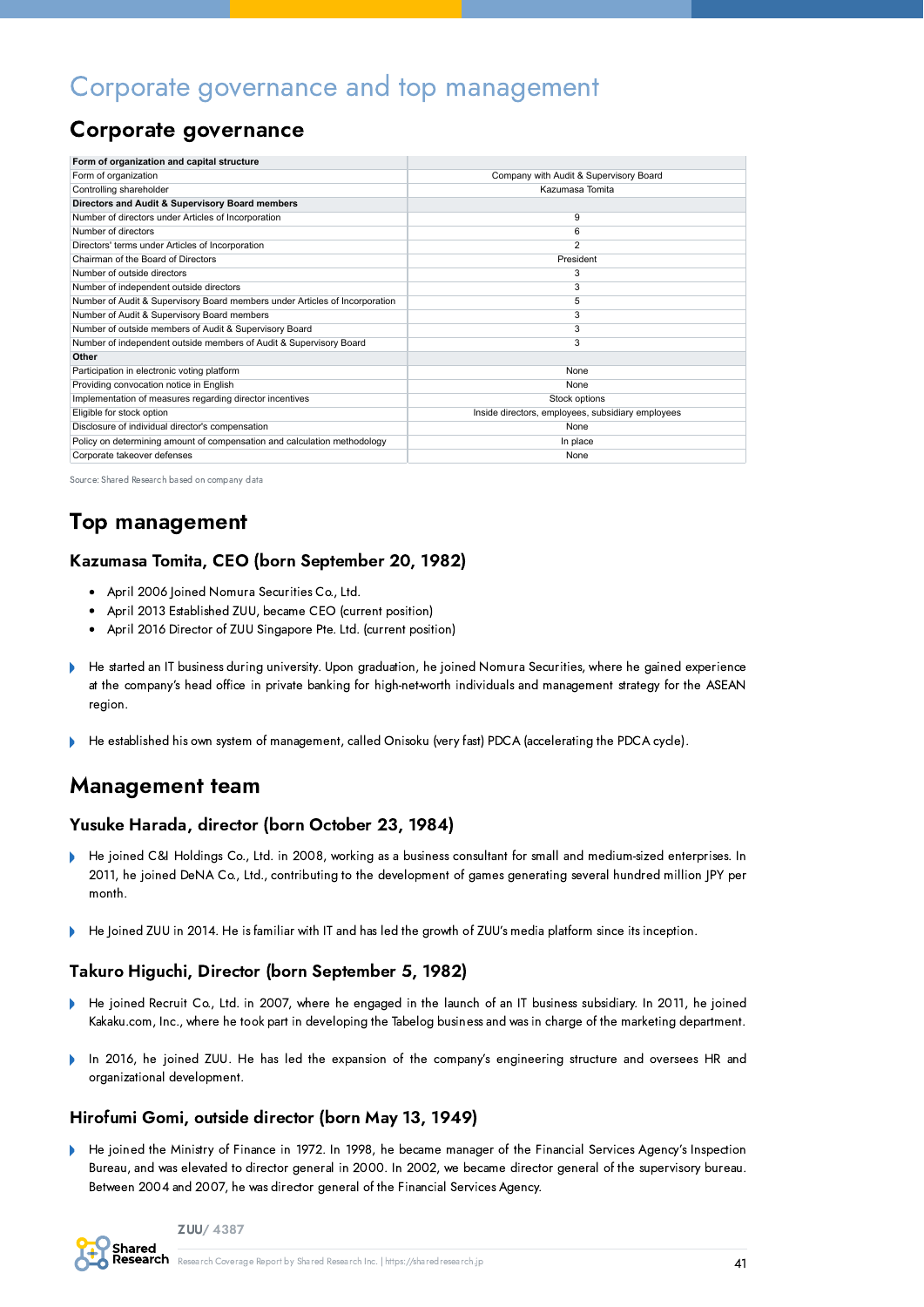He became an outside director of ZUU in 2019. He is familiar with financial administration in Japan. Þ

#### Taiichi Matsuo, outside director (born December 31, 1947)

- In 1971, he joined the Long-Term Credit Bank of Japan and was seconded to the Ministry of International Trade and b Industry.
- In 1999, he joined ITOCHU Corporation. He established Japan Online Securities (now kabu.com Securities). Þ
- In 2001, he founded eBANK (now Rakuten Bank) and assumed the post of representative director.
- He was appointed outside director of ZUU in 2021.

#### Tsutomu Fujita, outside director (born March 2, 1960)

- In 1982, he joined Yamaichi Securities. He joined Merrill Lynch Asset Management in 1997 and moved to Citigroup in ¥ 2000, where he was a portfolio manager of Japanese equities. While employed at Citigroup Securities, for five straight years from 2006 he ranked No.1 in the Nikkei Veritas analyst ranking (Japan Stock Strategist category).
- He was a member of the Ministry of Economy, Trade and Industry's Corporate Value Study Group (2004 to 2007). He was Þ appointed vice chairman of Citigroup Securities in 2010.
- He became an outside director of ZUU in 2021.  $\overline{a}$

## Dividend policy

The company has paid no dividends since listing on the Mothers section in June 2018. The company's fundamental policy is to consider the return of profits to shareholders, while reinforcing its earning power and developing its business base. In doing so, the company will work to enhance internal reserves and take the business environment into account. The company has not indicated when or whether dividend payments might commence.

## Major shareholders

| <b>Top shareholders</b>                                     | Shares held ('000) | Shareholding ratio |
|-------------------------------------------------------------|--------------------|--------------------|
| Kazumasa Tomita                                             | 2.612              | 55.48%             |
| Custody Bank of Japan (Trust account)                       | 188                | 3.99%              |
| Yuii Akaba                                                  | 158                | 3.35%              |
| SBI Securities Co., Ltd.                                    | 128                | 2.72%              |
| Custody Bank of Japan (Securities investment trust account) | 126                | 2.67%              |
| Keisuke Fukada                                              | 73                 | 1.56%              |
| Rakuten Securities, Inc.                                    | 62                 | 1.32%              |
| Toshiyuki Akiyama                                           | 57                 | 1.20%              |
| Teruo Takayama                                              | 55                 | 1.17%              |
| <b>MSIP Client Securities</b>                               | 51                 | 1.08%              |
| <b>SUM</b>                                                  | 3.509              | 74.5%              |

Source: Shared Research based on company data

## Employees

|                     | FY03/15 | FY03/16        | FY03/17 | FY03/18 | FY03/19 | FY03/20 | FY03/21 |
|---------------------|---------|----------------|---------|---------|---------|---------|---------|
| Number of employees |         | 3 <sup>1</sup> | 46      | -45     | 57      | 96      | 110     |
| Fintech Platform    |         |                |         |         |         |         | 99      |
| Crowdfunding        |         |                |         |         |         |         | 44      |
|                     |         |                |         |         |         |         |         |

Source: Shared Research based on company data

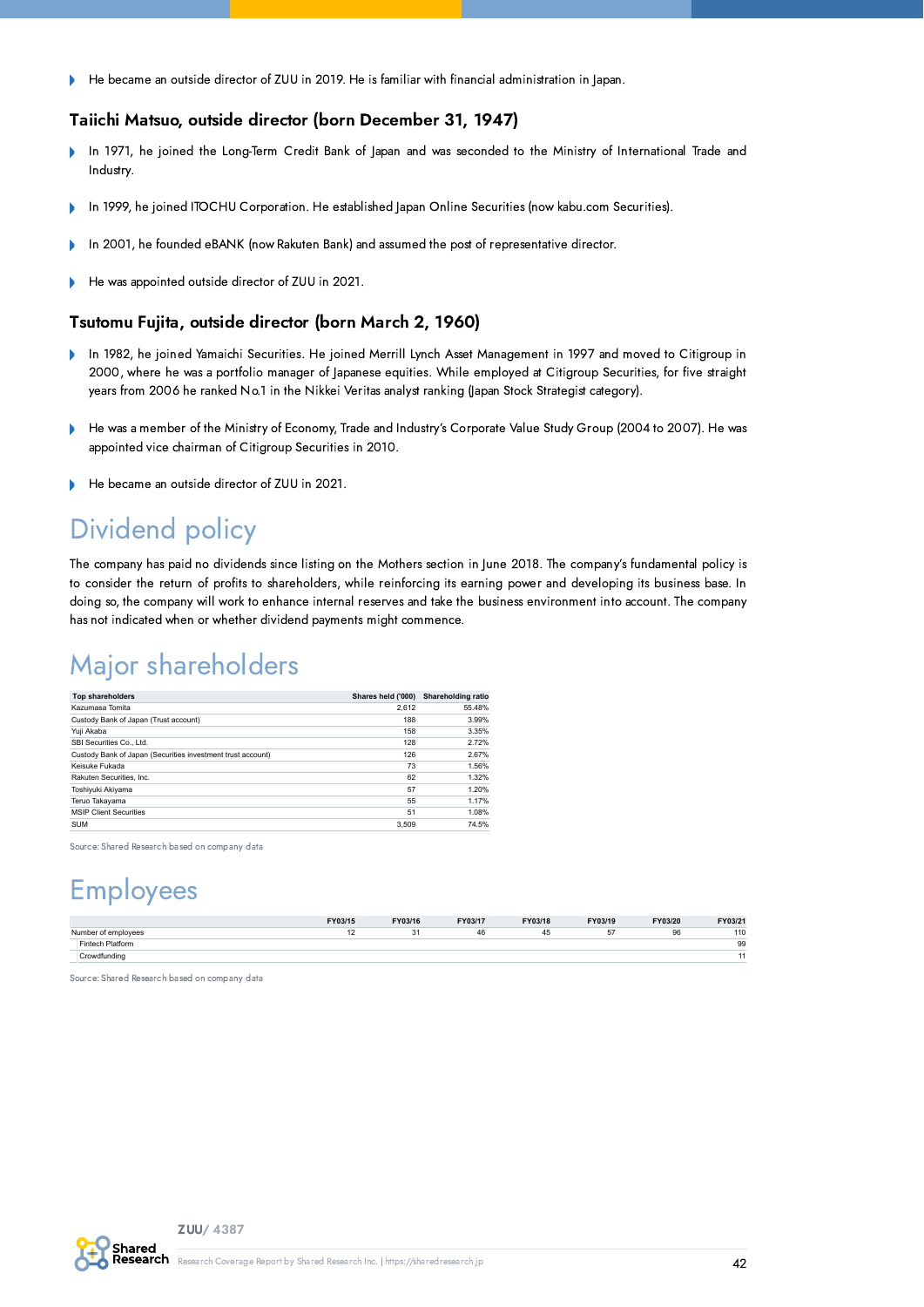# <span id="page-42-0"></span>Profile

Company Name

ZUU Co., Ltd.

Phone

03-4405-9086

Established

2013-04-02

**Website** 

<https://zuu.co.jp/>

IR Contact

IR Phone

-

-

#### Head Office

9th floor, Sumitomo Fudousan Aobadai Tower, 3-6-28 Aobadai, Meguro, Tokyo, Japan. 153-0042

Listed On

Mothers market of the Tokyo Stock Exchange

Exchange Listing

2018-06-21

Fiscal Year-End

Mar

IR Web

<https://zuu.co.jp/en/ir/>

IR Email

-